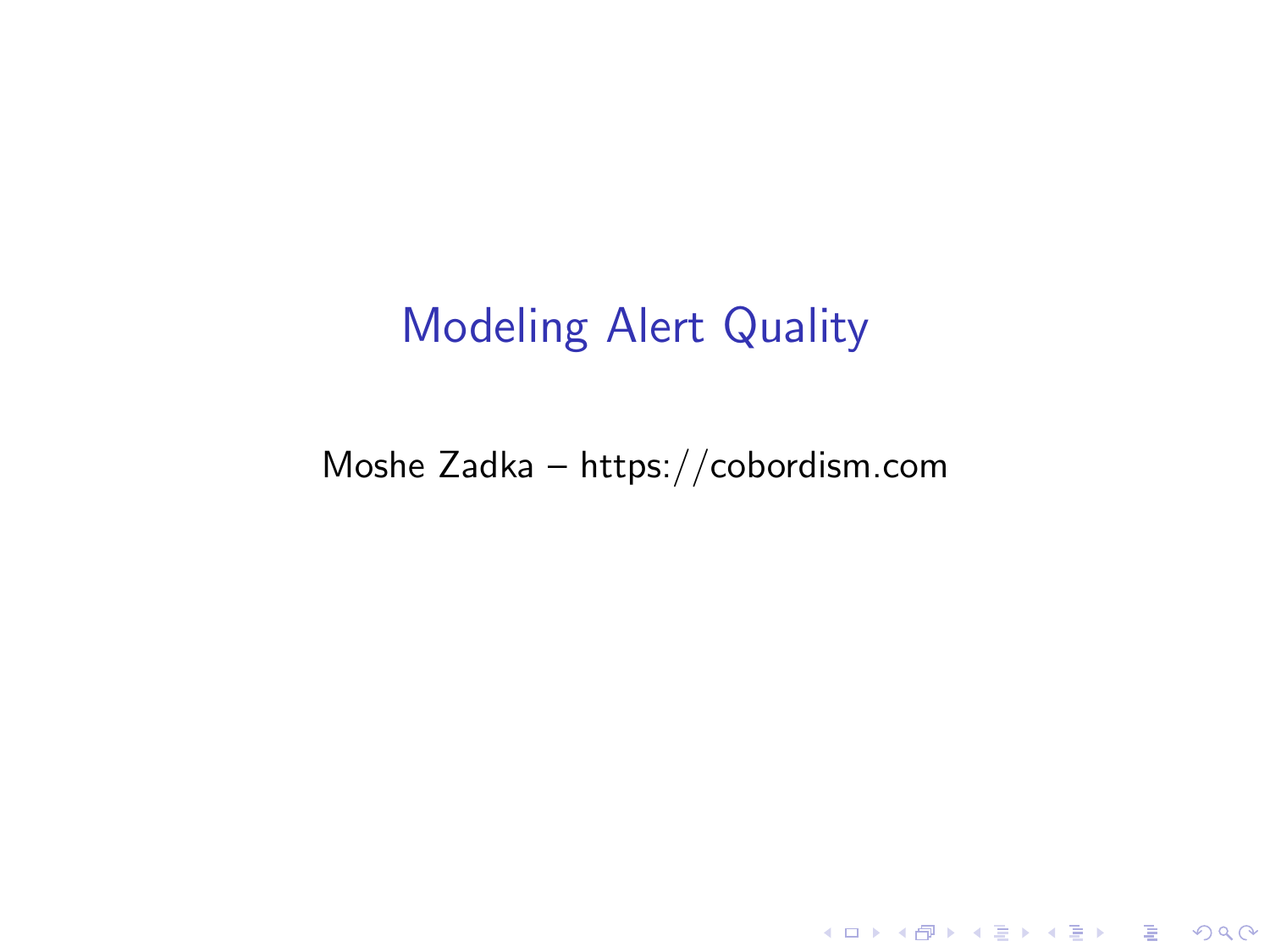### Acknowledgement of Country

Belmont (in San Francisco Bay Area Peninsula) Ancestral homeland of the Ramaytush Ohlone people

K ロ ▶ K 個 ▶ K 할 ▶ K 할 ▶ 이 할 → 9 Q Q →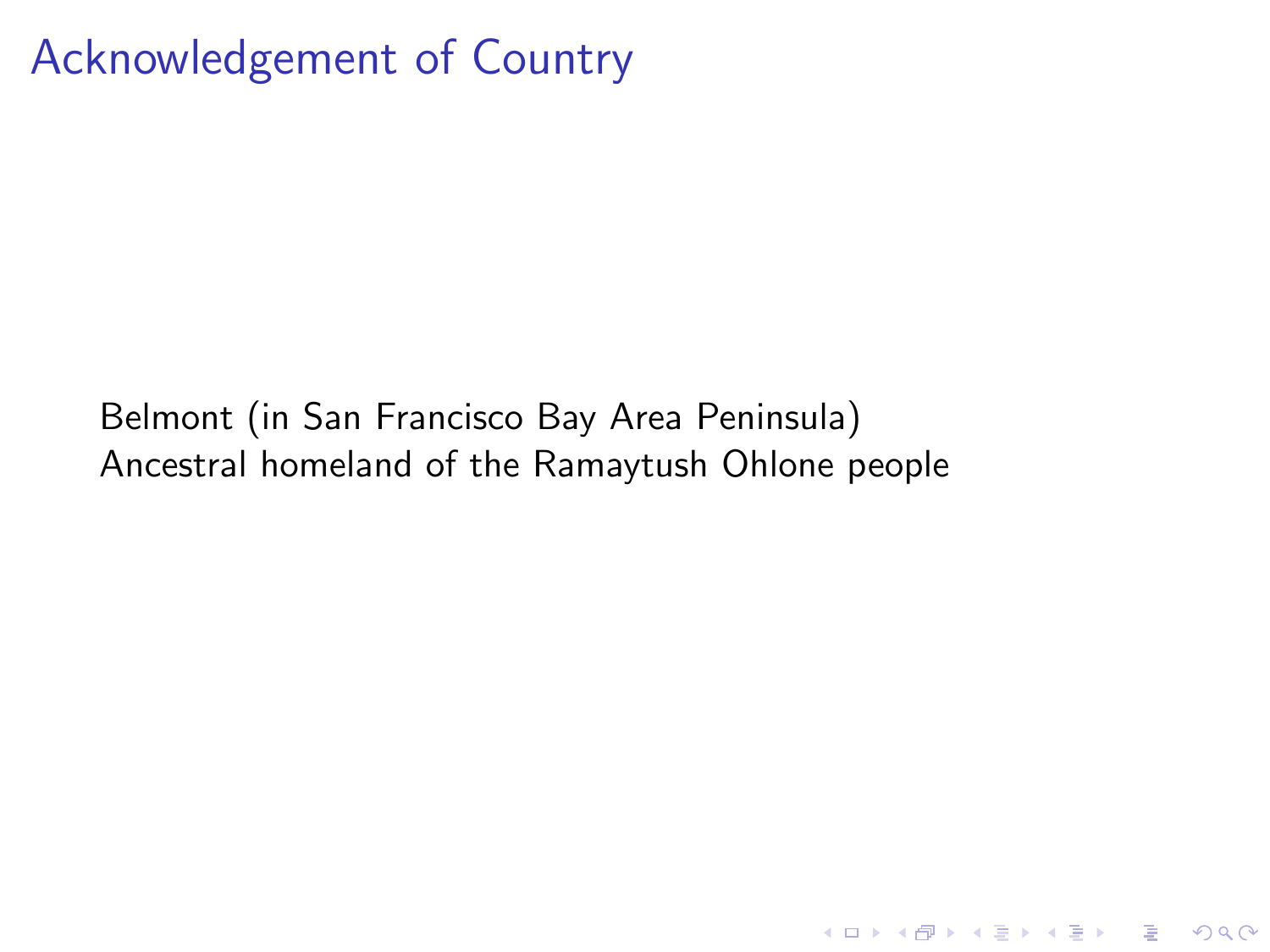What are alerts?

Good or bad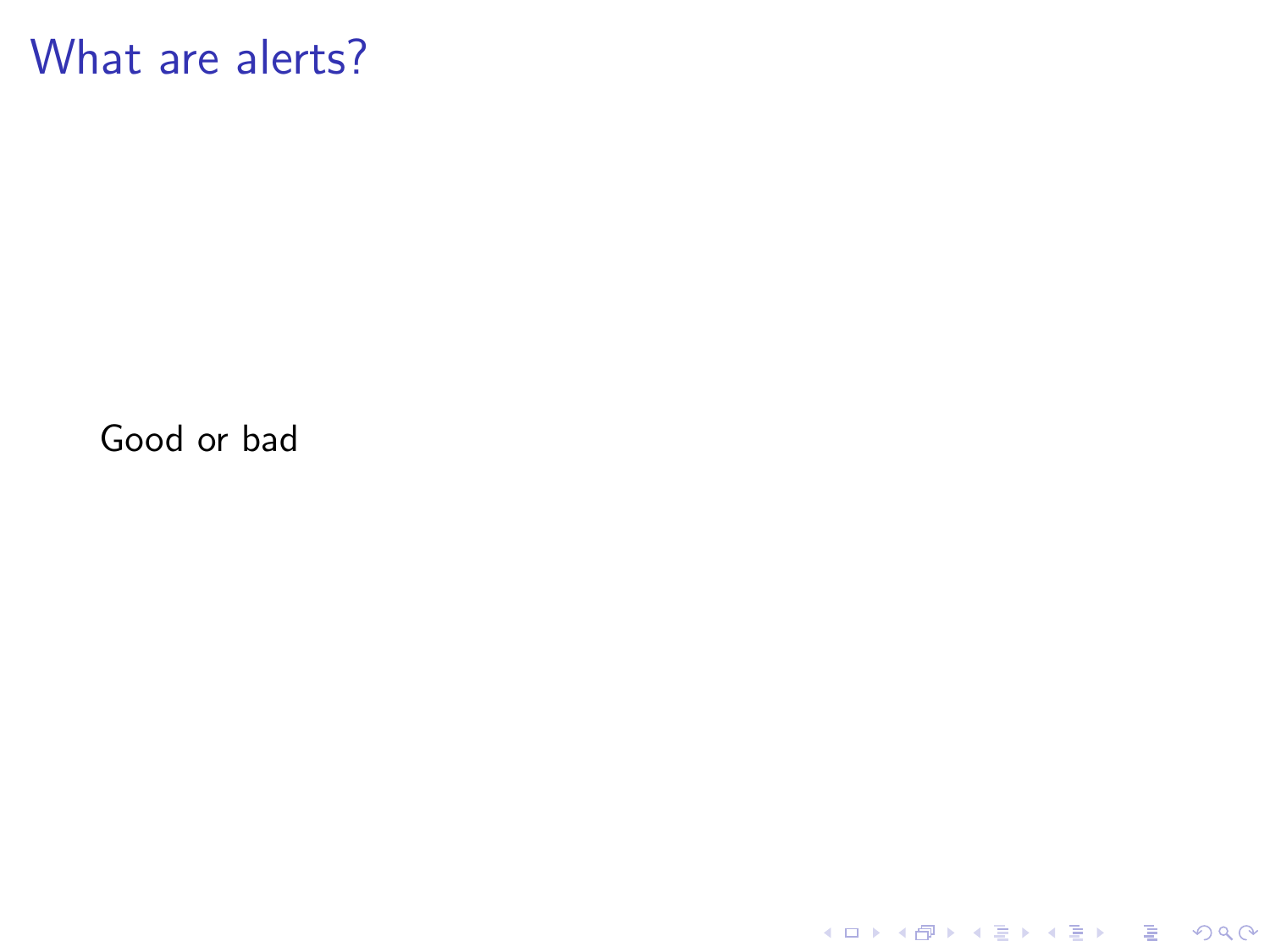# Monitoring

System  $\rightarrow$  Aggregator

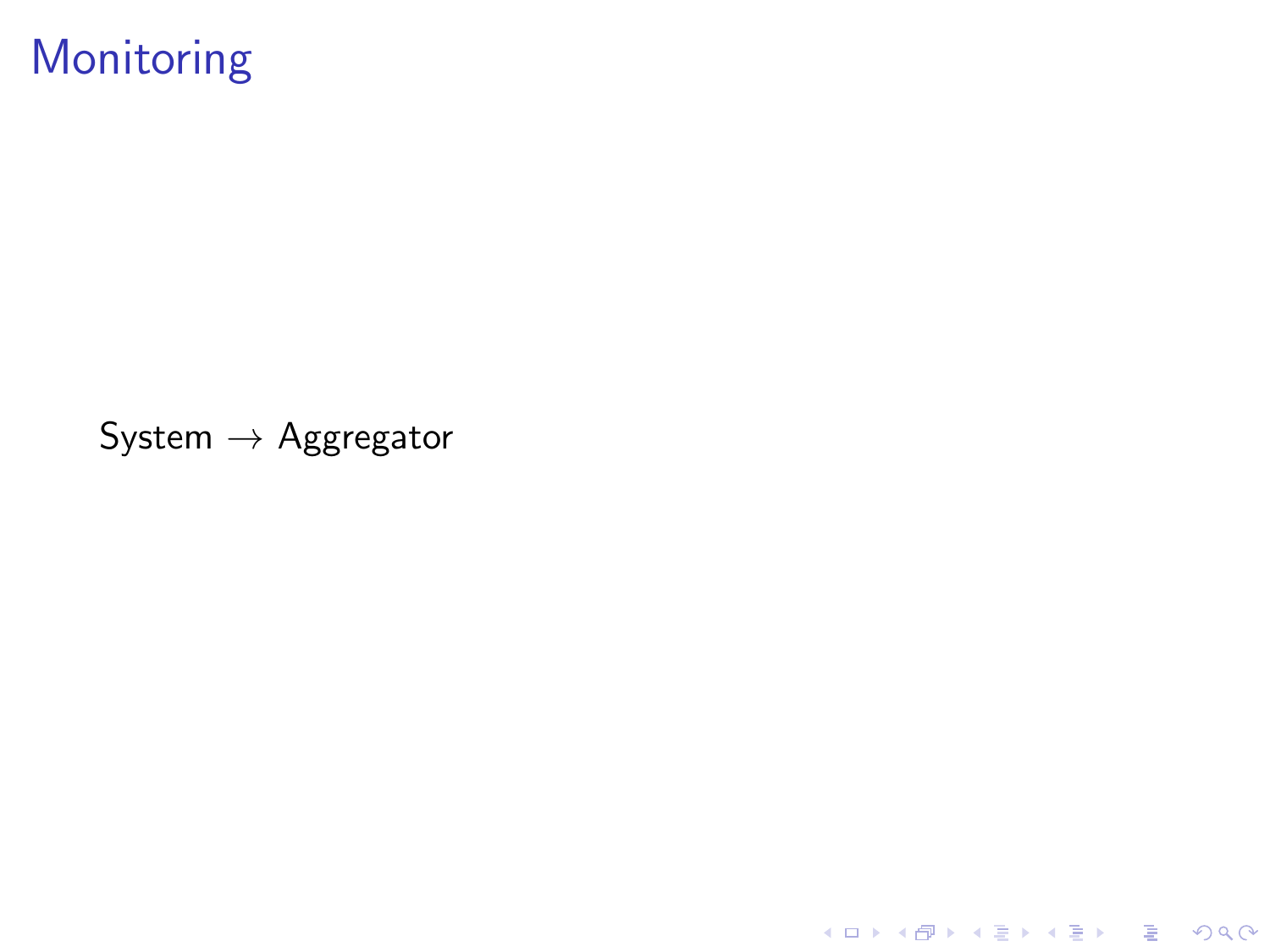

Aggregator query

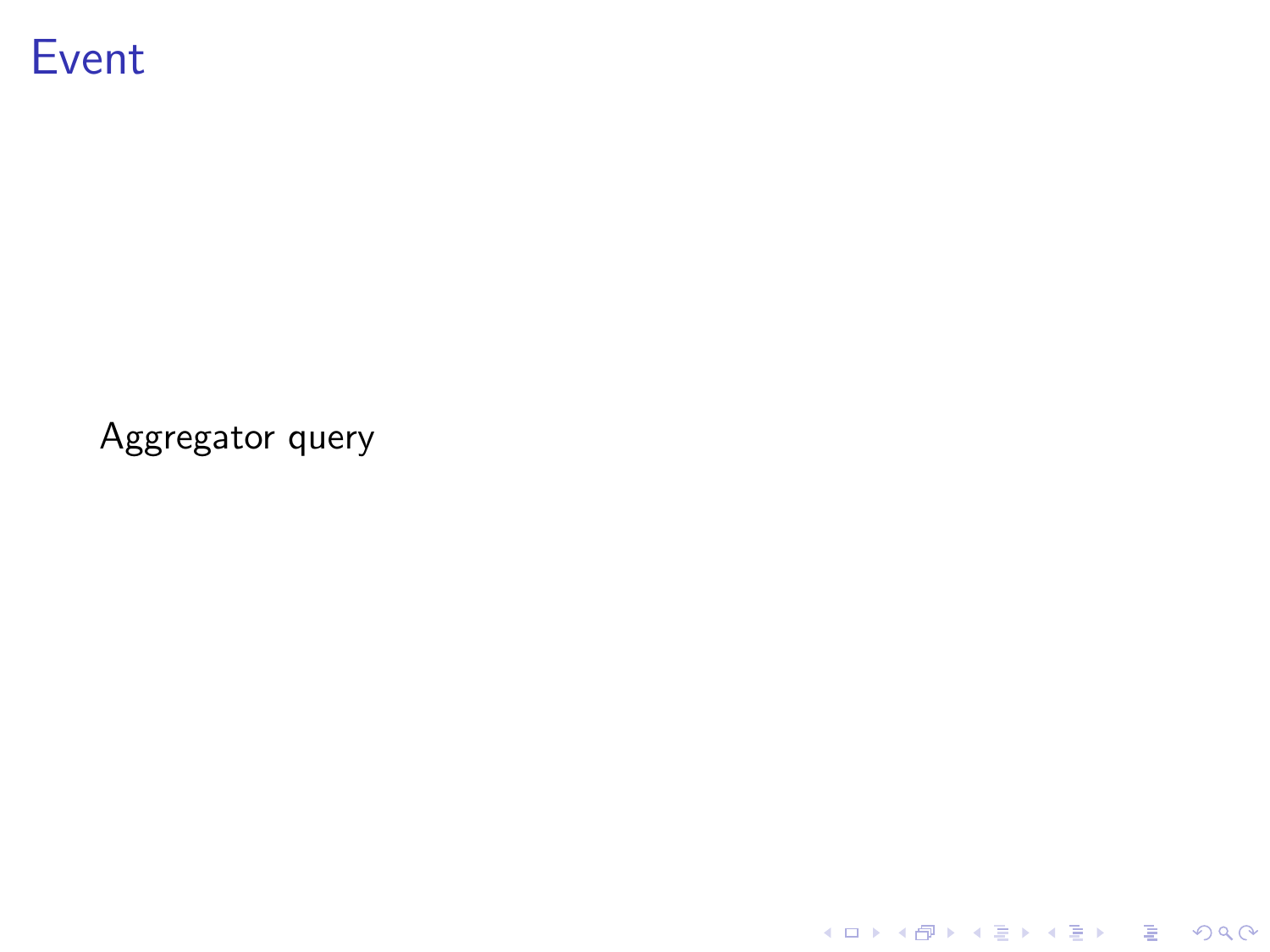

Aggregator query atypical value

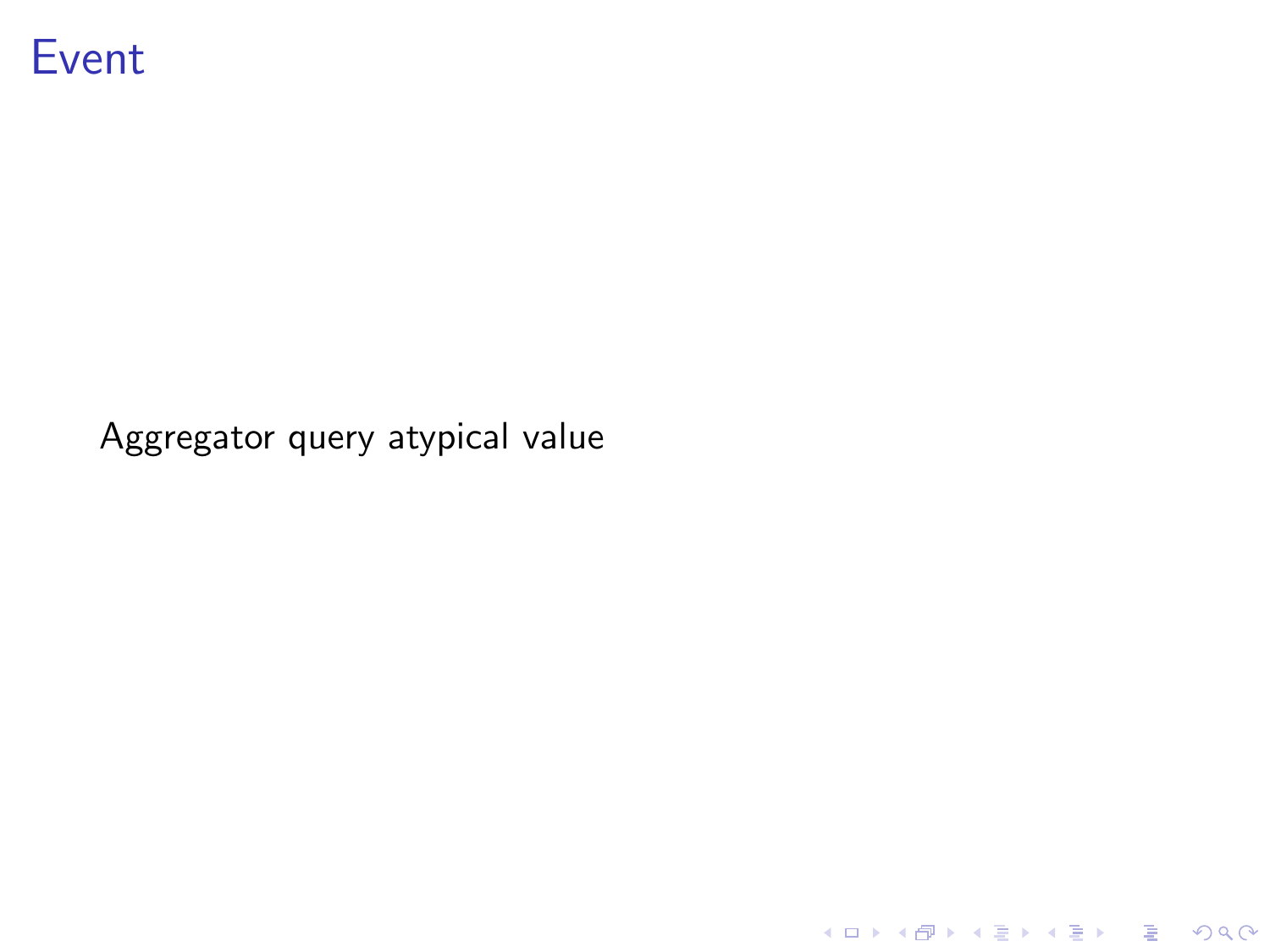## Low priority alert

Bad event (not urgent)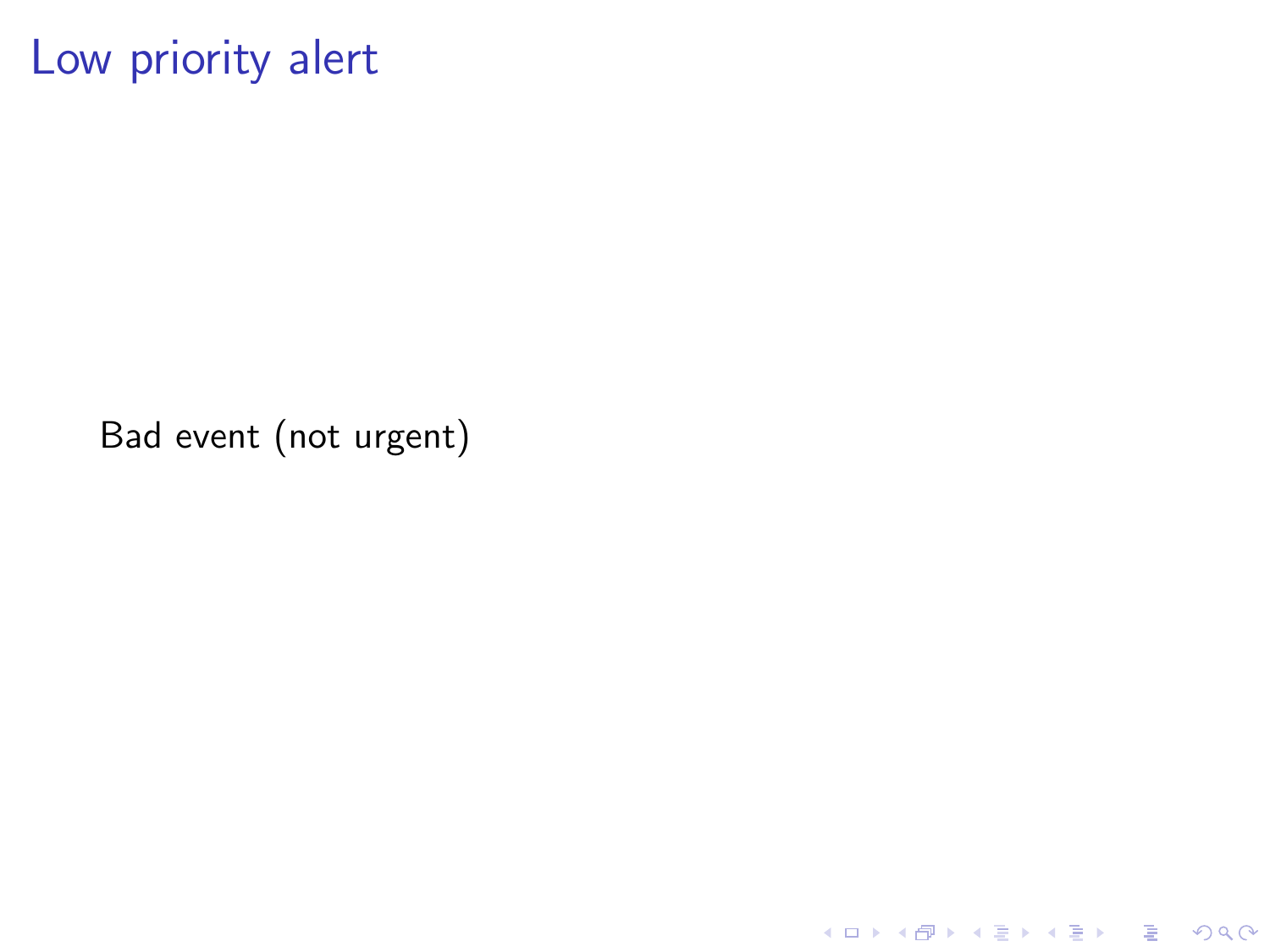High priority alert

Break-fix needed!

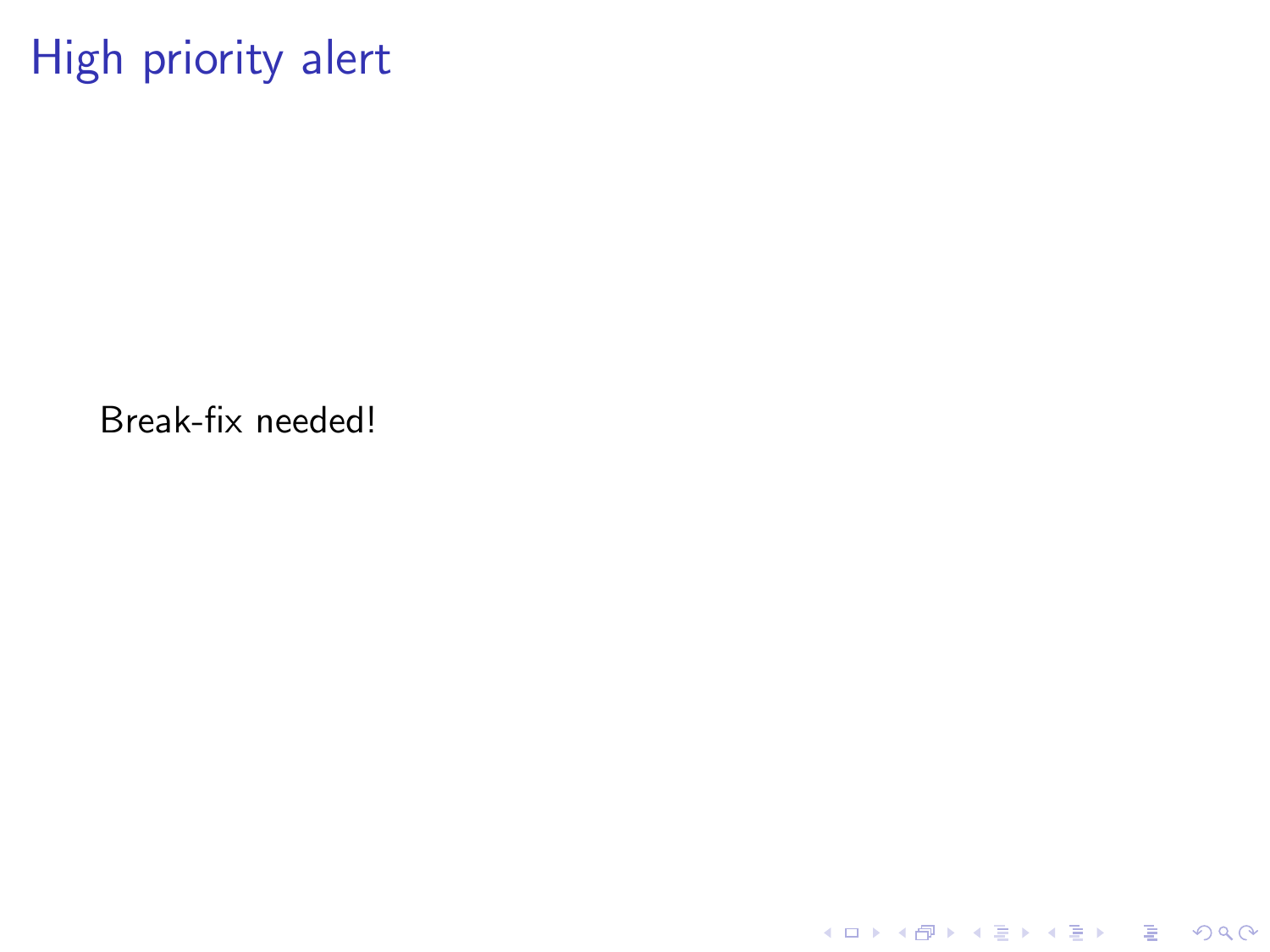# High priority alert

Break-fix needed! Focus of this talk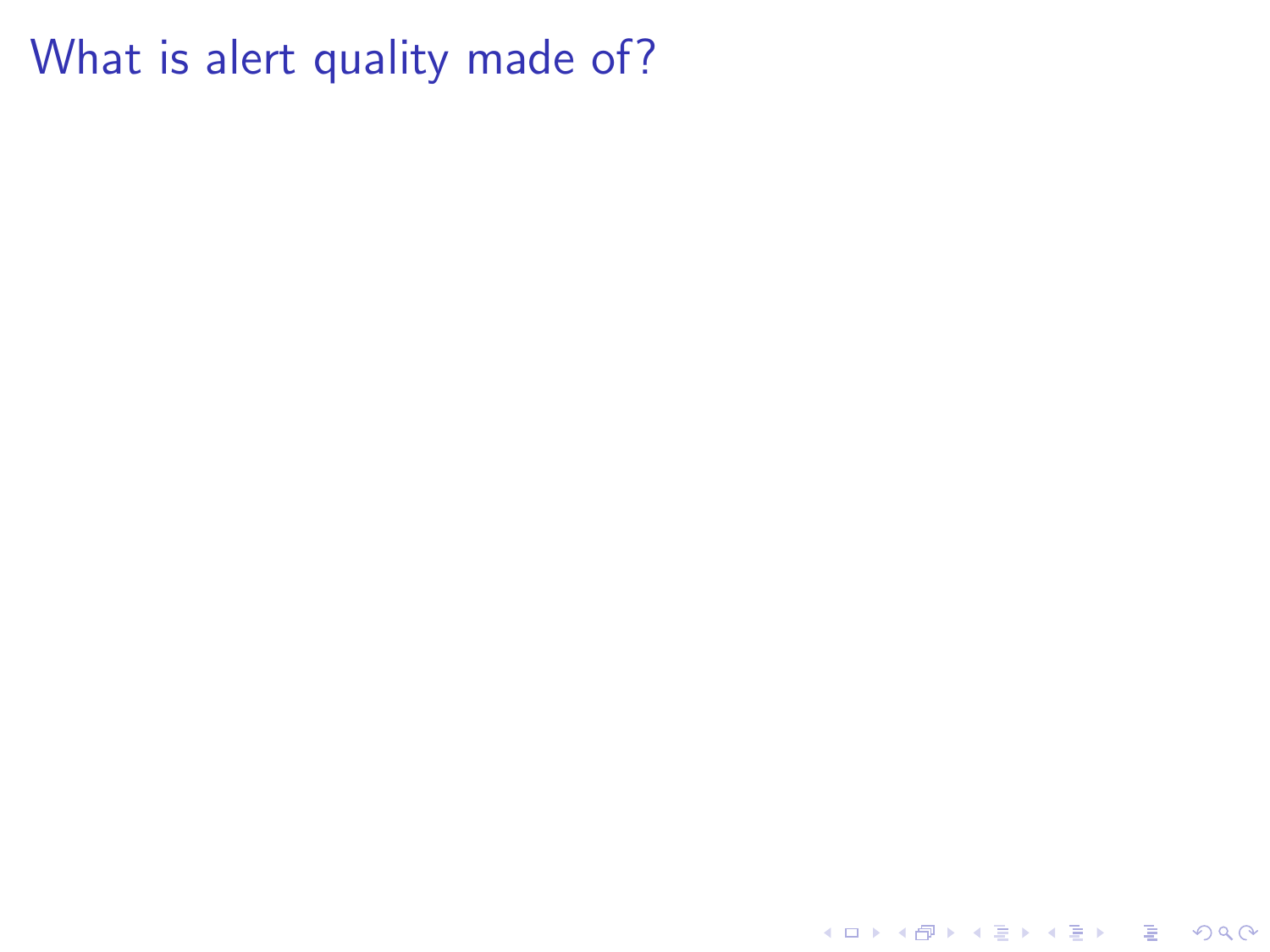True alarms

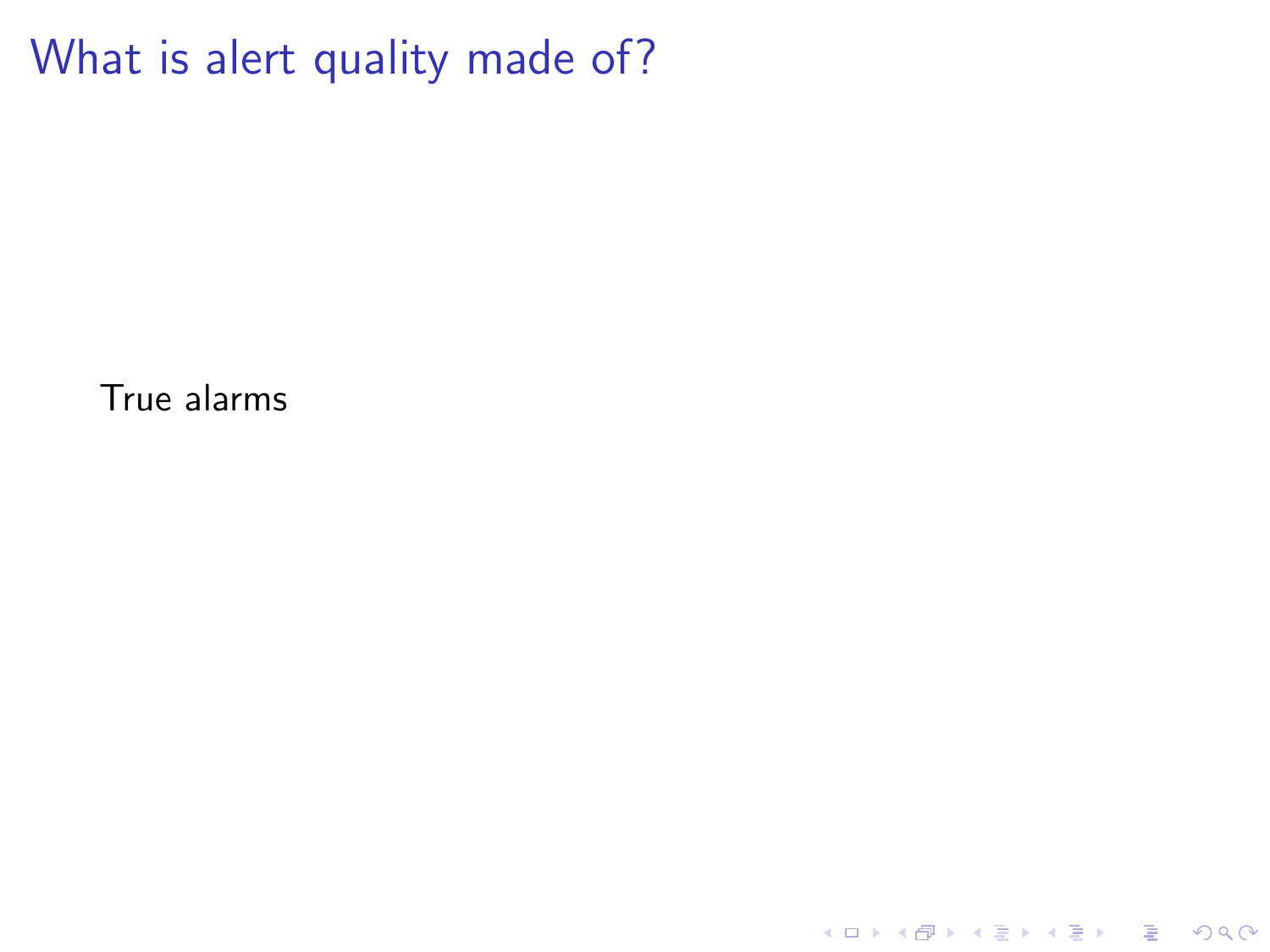K ロ ▶ K @ ▶ K 할 ▶ K 할 ▶ | 할 | ⊙Q @

True alarms False alarms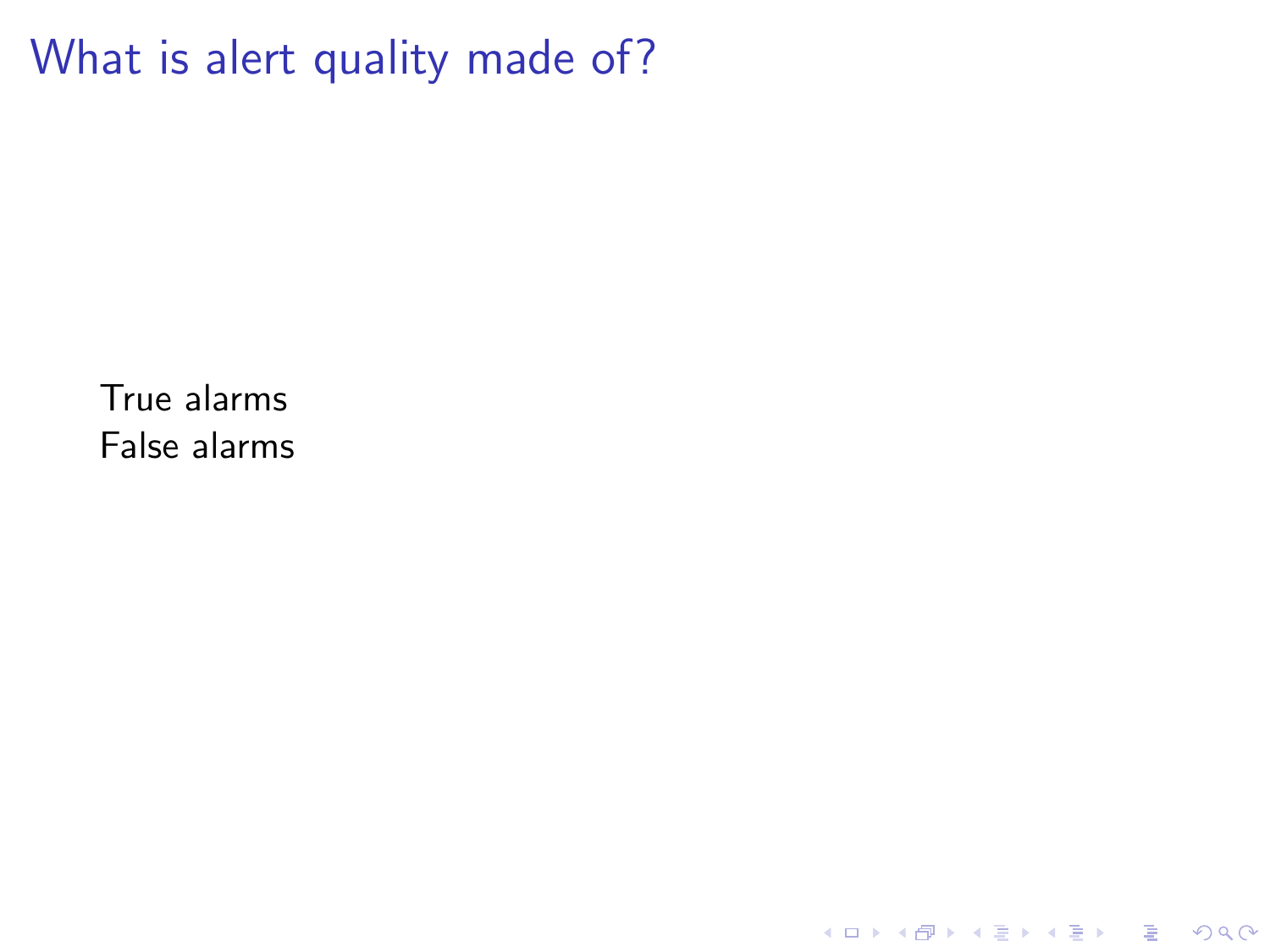**Kロトメ部トメミトメミト ミニのQC** 

True alarms False alarms Missing alarms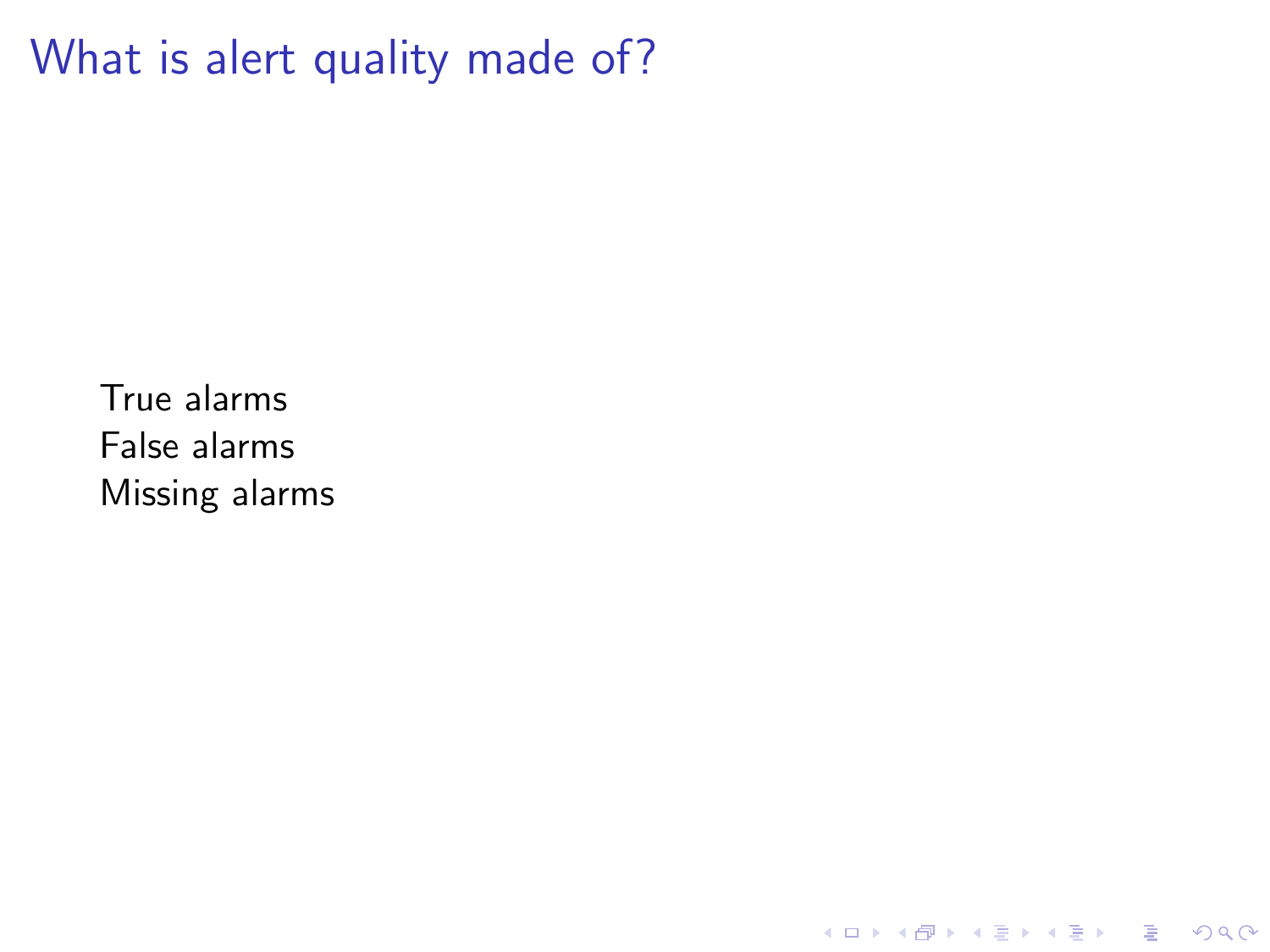K ロ K K d K K B K K B K X A K K K G K C K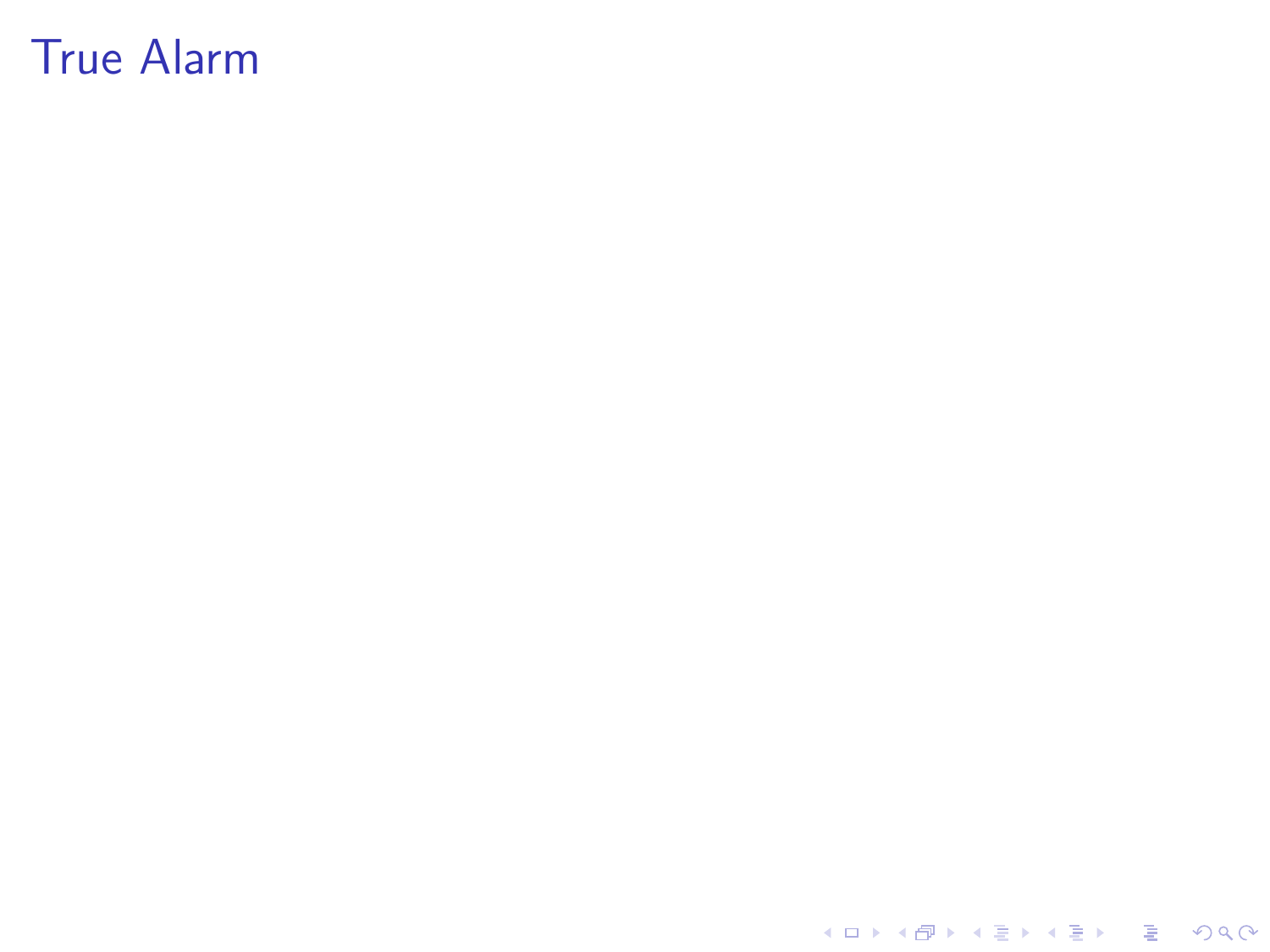

KOKK@KKEKKEK E 1990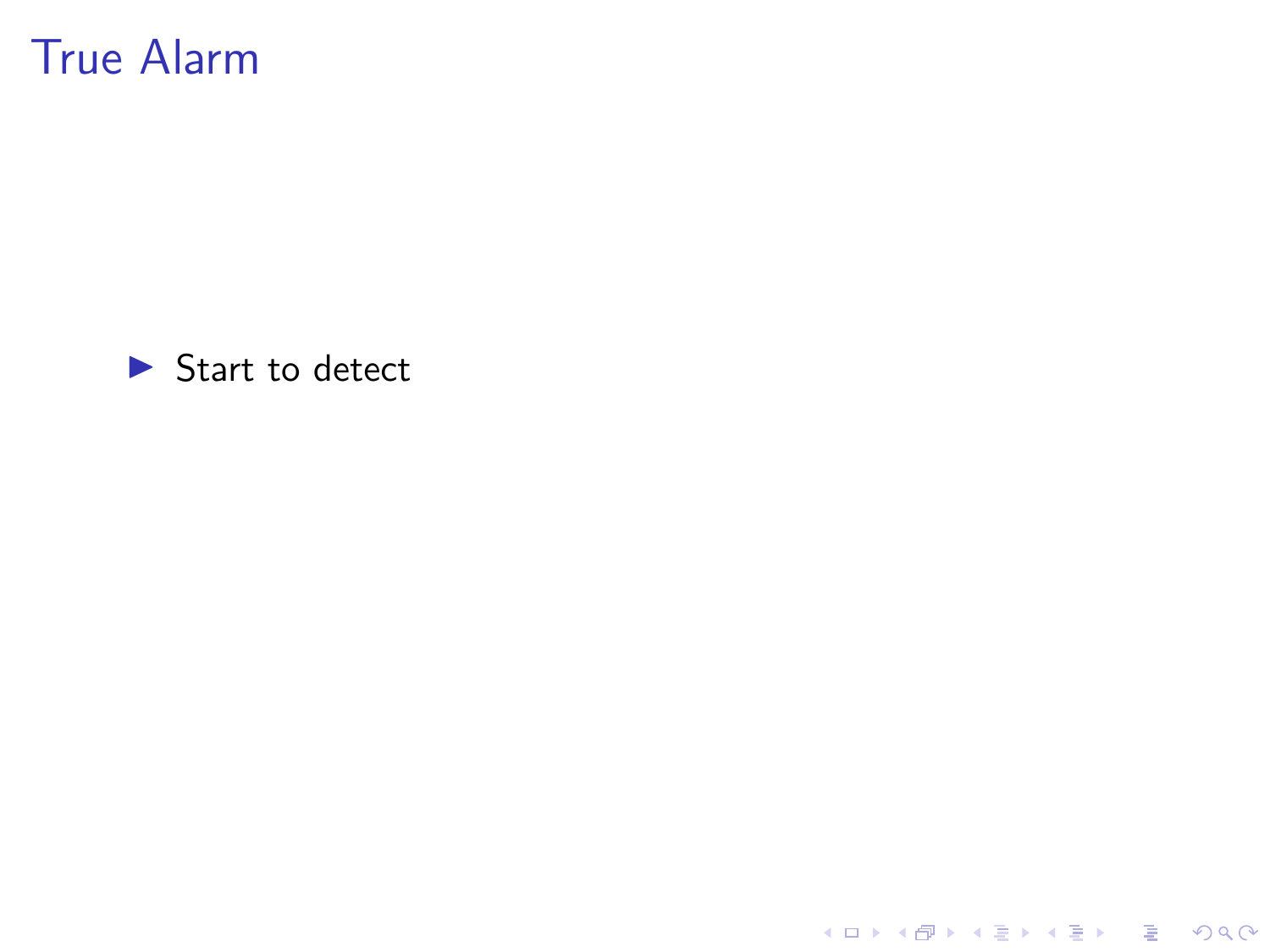$\blacktriangleright$  Start to detect

 $\blacktriangleright$  Detect to acknowledge

**Kロトメ部トメミトメミト ミニのQC**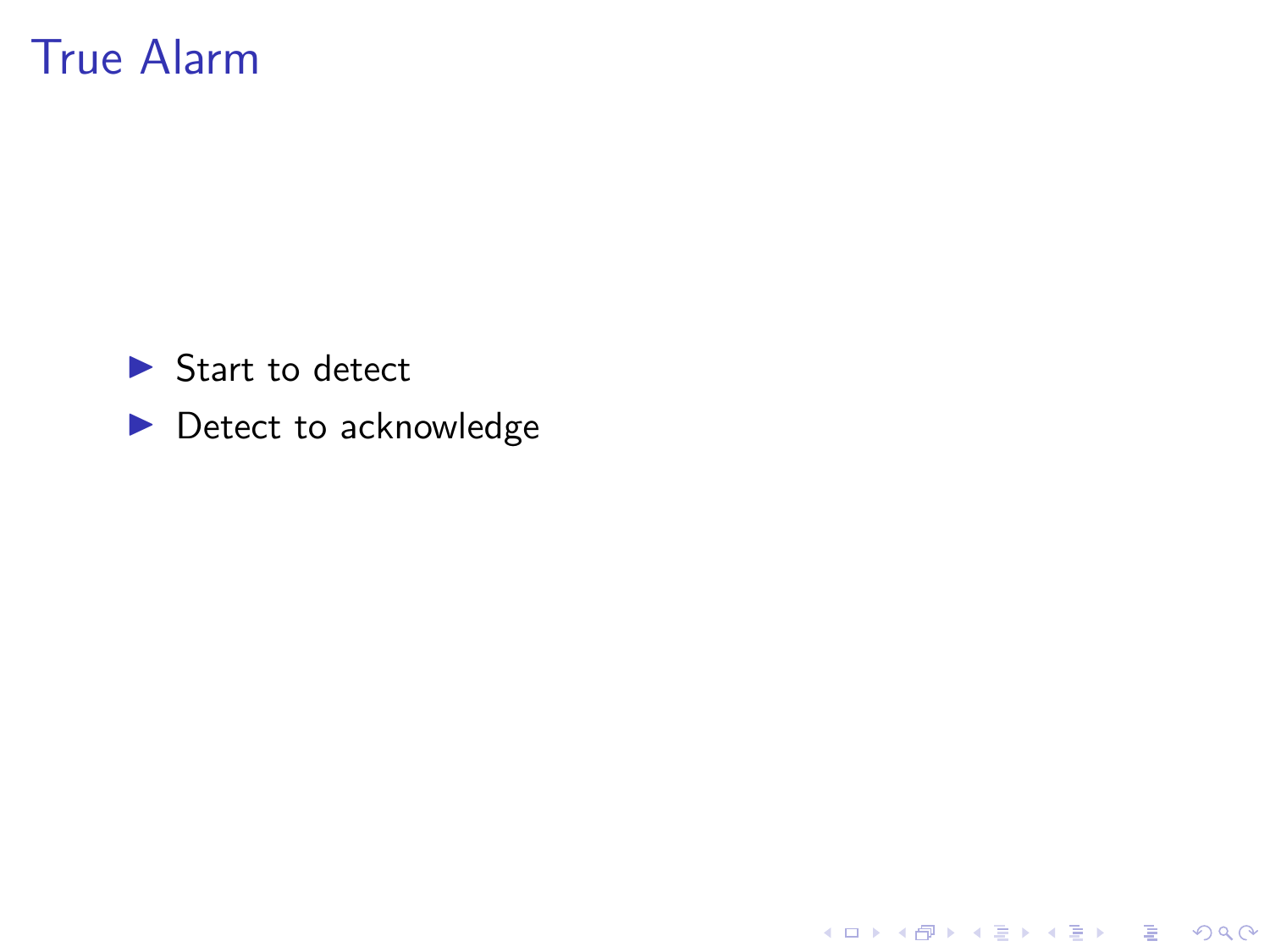- $\blacktriangleright$  Start to detect
- $\blacktriangleright$  Detect to acknowledge
- $\blacktriangleright$  Acknowledge to diagnosis

**Kロトメ部トメミトメミト ミニのQC**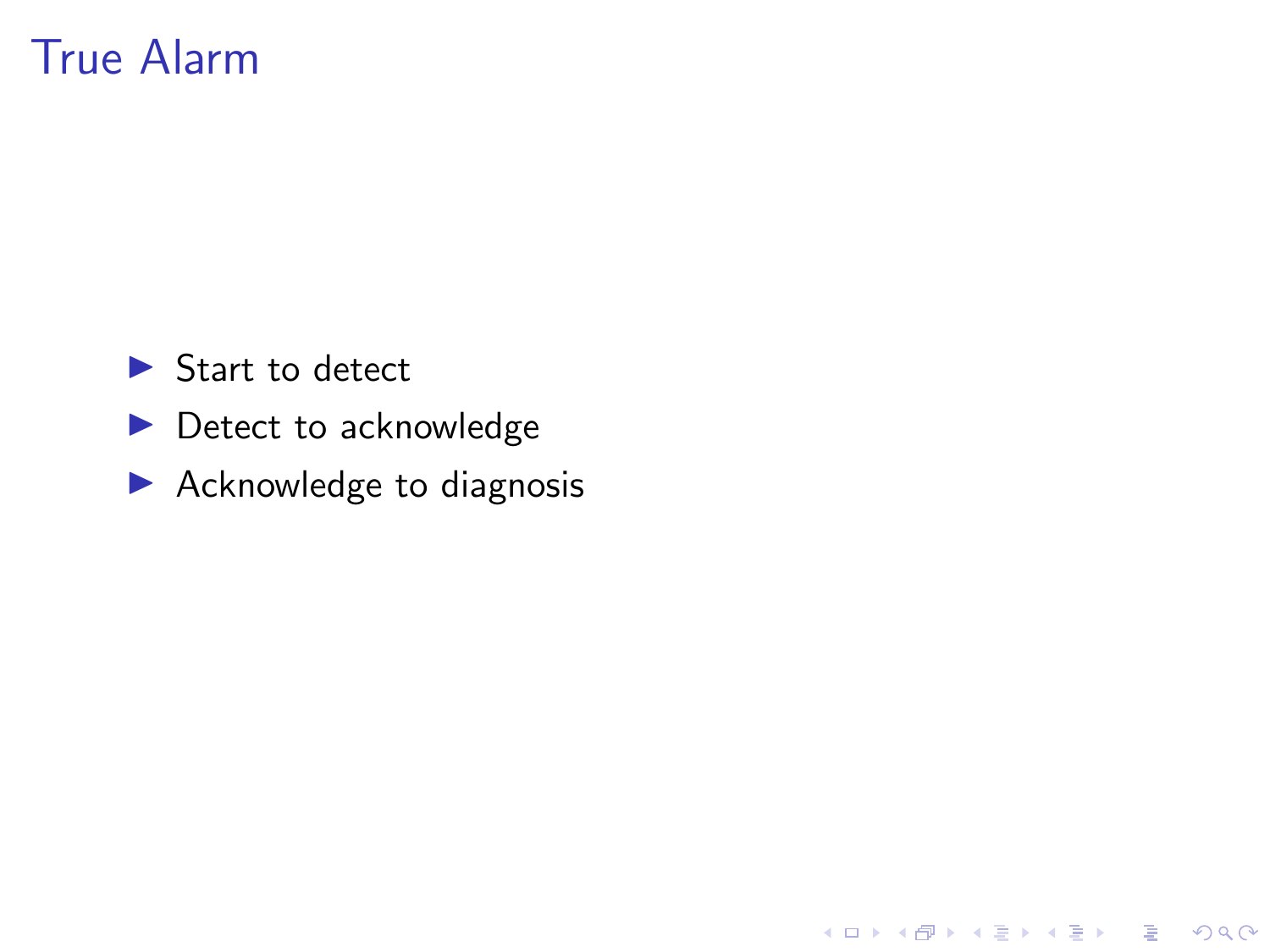- $\blacktriangleright$  Start to detect
- $\blacktriangleright$  Detect to acknowledge
- $\blacktriangleright$  Acknowledge to diagnosis
- $\blacktriangleright$  Diagnosis to remediation

K ロ ▶ K 個 ▶ K 할 ▶ K 할 ▶ 이 할 → 9 Q Q →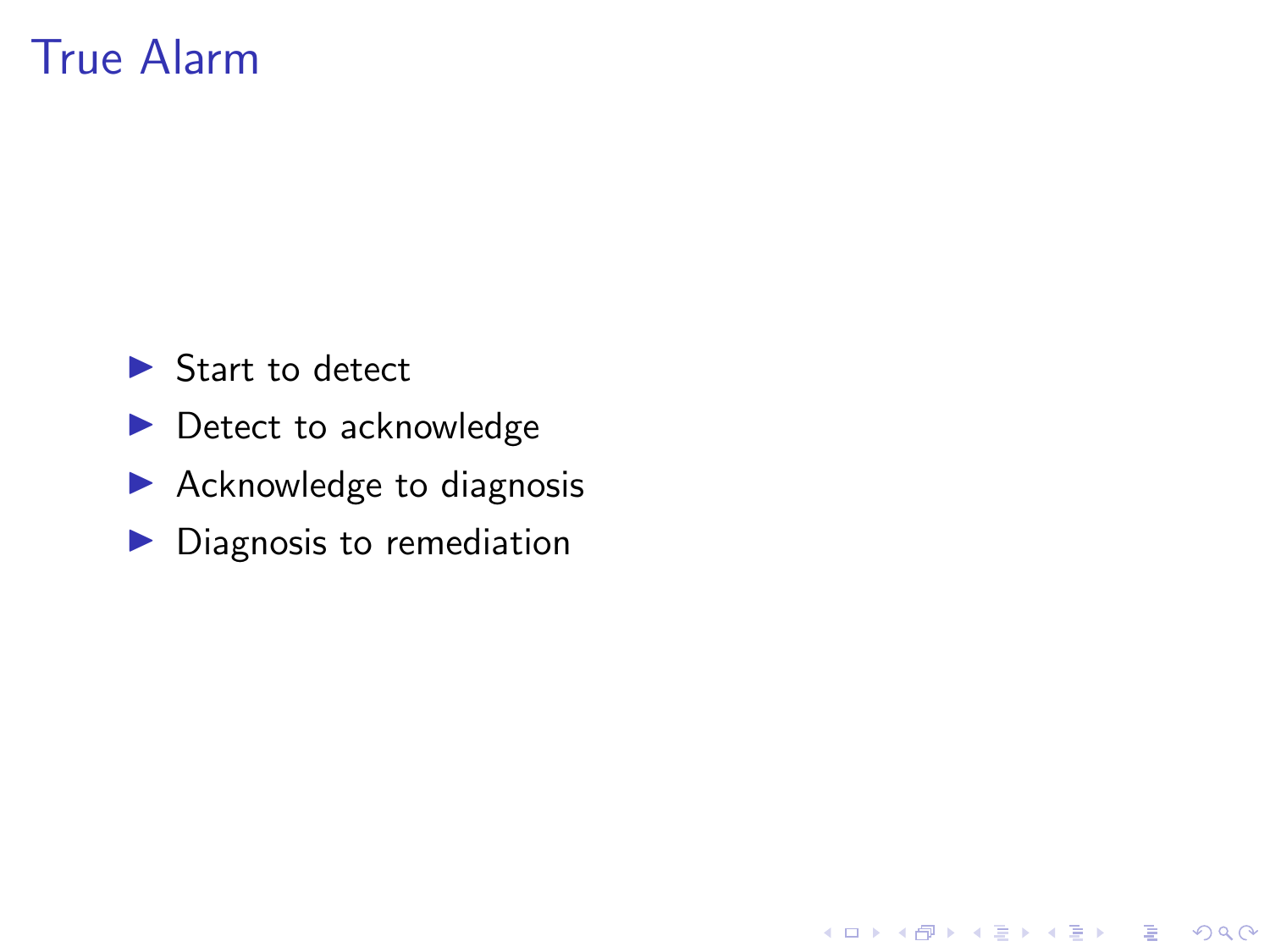

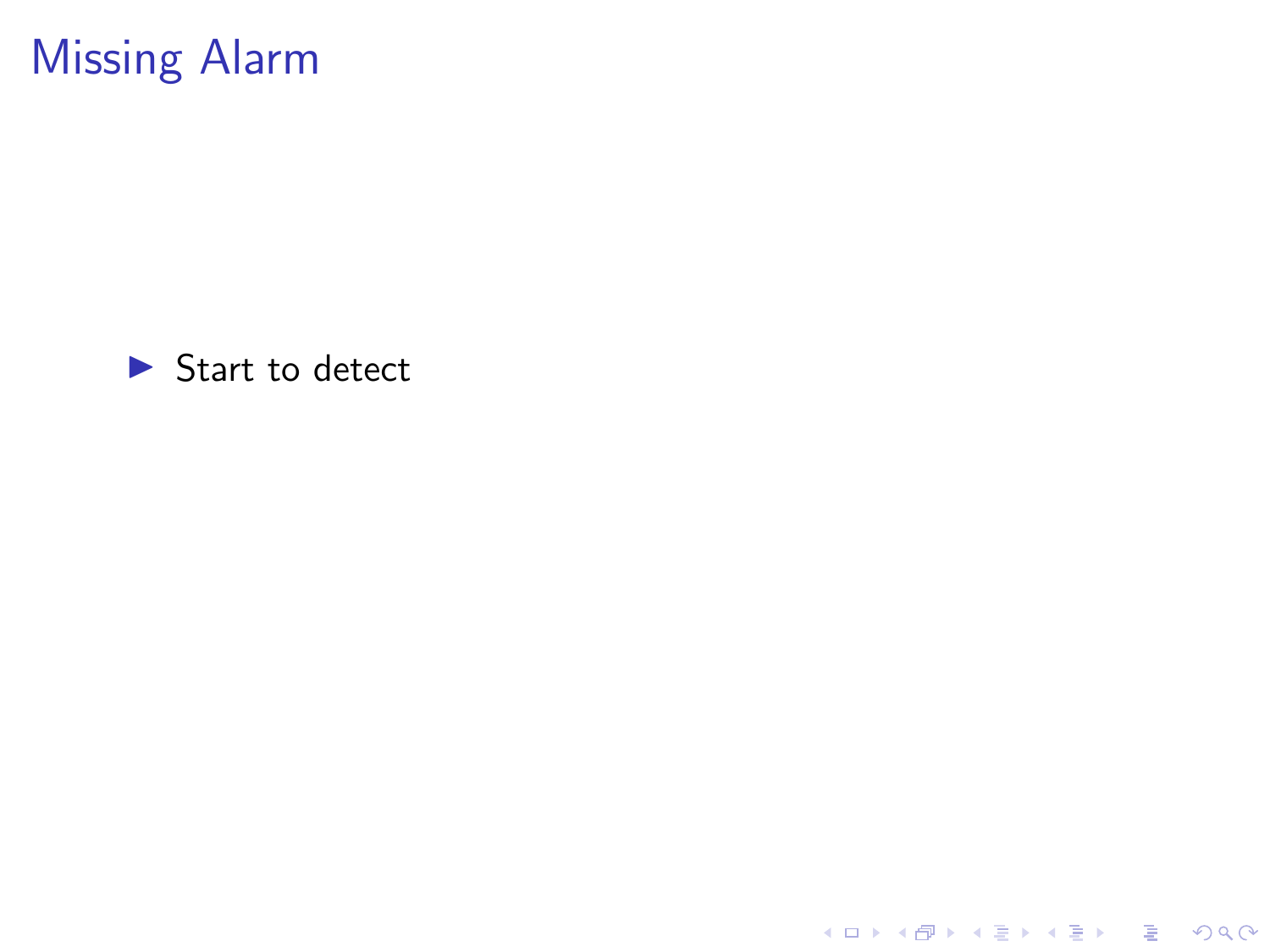

 $\blacktriangleright$  Detect to acknowledge

**Kロトメ部トメミトメミト ミニのQC**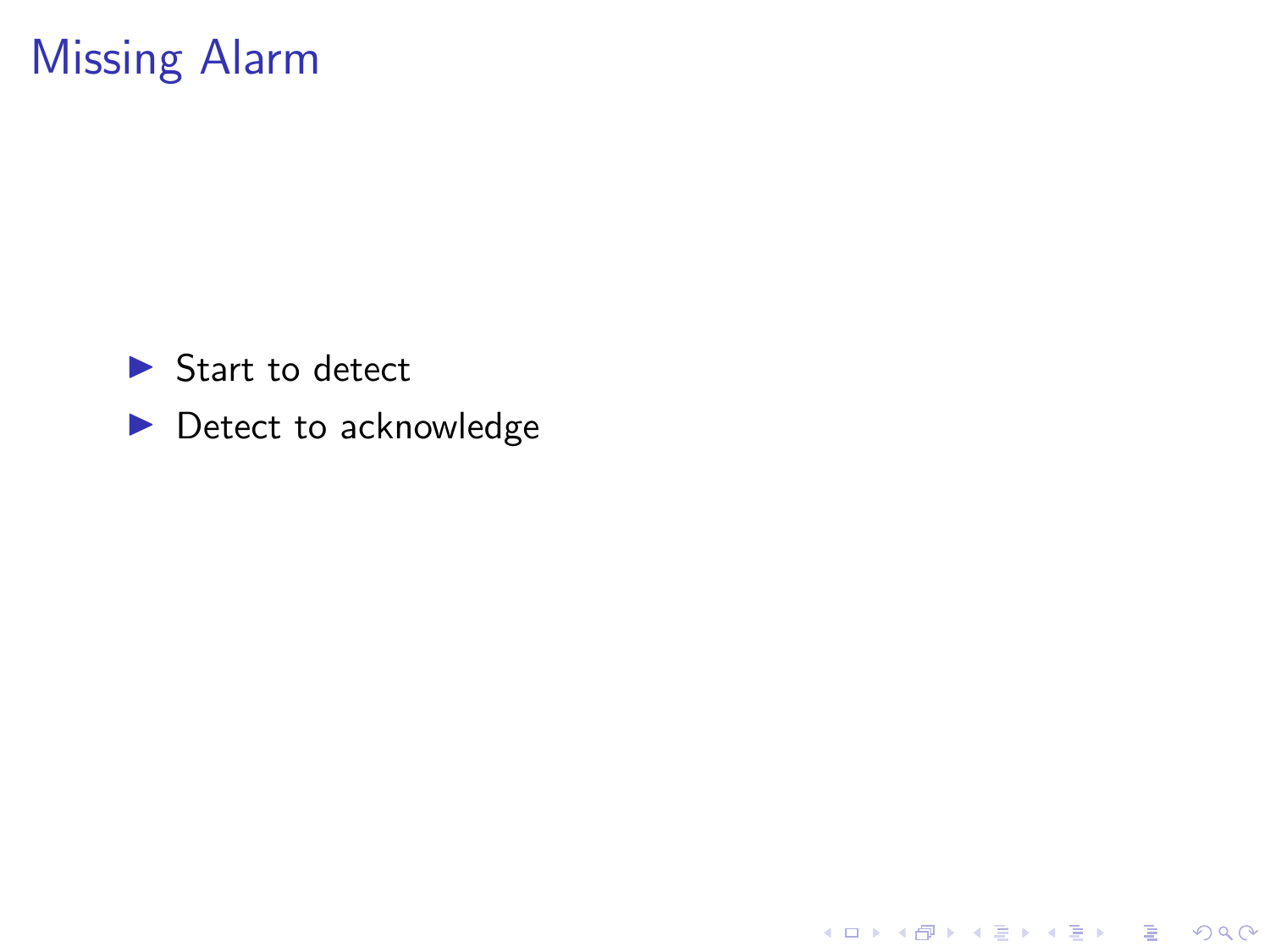- $\blacktriangleright$  Start to detect
- $\blacktriangleright$  Detect to acknowledge
- $\blacktriangleright$  Acknowledge to diagnosis

KOKK@KKEKKEK E 1990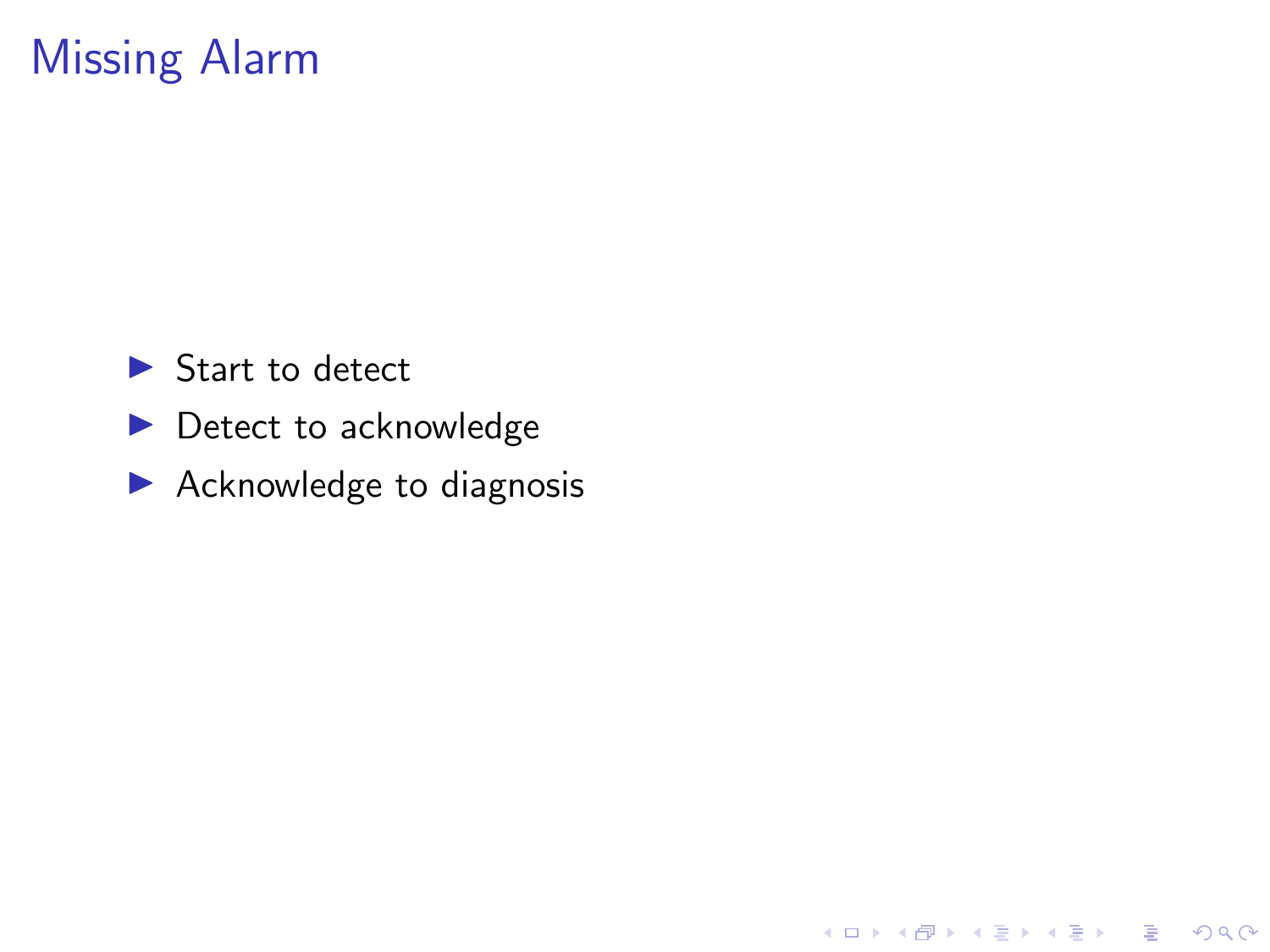- $\blacktriangleright$  Start to detect
- $\blacktriangleright$  Detect to acknowledge
- $\blacktriangleright$  Acknowledge to diagnosis
- $\blacktriangleright$  Diagnosis to remediation

K ロ ▶ K 個 ▶ K 할 ▶ K 할 ▶ 이 할 → 9 Q Q →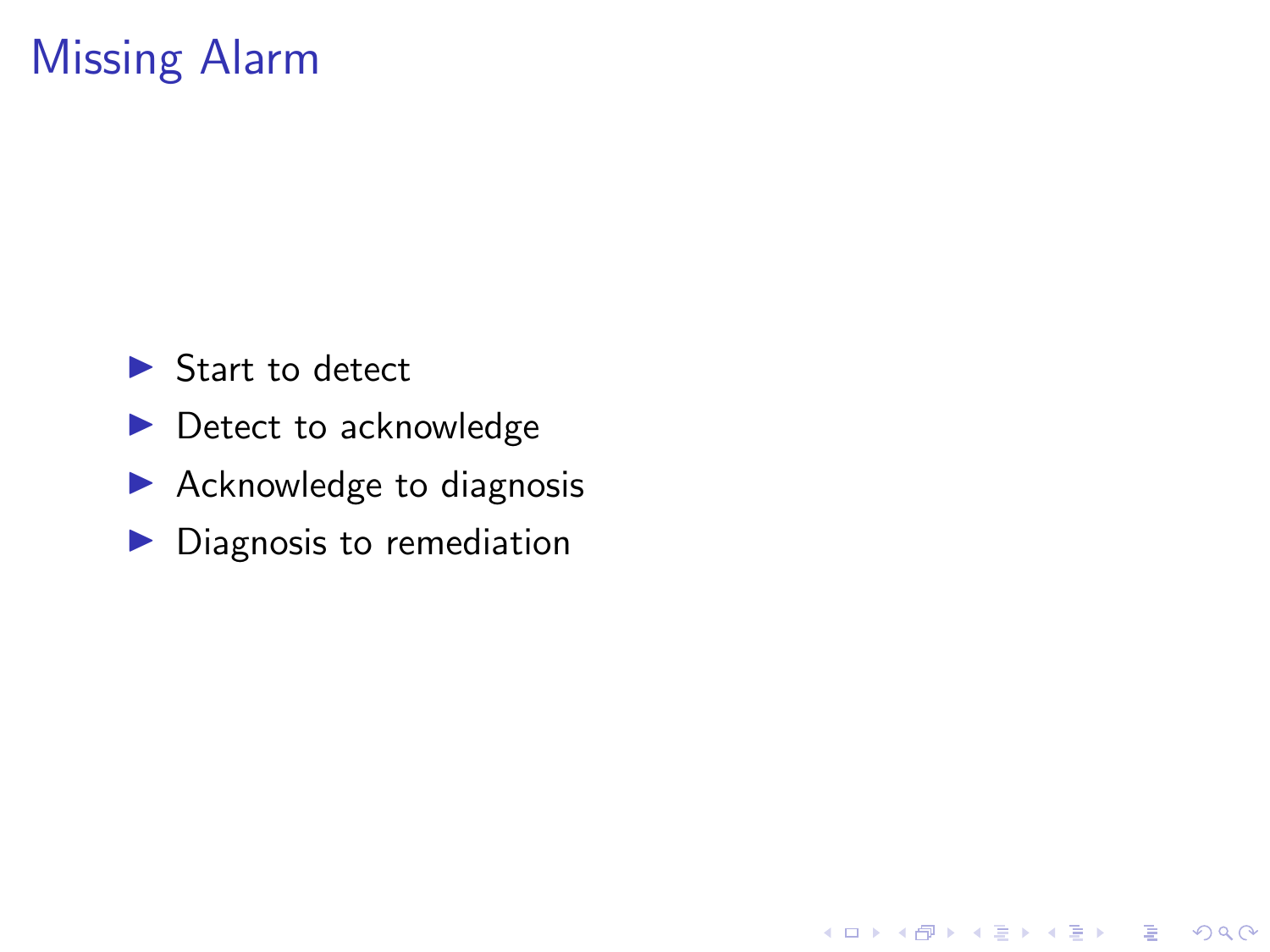#### False Alarm

Detect to acknowledgement

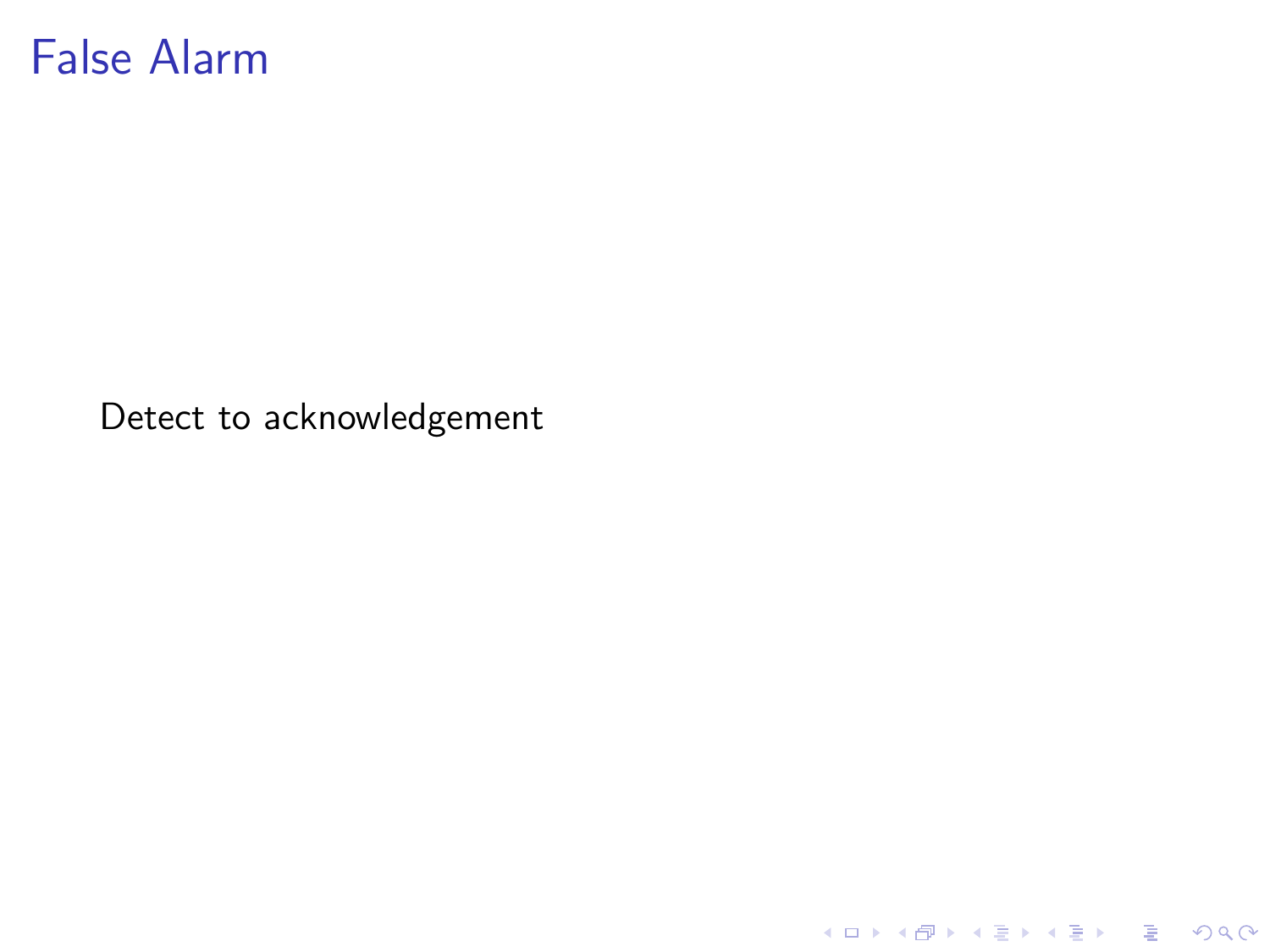#### False Alarm

Detect to acknowledgement Acknowledgement to diagnosis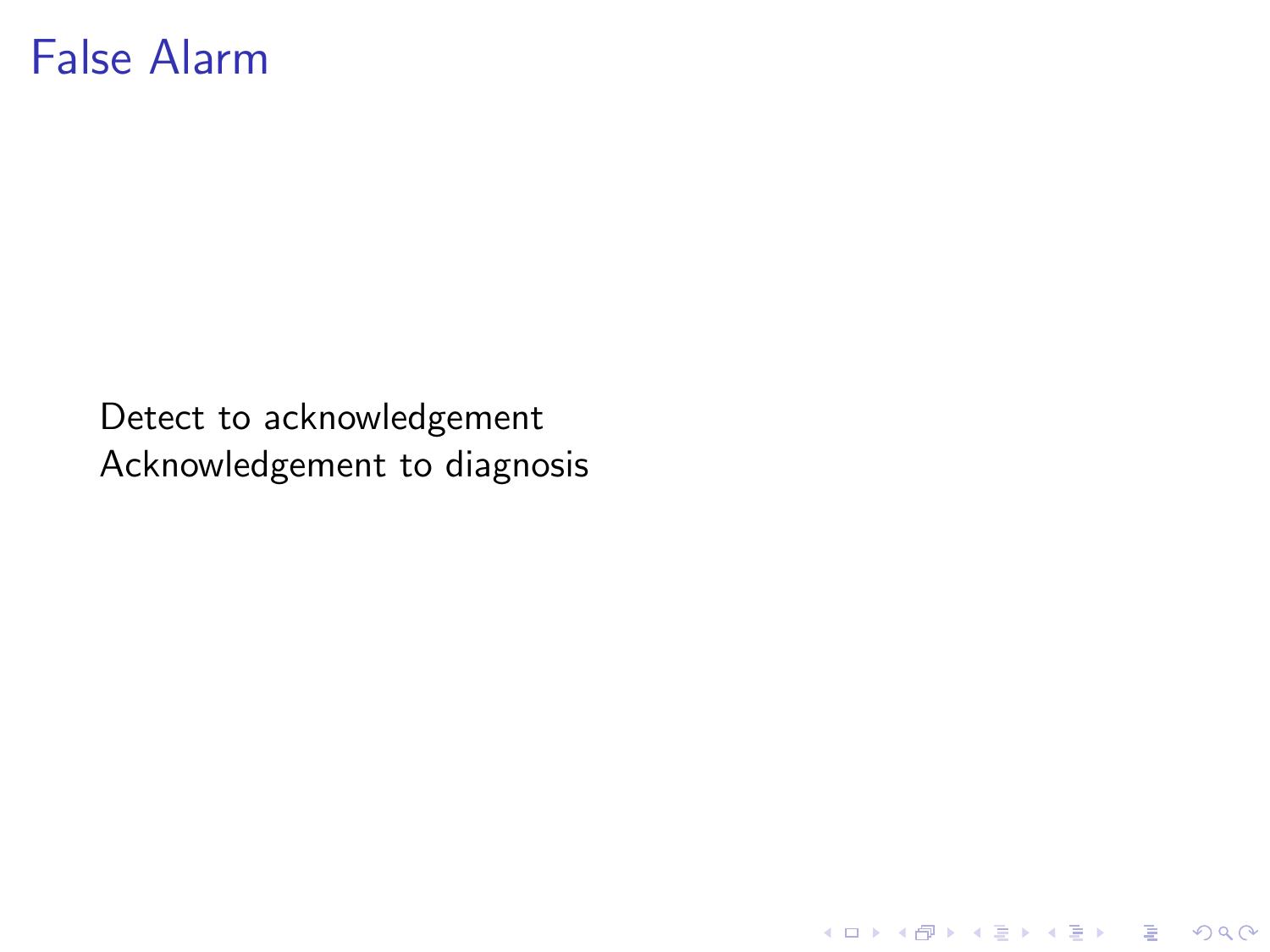### Alerting costs

False alarm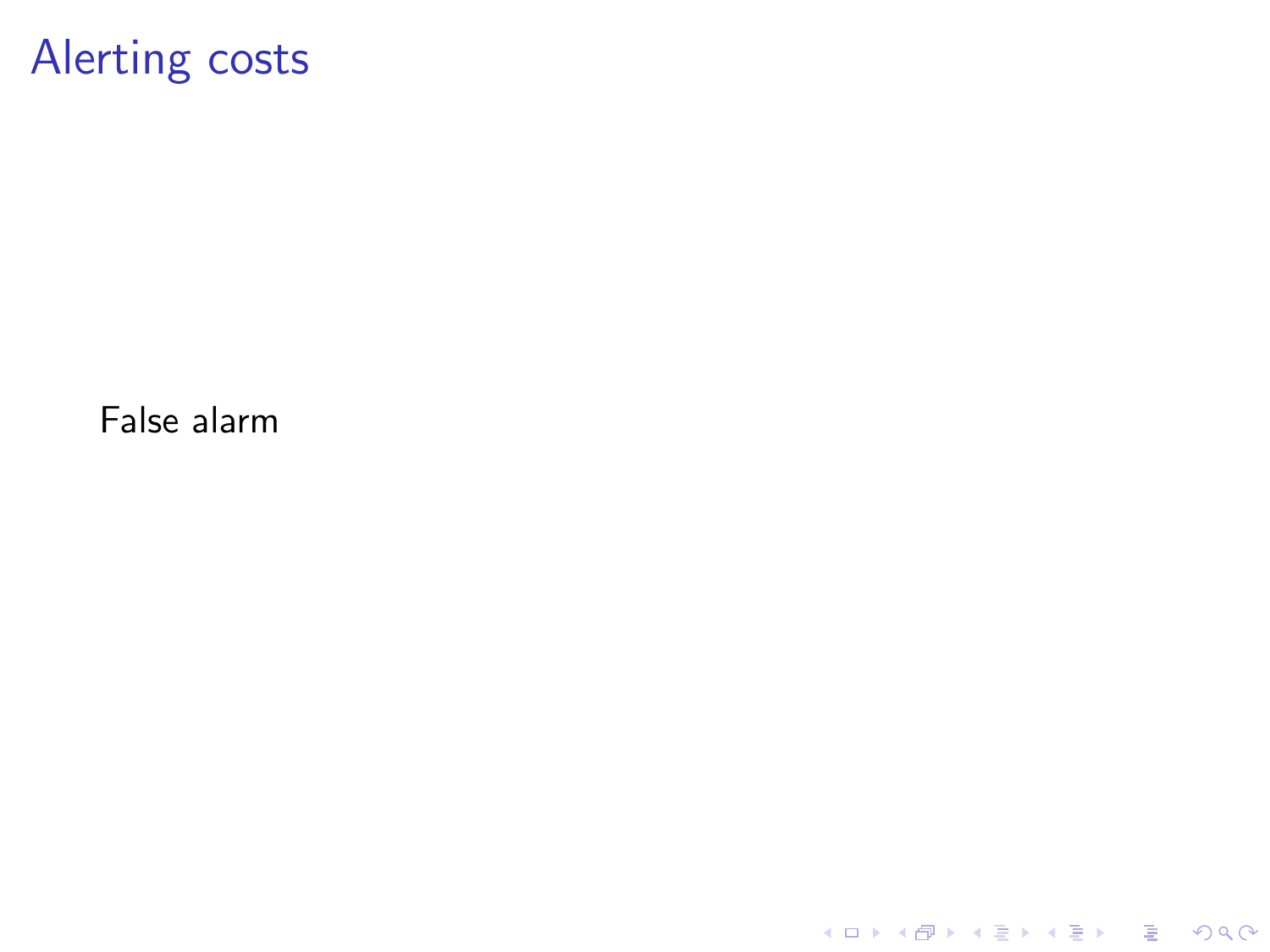### Alerting costs

False alarm Useless alarm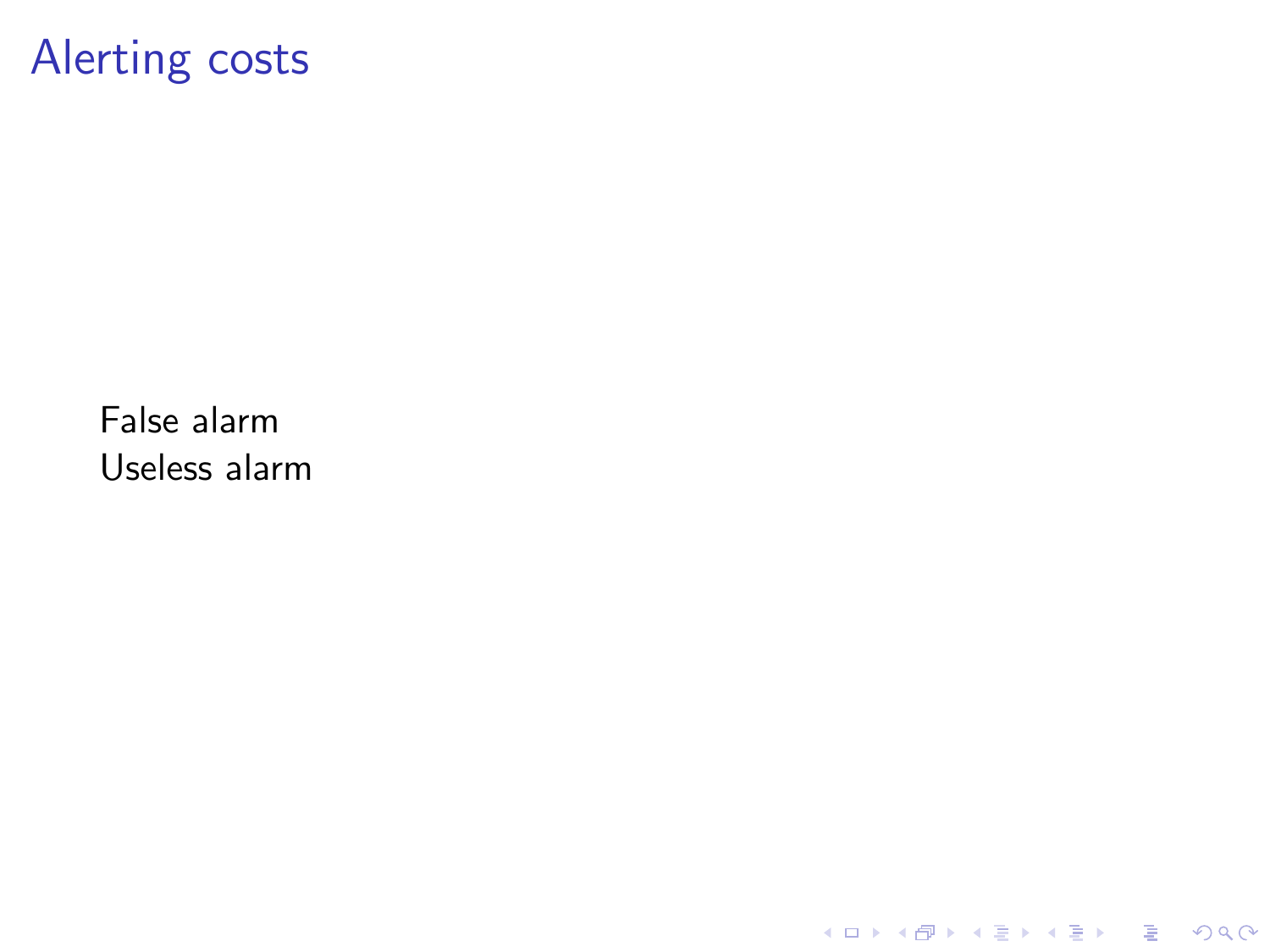## Non-alerting costs

Extra time to remediate

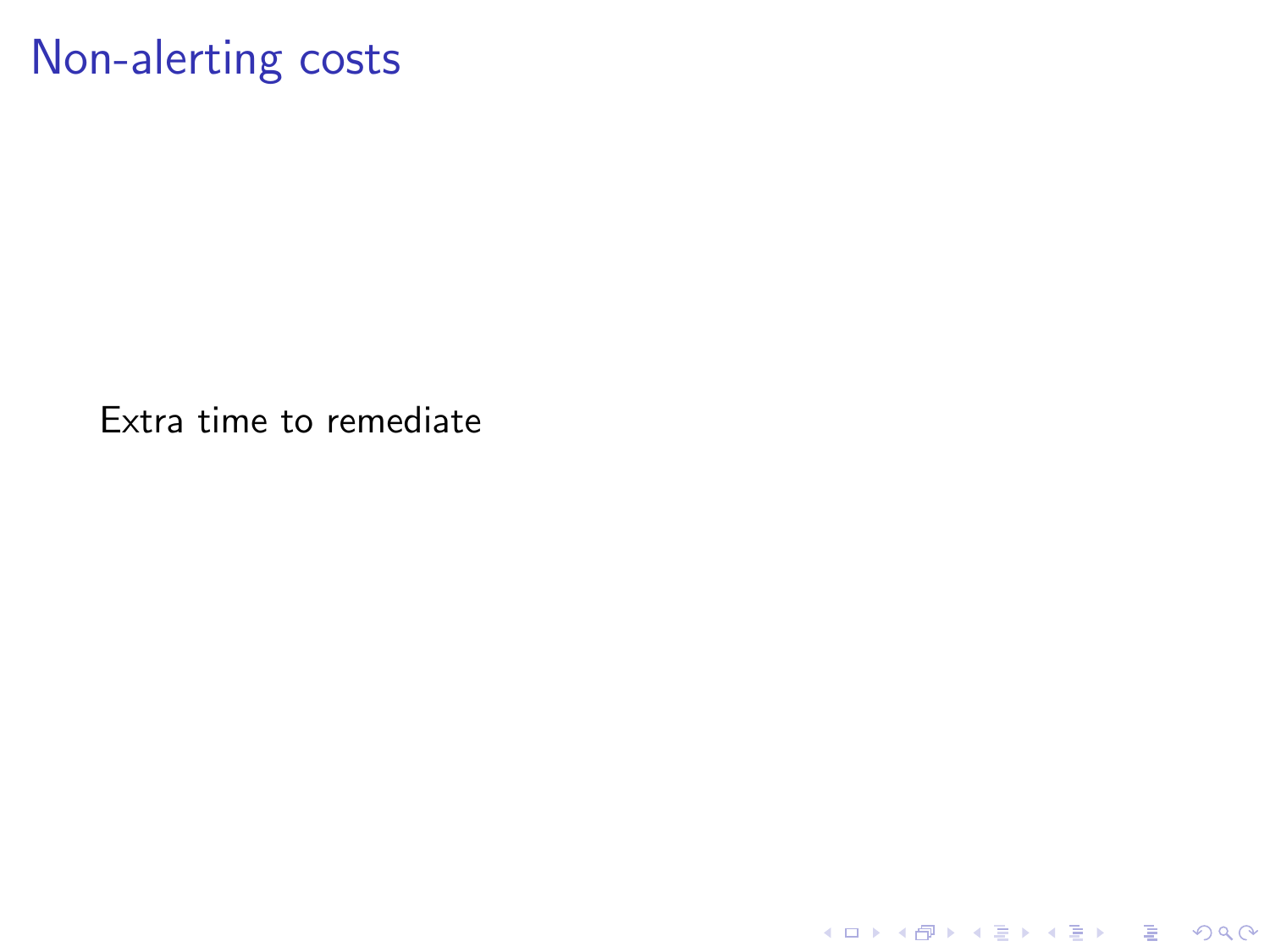## Non-alerting costs

Extra time to remediate Broken down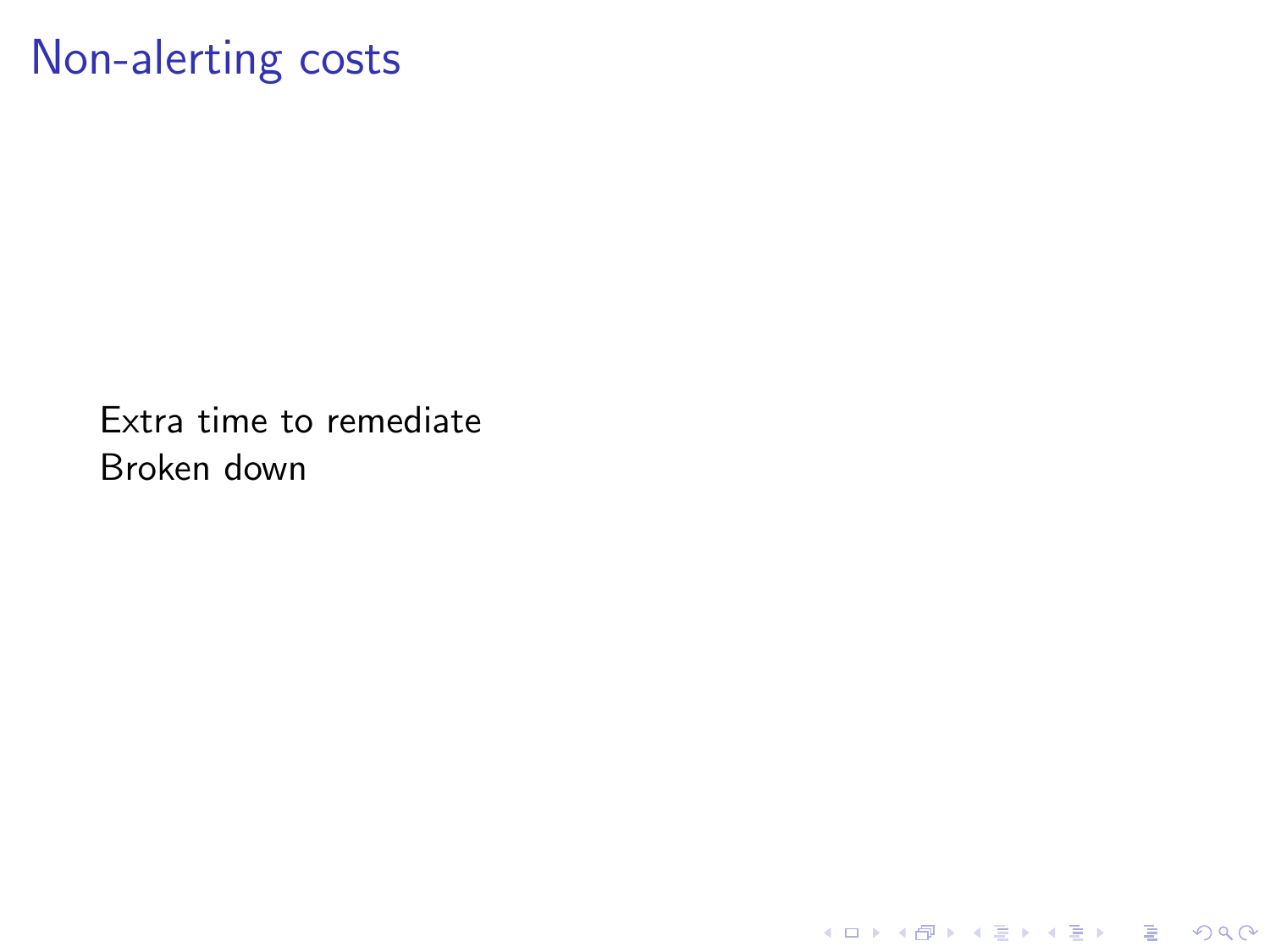Alert quality as value

Cost reduction because of true alarm

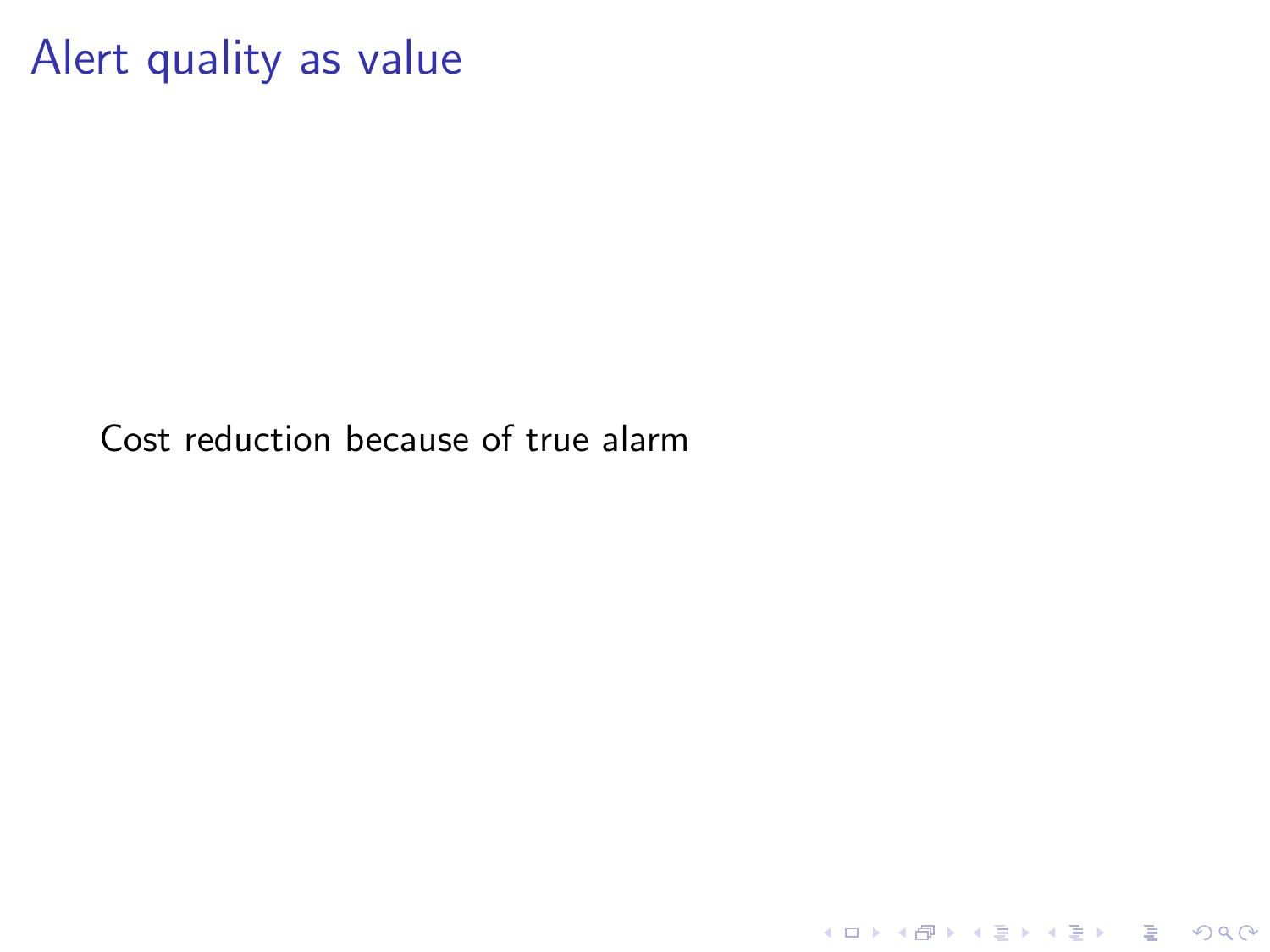#### Alert quality as value

Cost reduction because of true alarm minus cost of false alarms

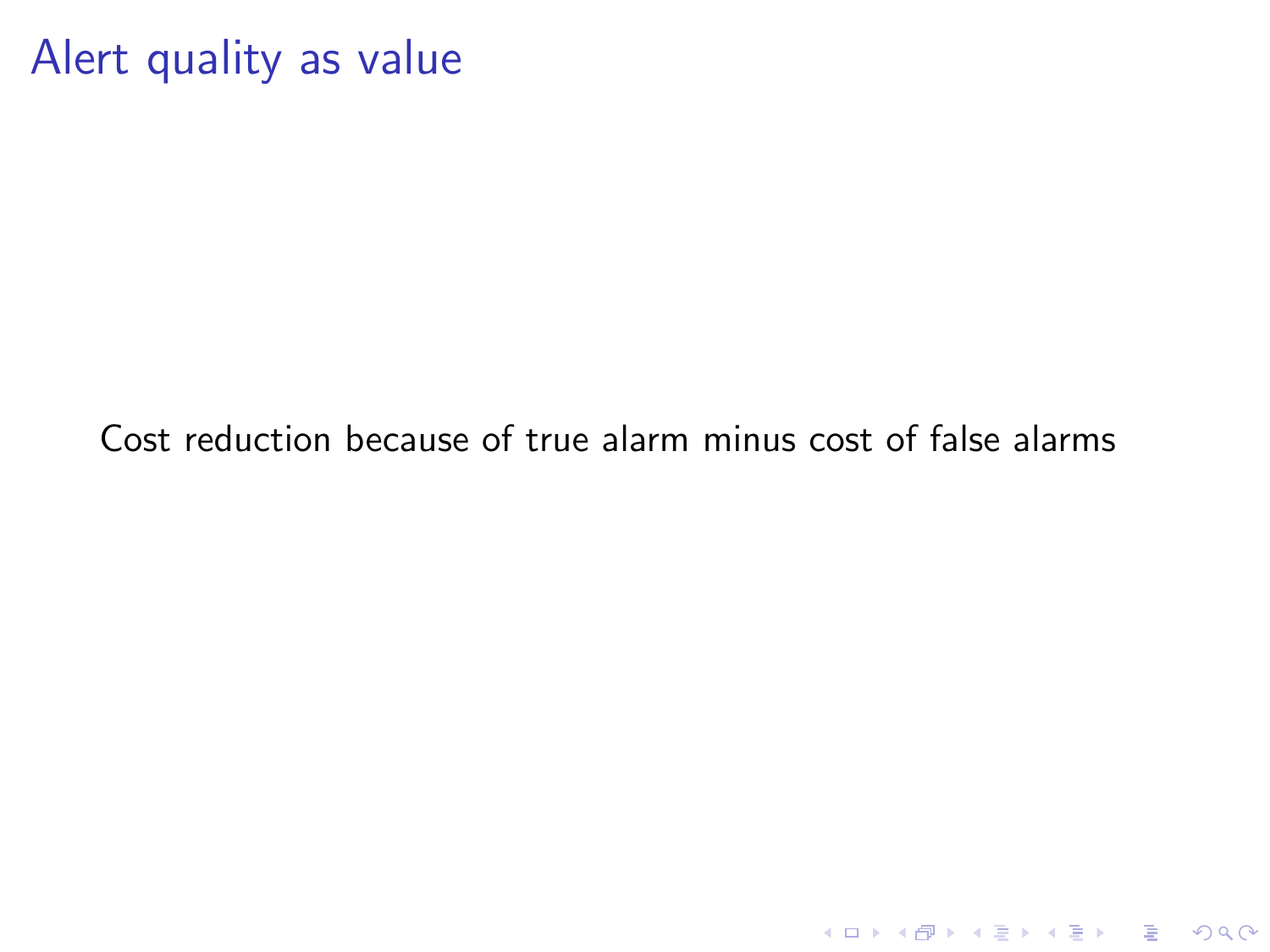### Breaking down costs

Data  $\rightarrow$  Estimation

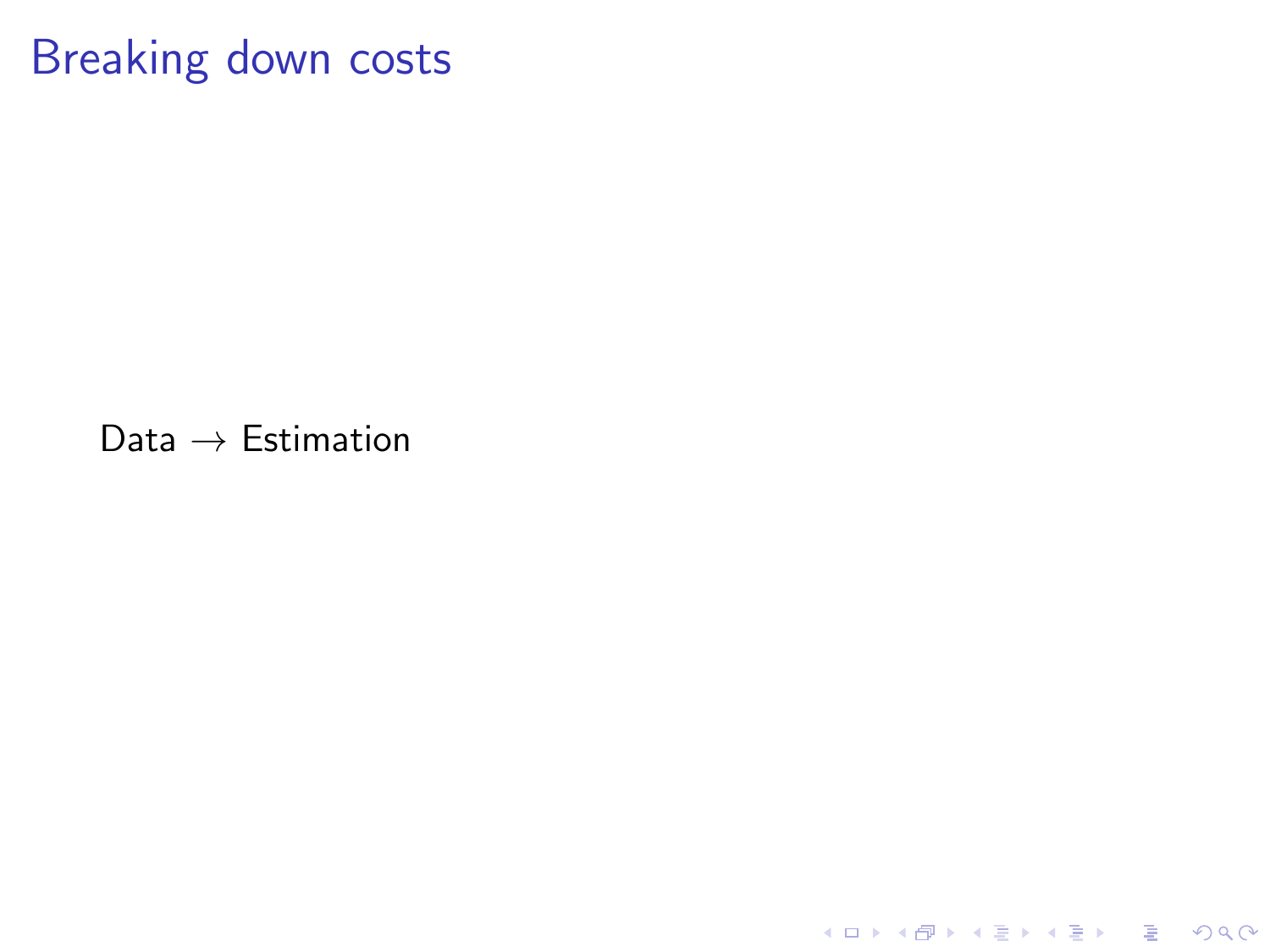#### Cost of false alarm

Number of people

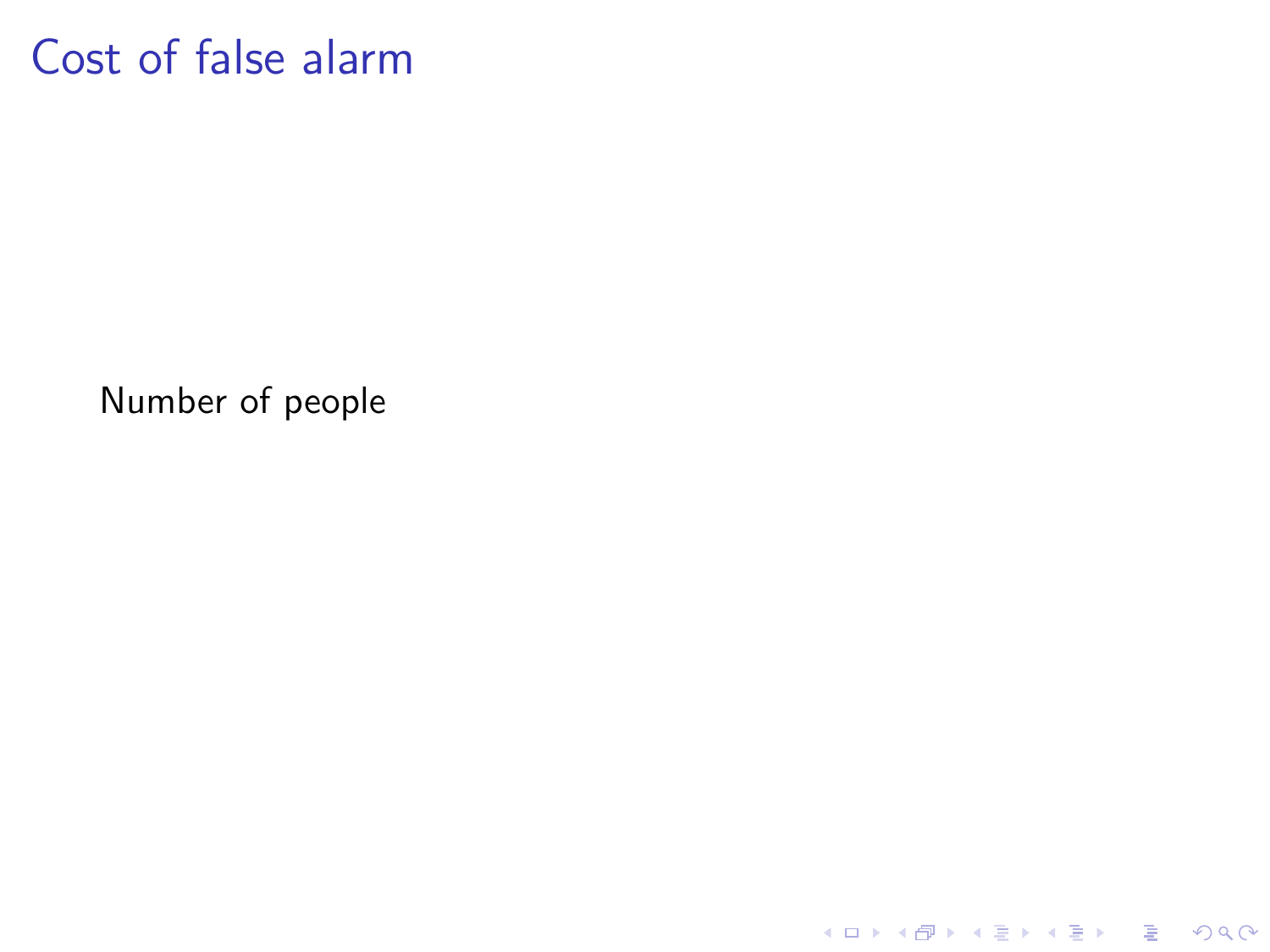#### Cost of false alarm

Number of people Length of time

**Kロトメ部トメミトメミト ミニのQC**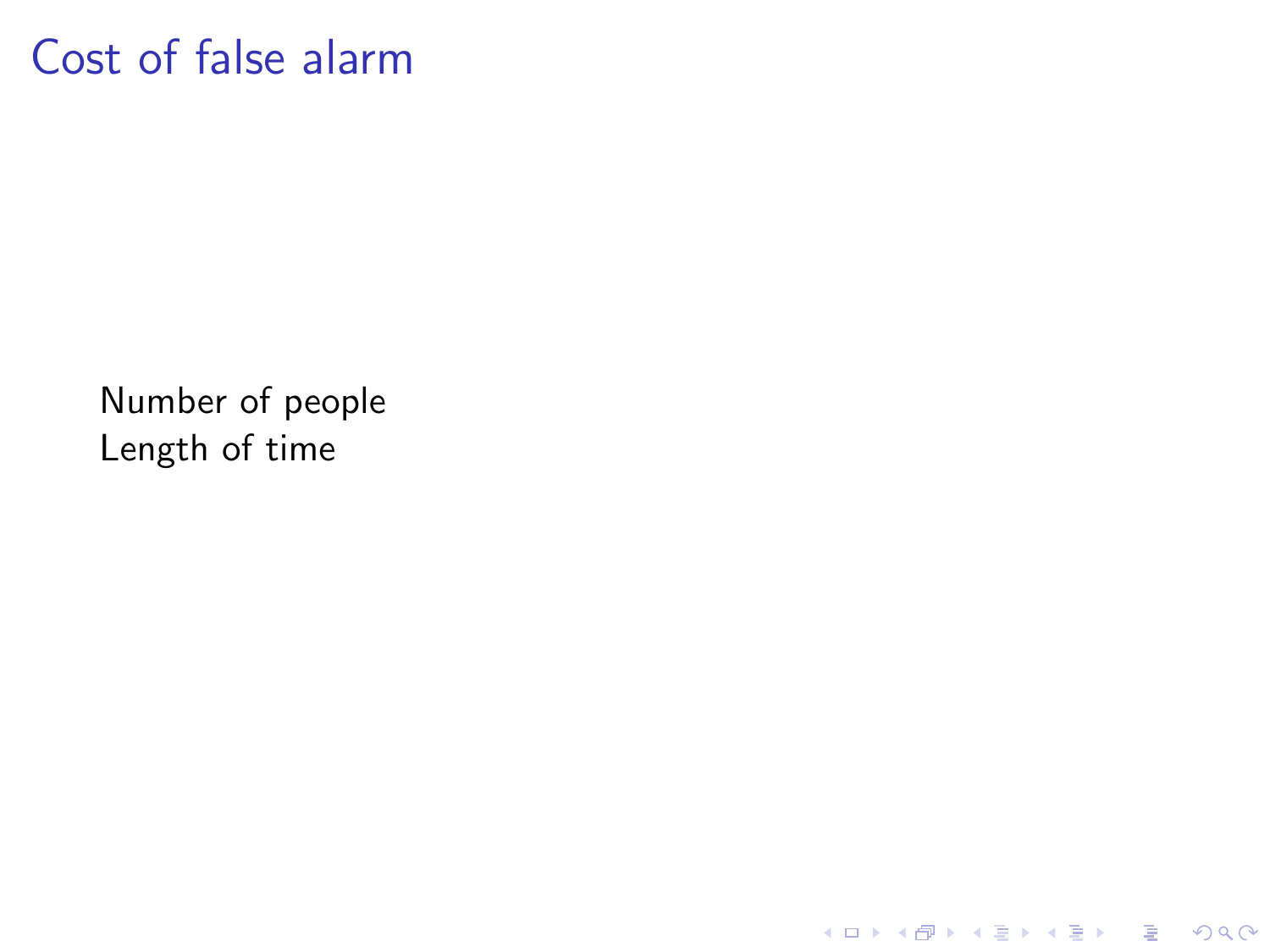#### Cost of false alarm

Number of people Length of time Convenience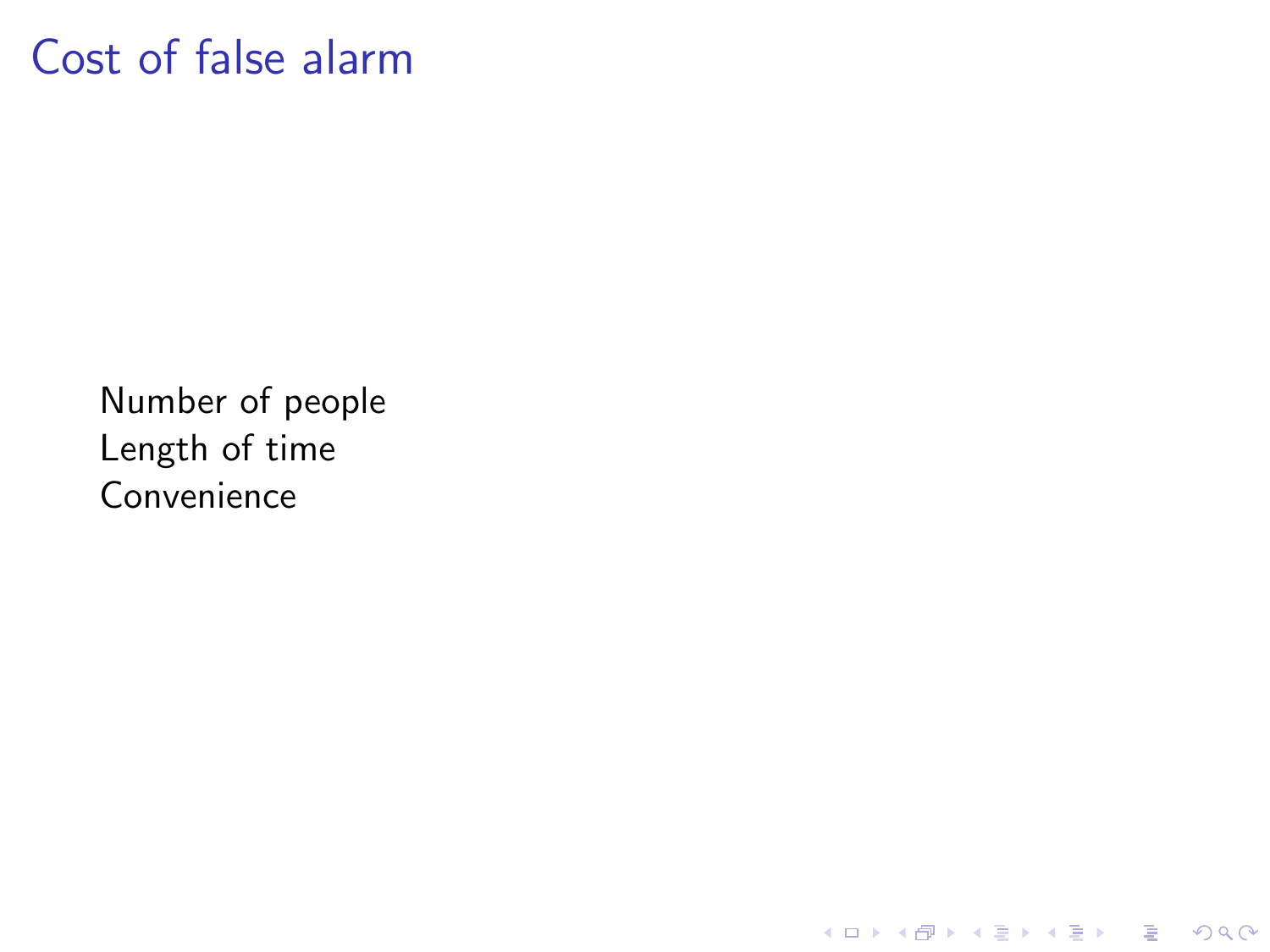# Incident cost

True alarm

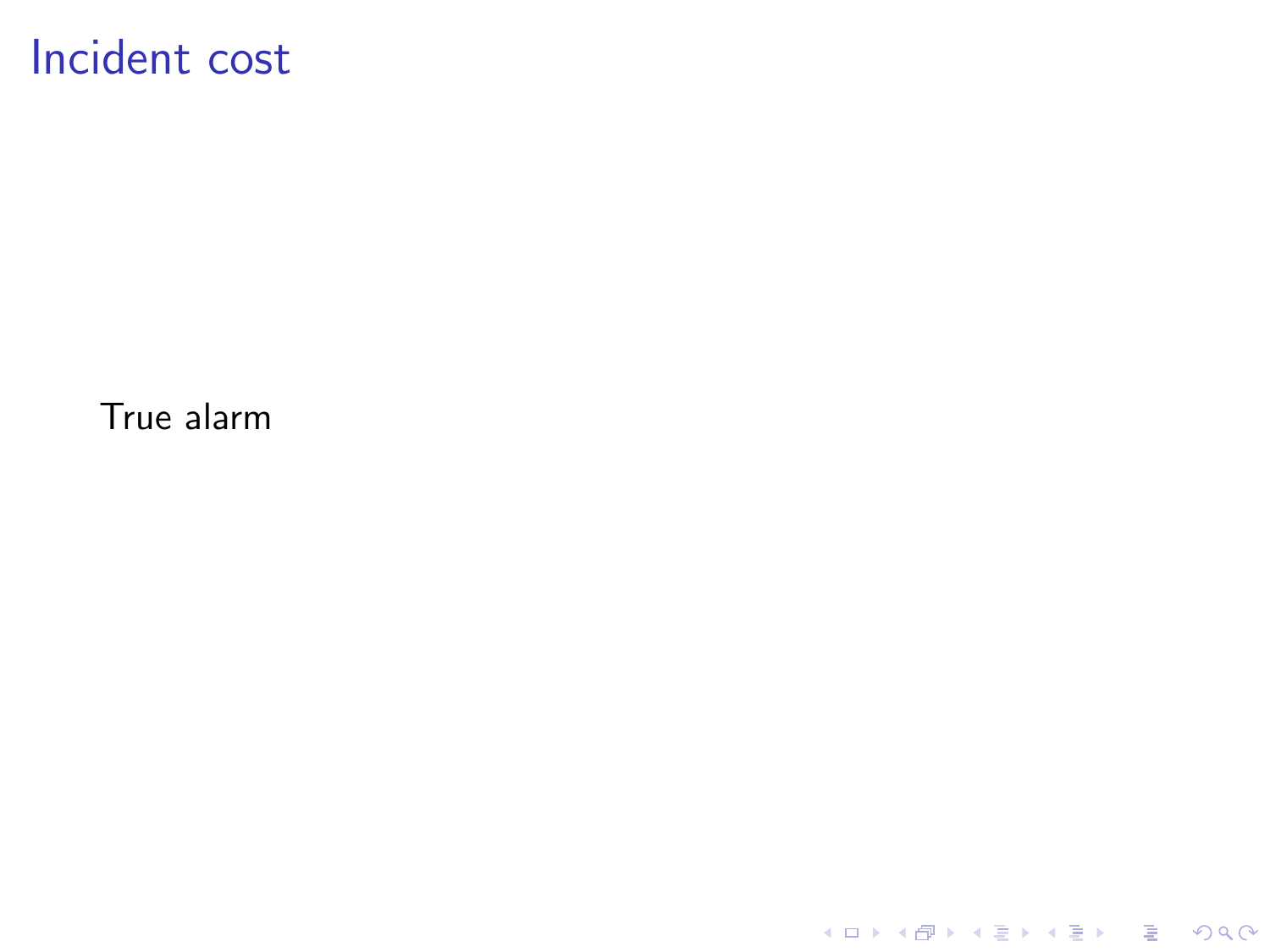#### Incident cost

True alarm Missing alarm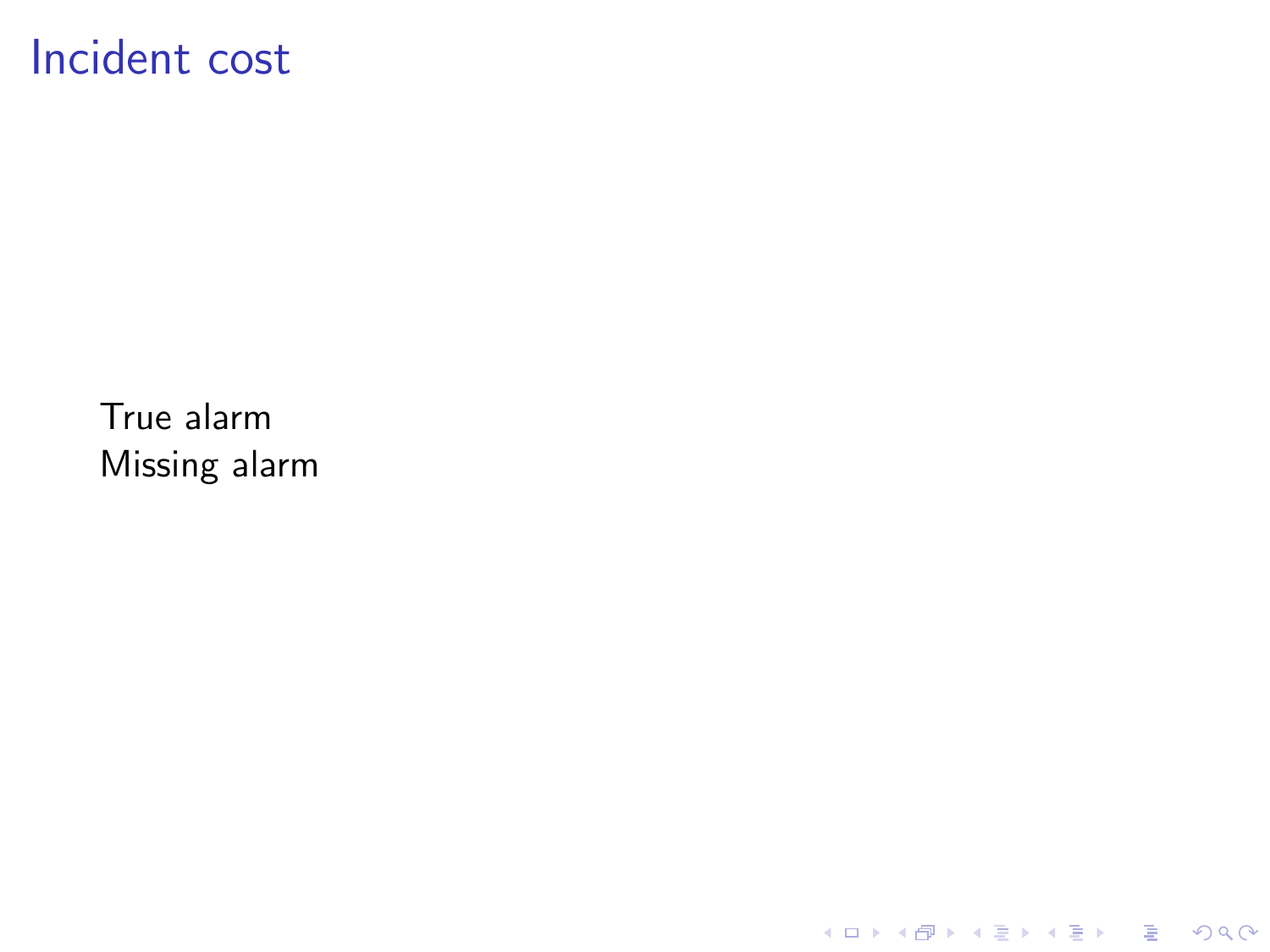### Incident cost

Loss

K ロ K K d K K B K K B K X B K Y Q Q Q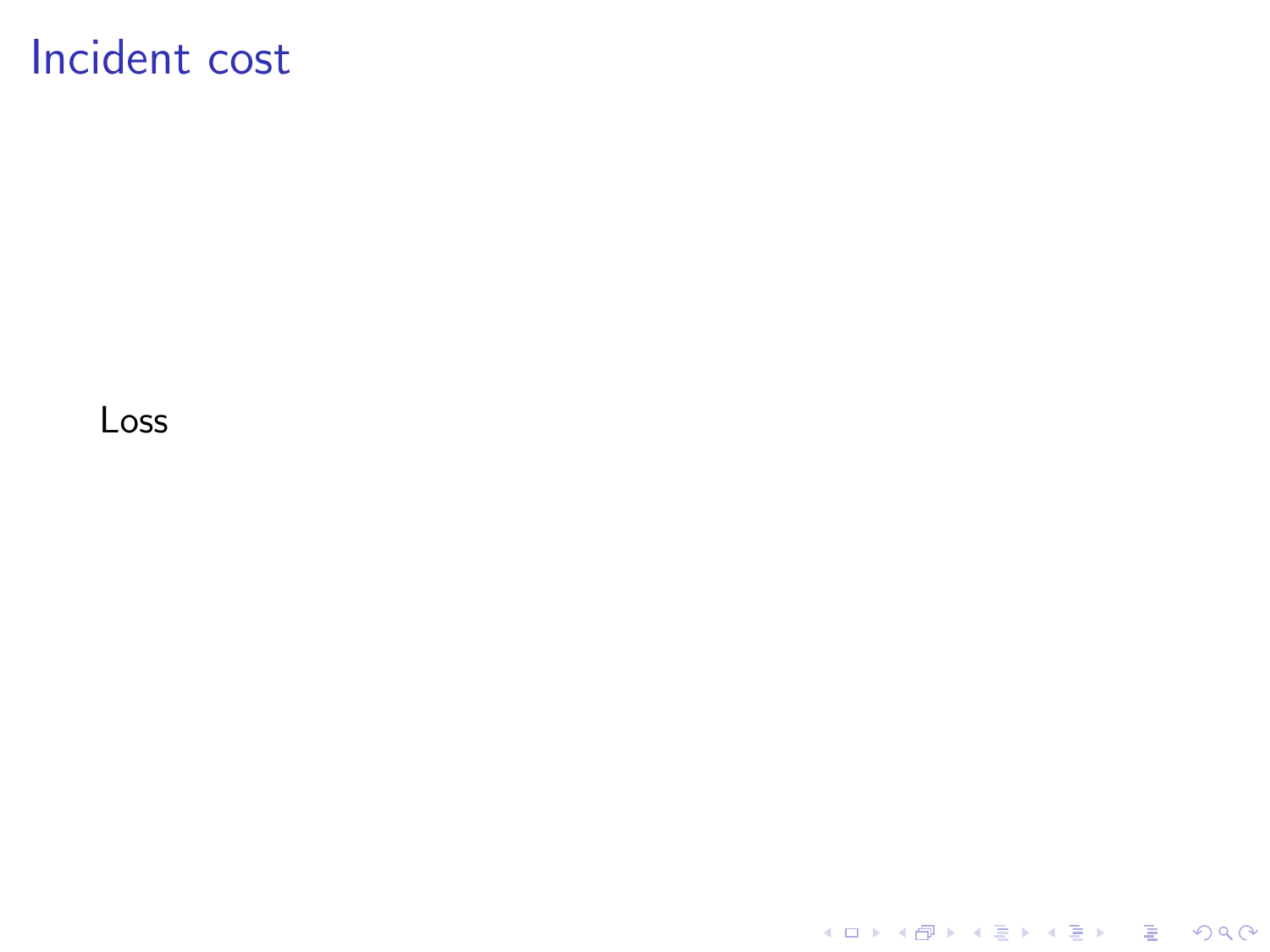## Incident cost

Loss Remediation

K ロ ▶ K @ ▶ K 할 ▶ K 할 ▶ | 할 | ⊙Q @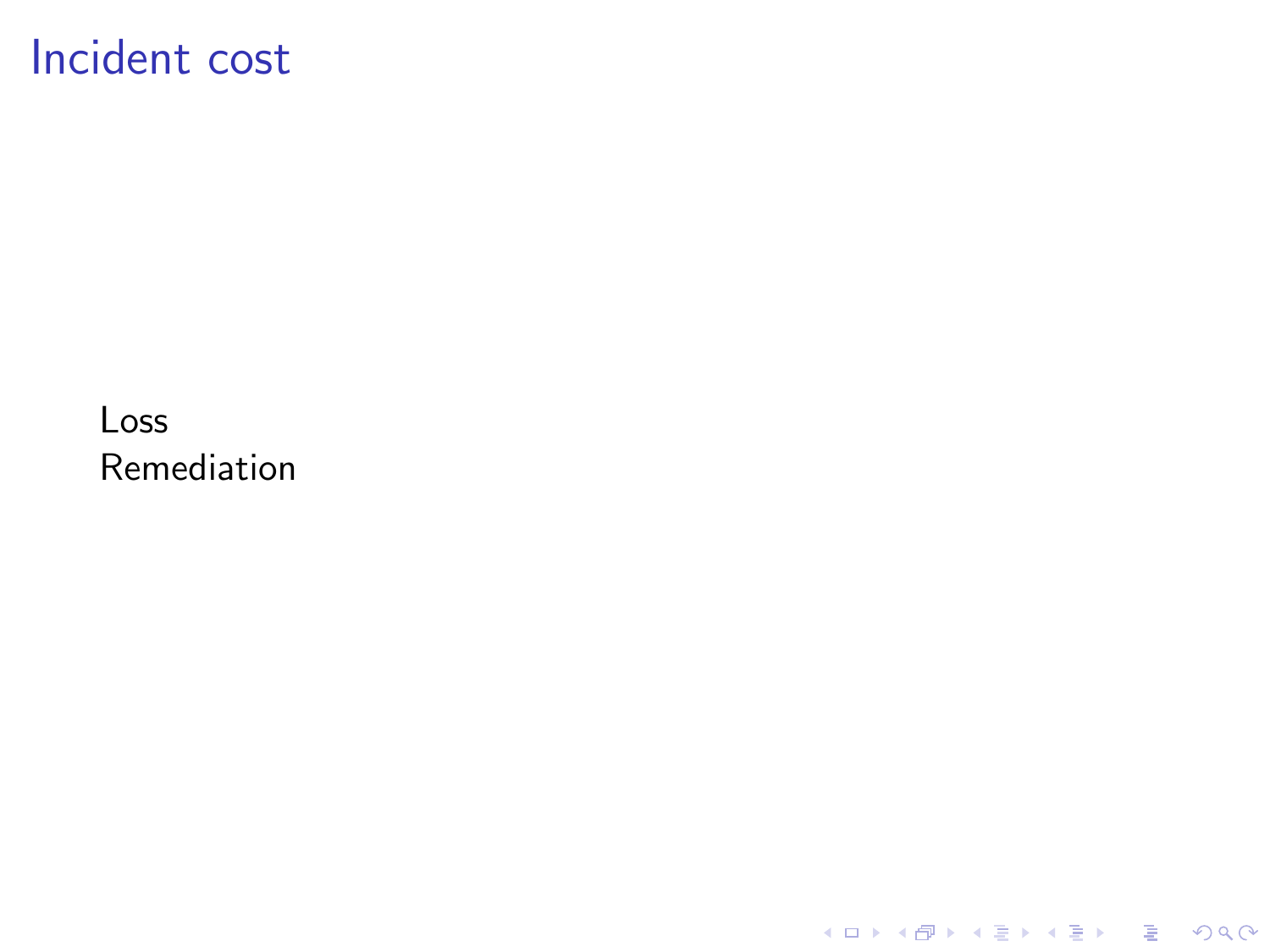Remediation cost: disruption

Off business hours?

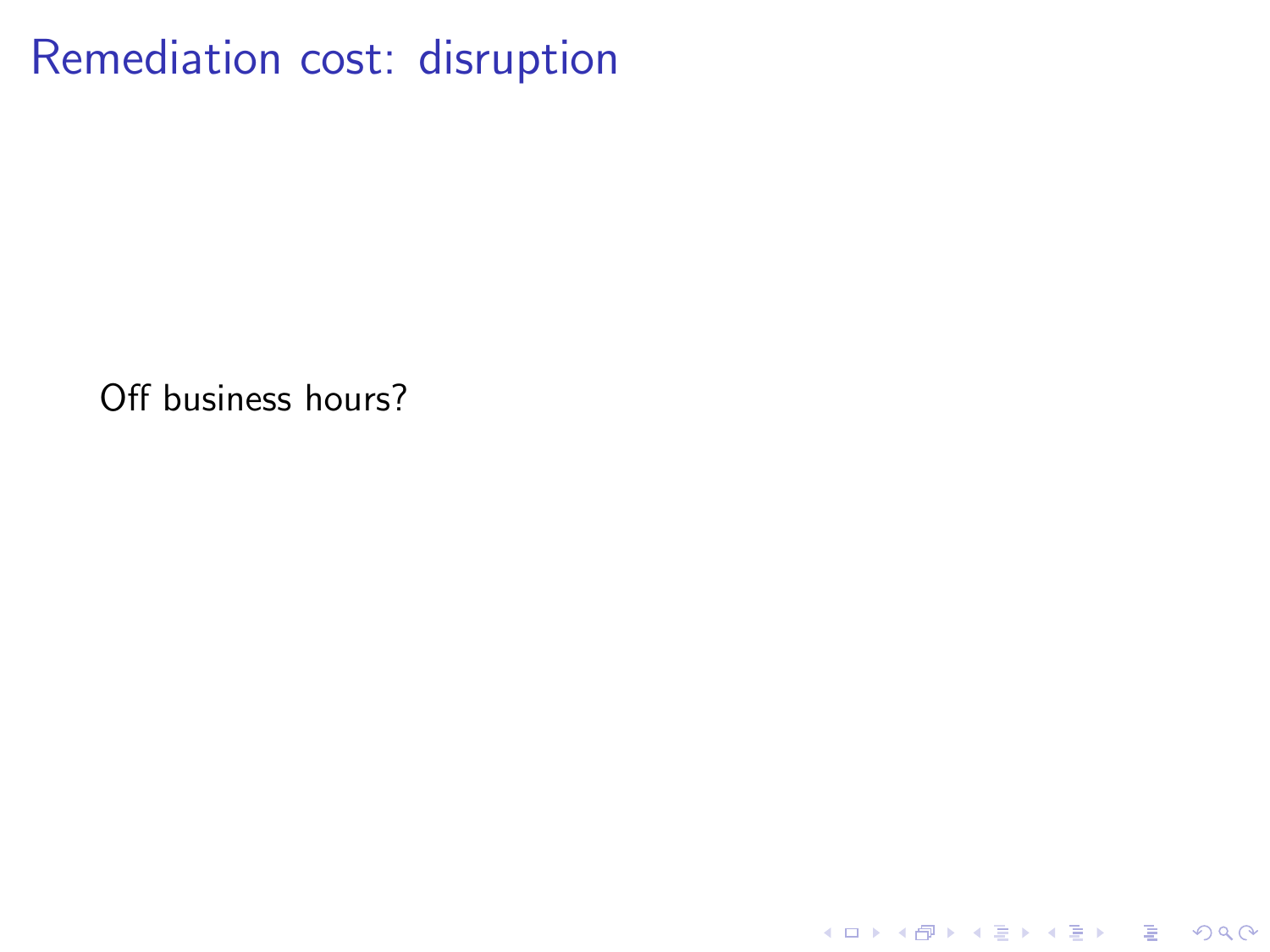Remediation cost: disruption

Off business hours? Delaying critical project?

K ロ ▶ K @ ▶ K 할 ▶ K 할 ▶ | 할 | © 9 Q @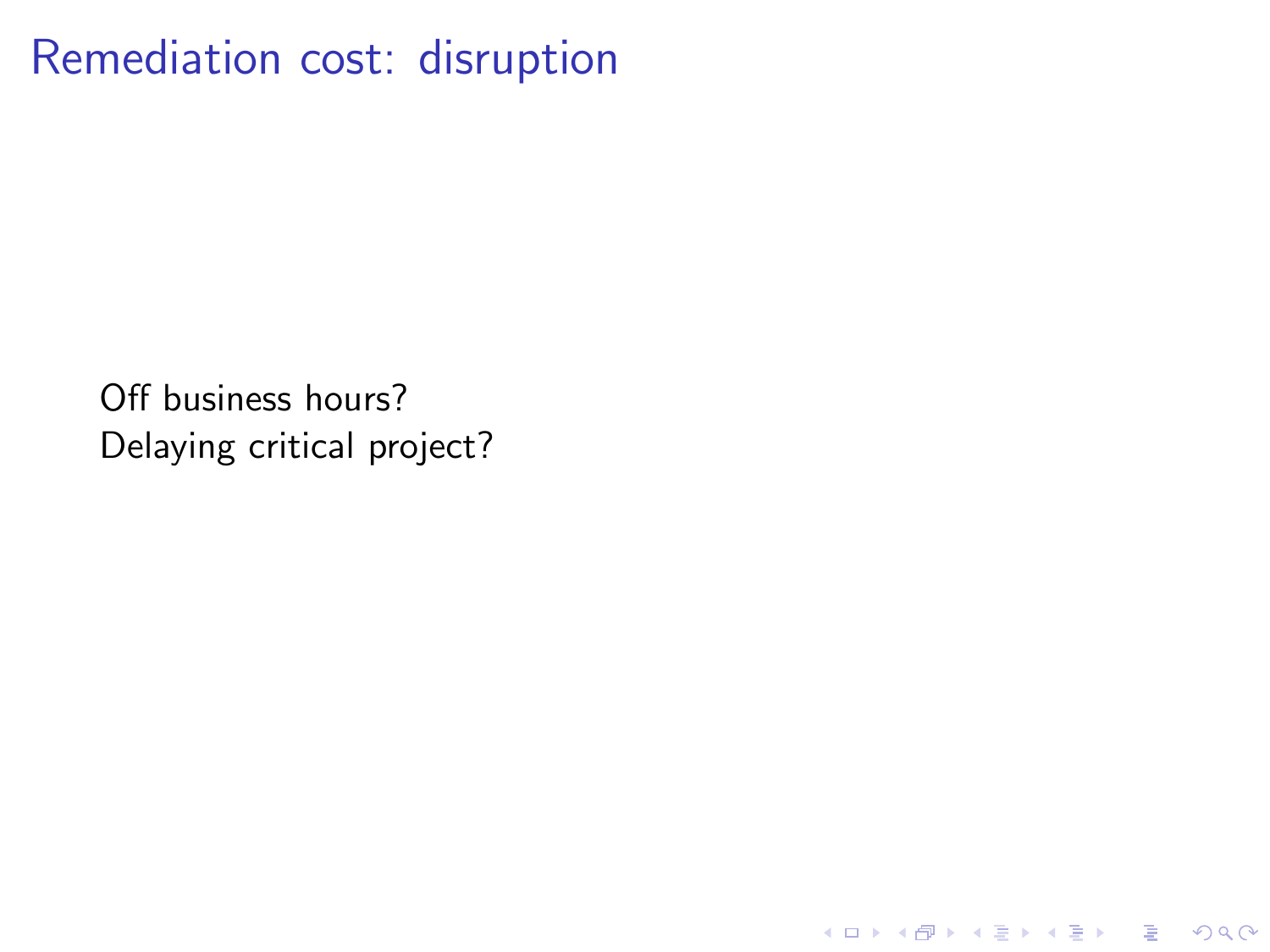## Remediation cost: disruption

Off business hours? Delaying critical project? Needed for handling the incident?

K ロ ▶ K 個 ▶ K 할 ▶ K 할 ▶ 이 할 → 9 Q Q →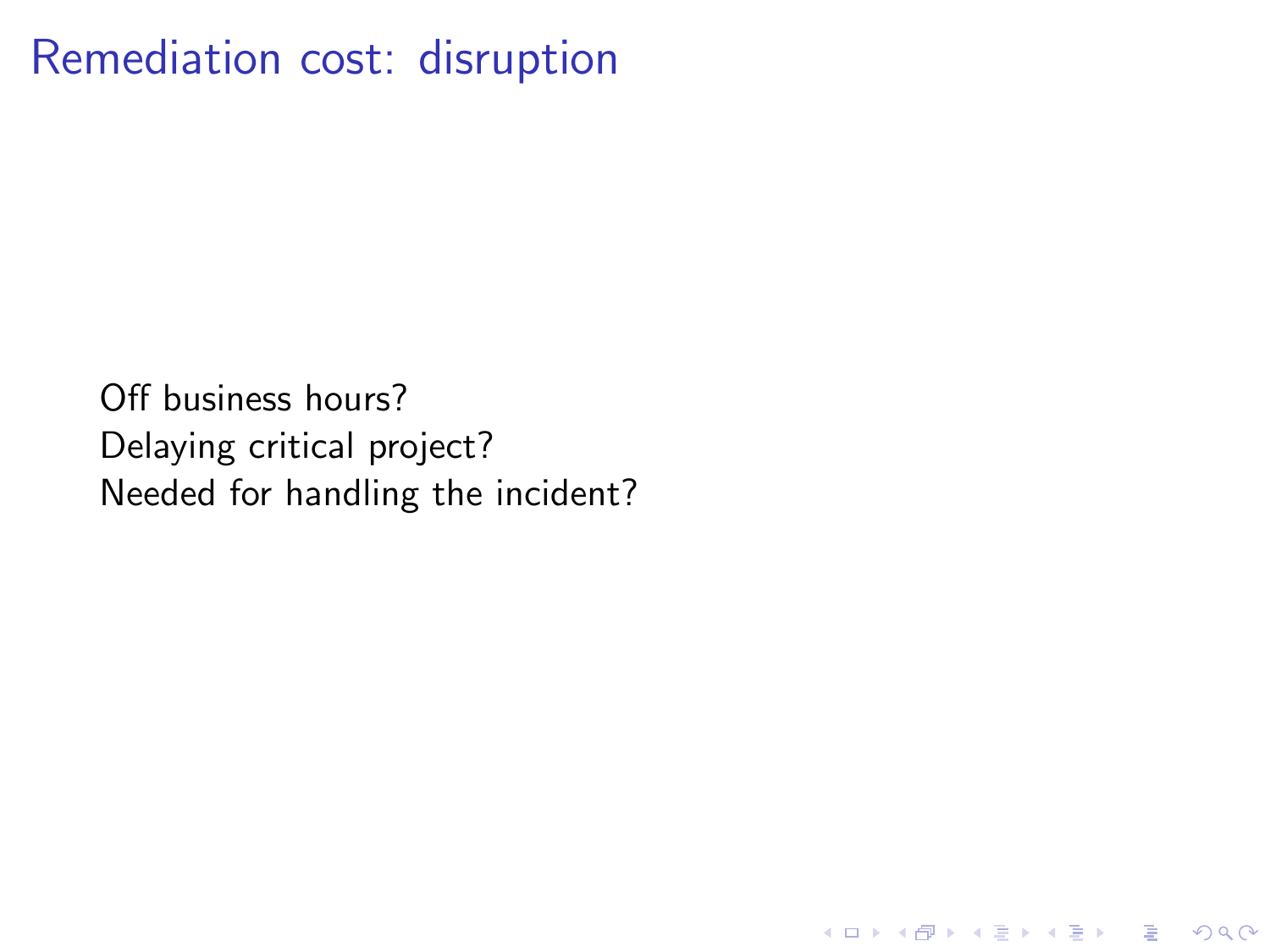Remediation cost: Work involved

Work to diagnose

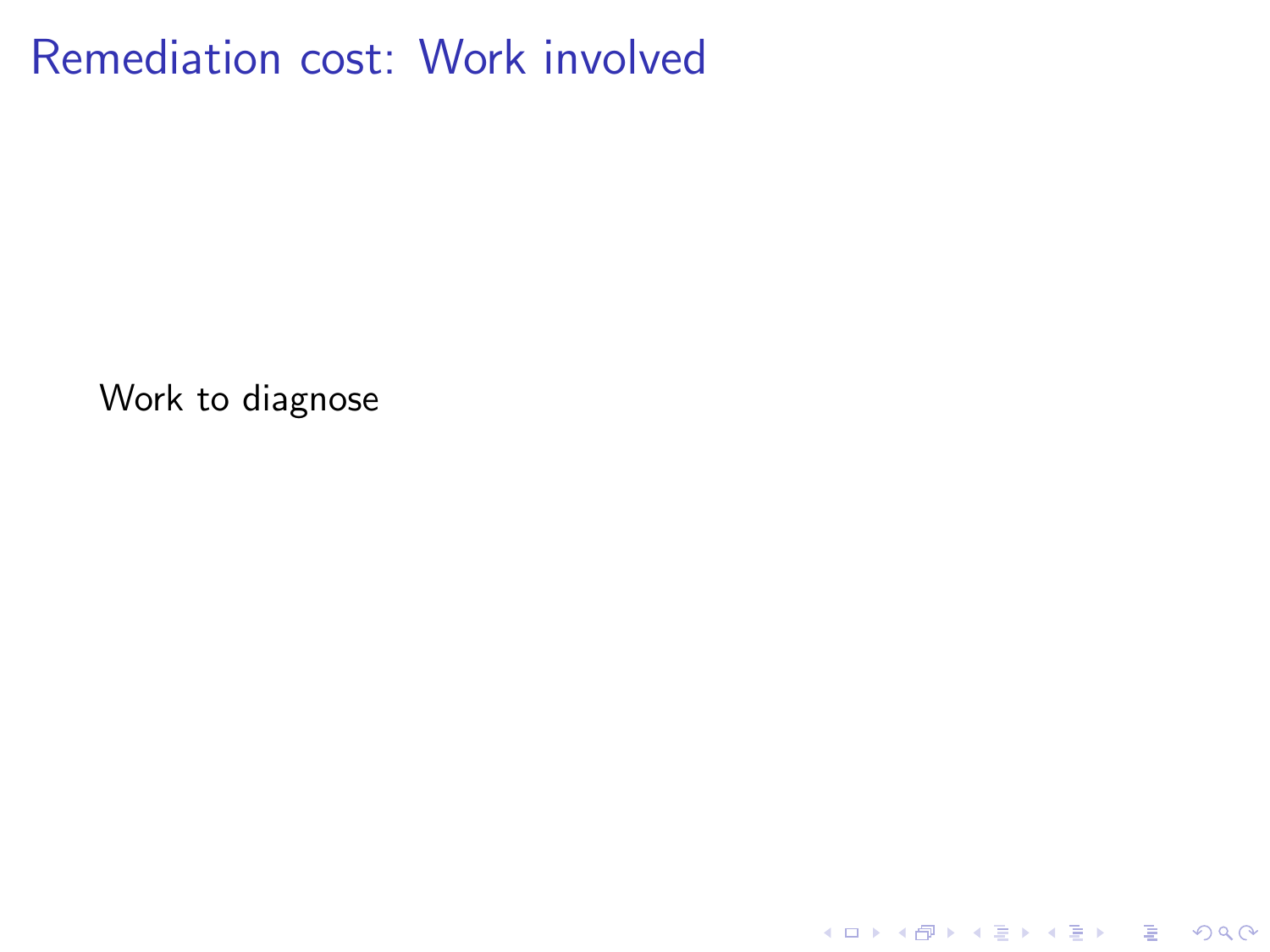Remediation cost: Work involved

K ロ ▶ K @ ▶ K 할 ▶ K 할 ▶ | 할 | © 9 Q @

Work to diagnose Work to test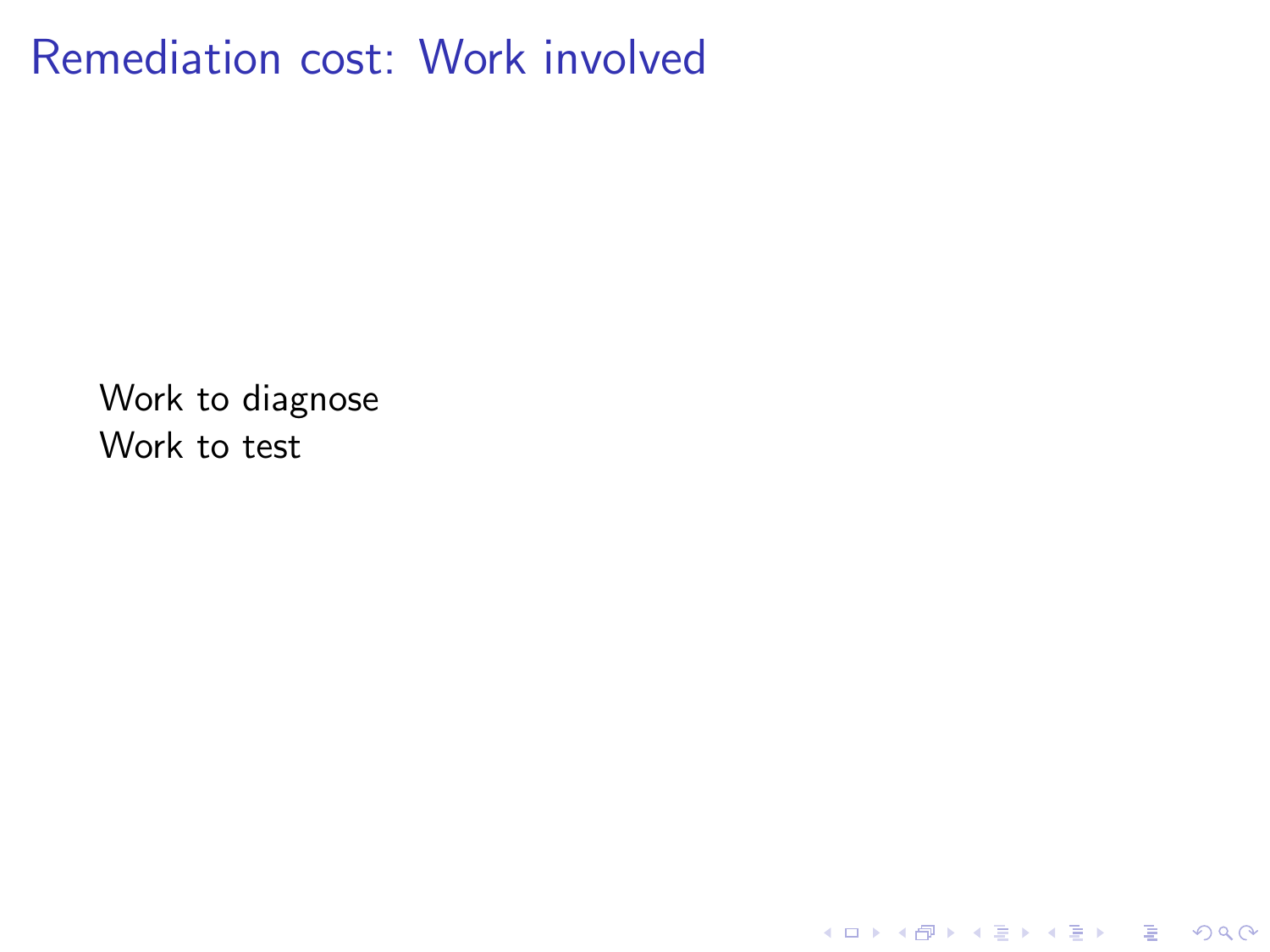Remediation cost: Work involved

**Kロトメ部トメミトメミト ミニのQC** 

Work to diagnose Work to test Work to deploy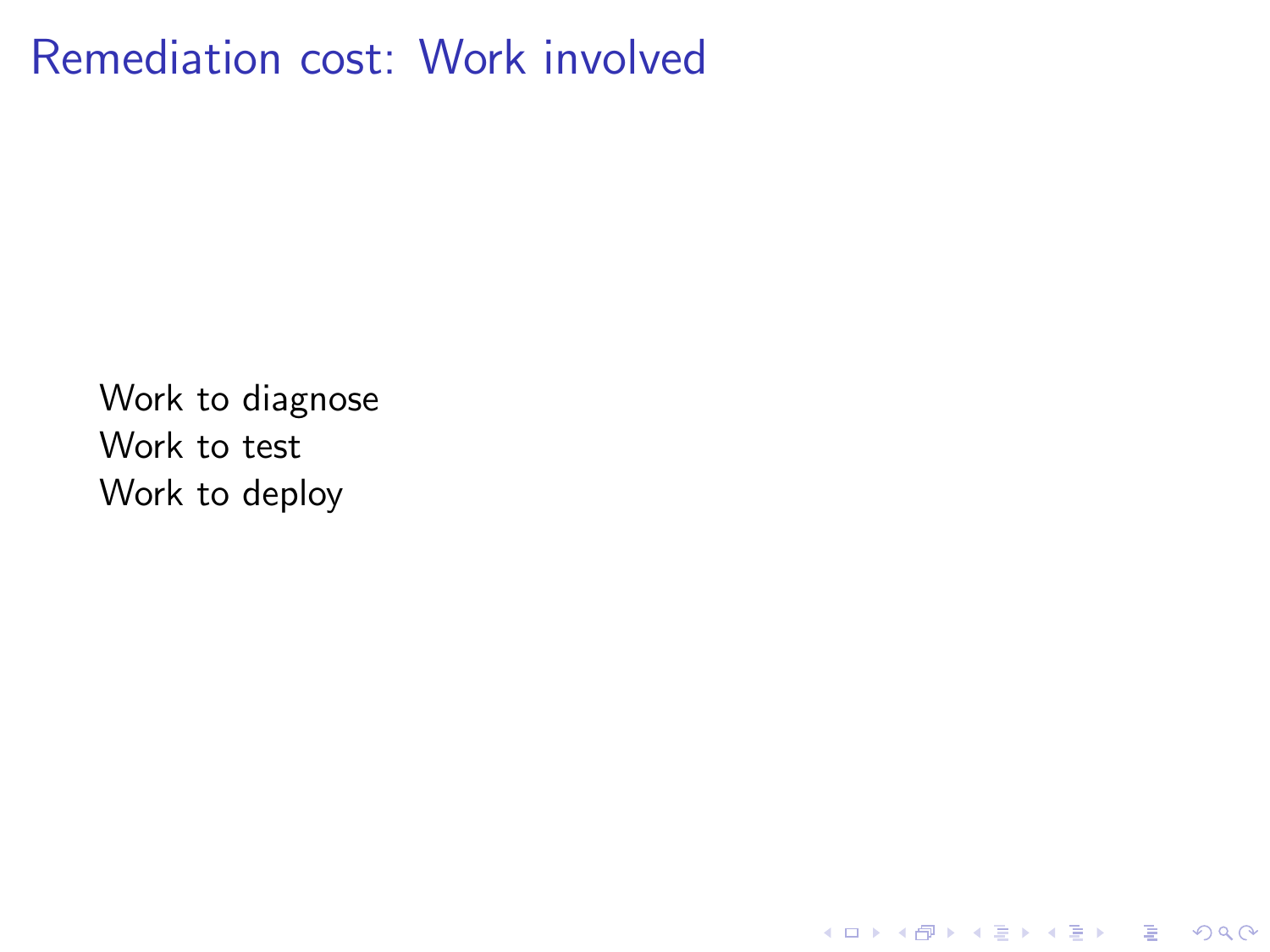#### Incident loss

Separate from work on incident

K ロ ▶ K @ ▶ K 할 ▶ K 할 ▶ | 할 | ⊙Q @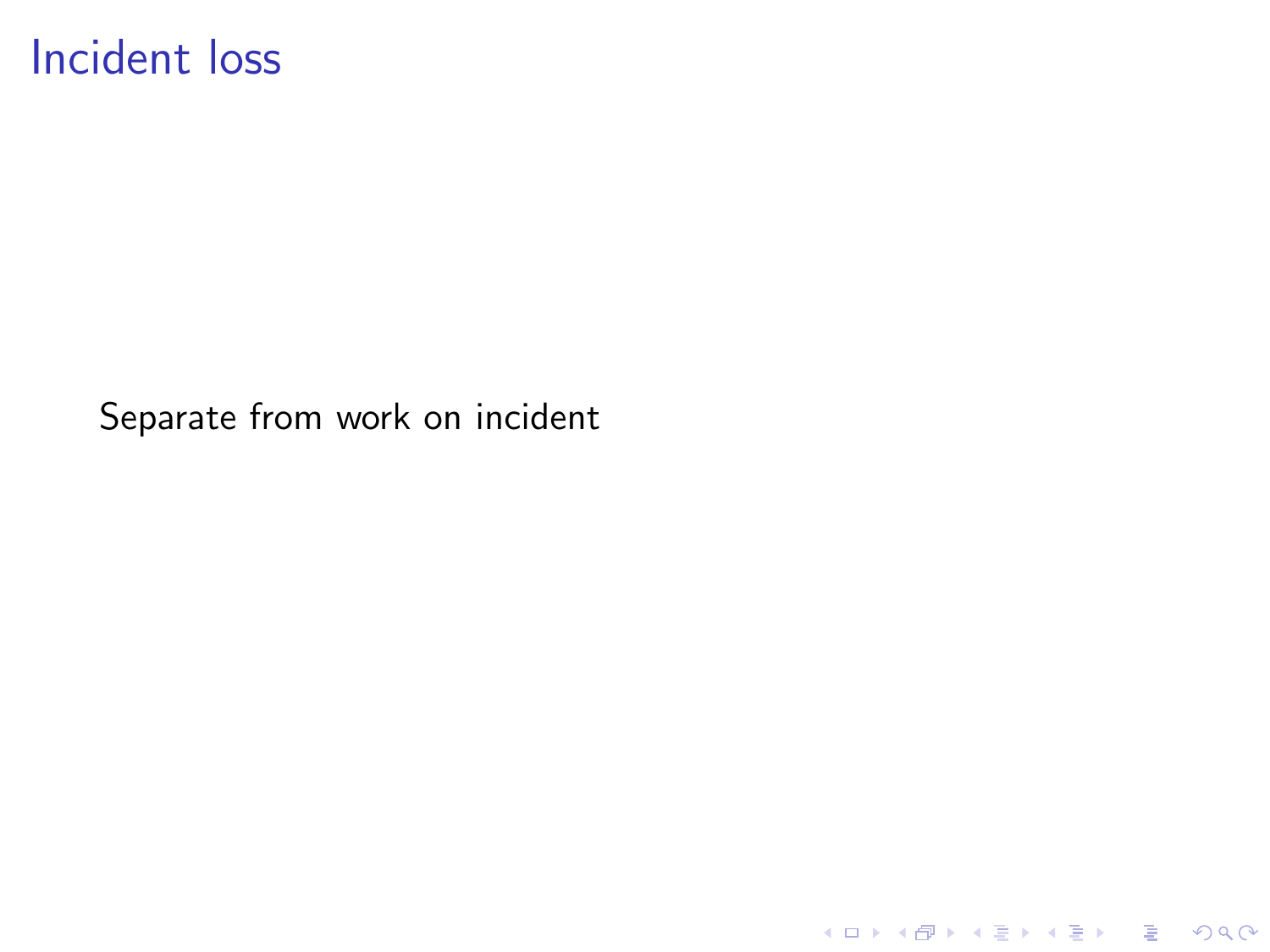### Incident loss

Separate from work on incident Harm

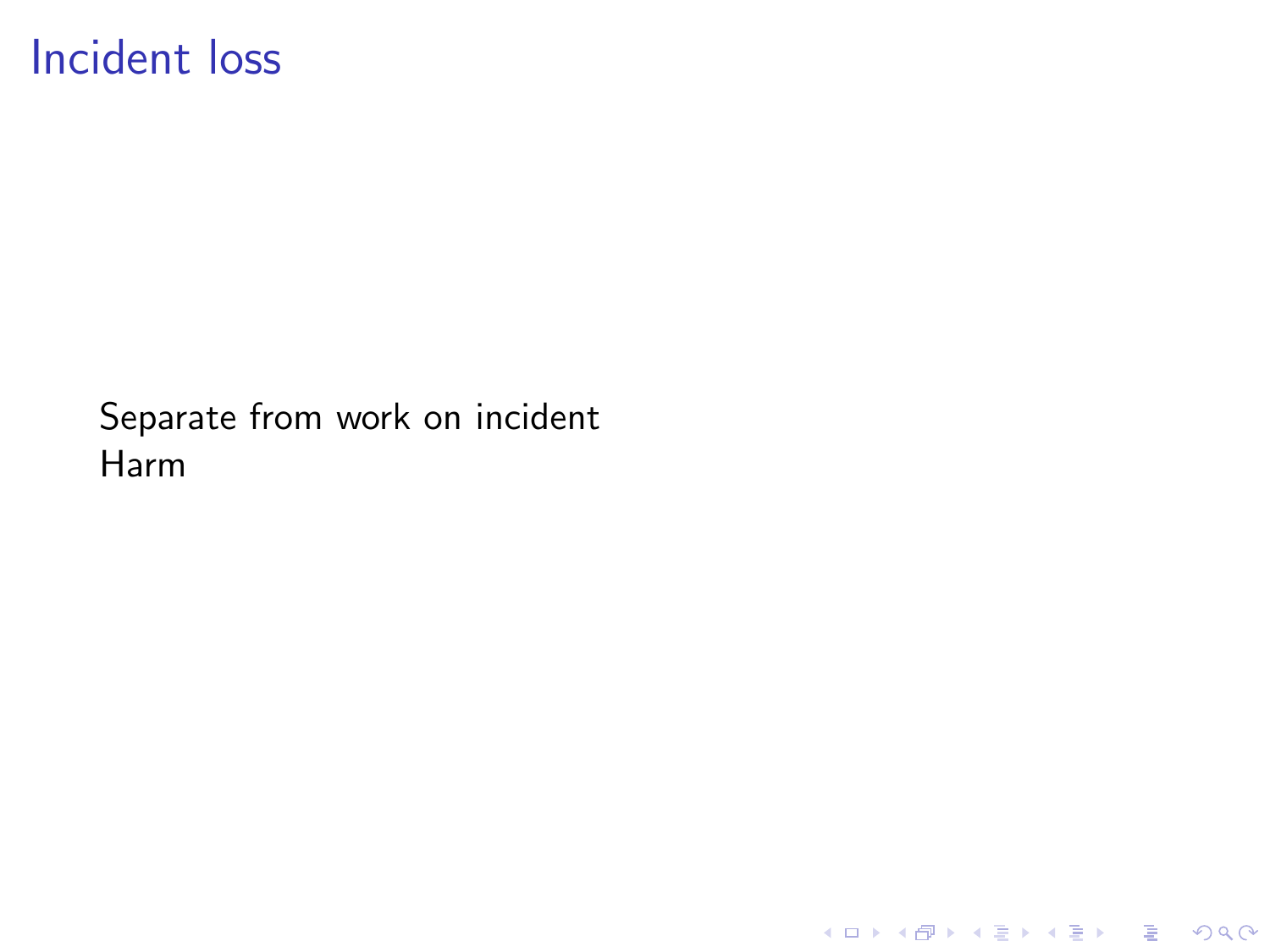### Incident loss

Separate from work on incident Harm integrated over time

K ロ ▶ K @ ▶ K 할 ▶ K 할 ▶ | 할 | © 9 Q @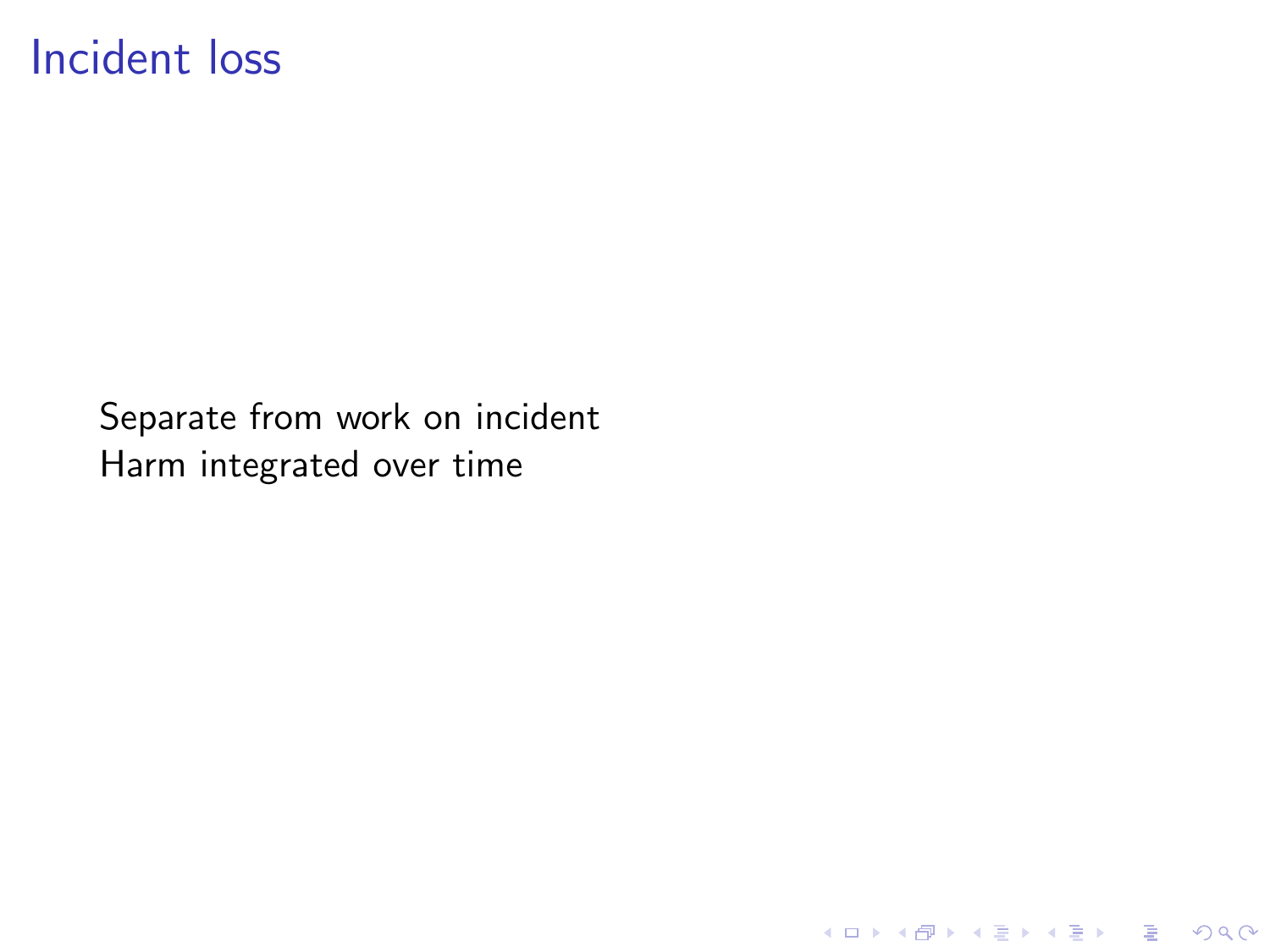## Time to detect

Unknown problem

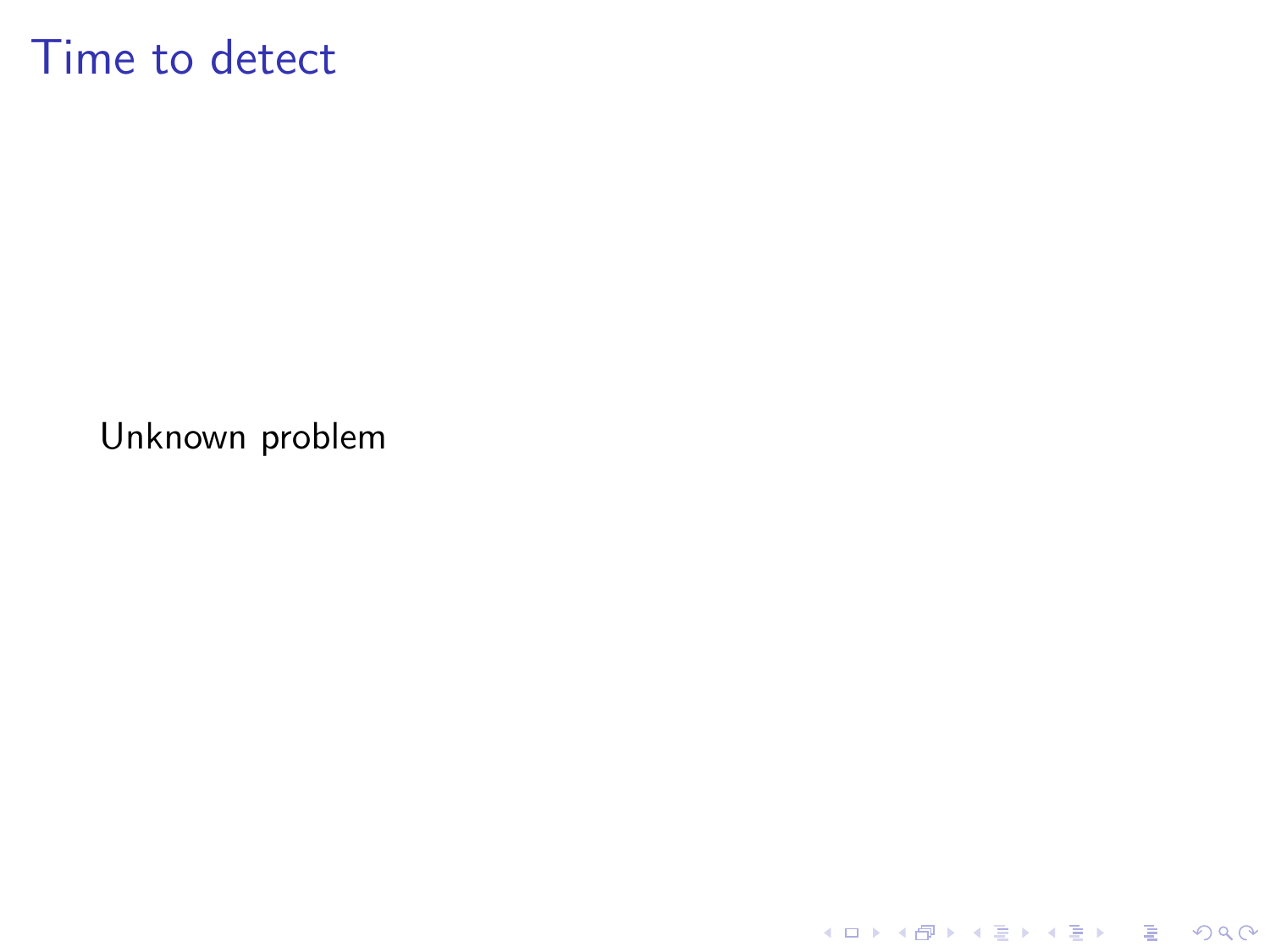#### Time to acknowledge

Time until confirmation of detection

KO K K Ø K K E K K E K V K K K K K K K K K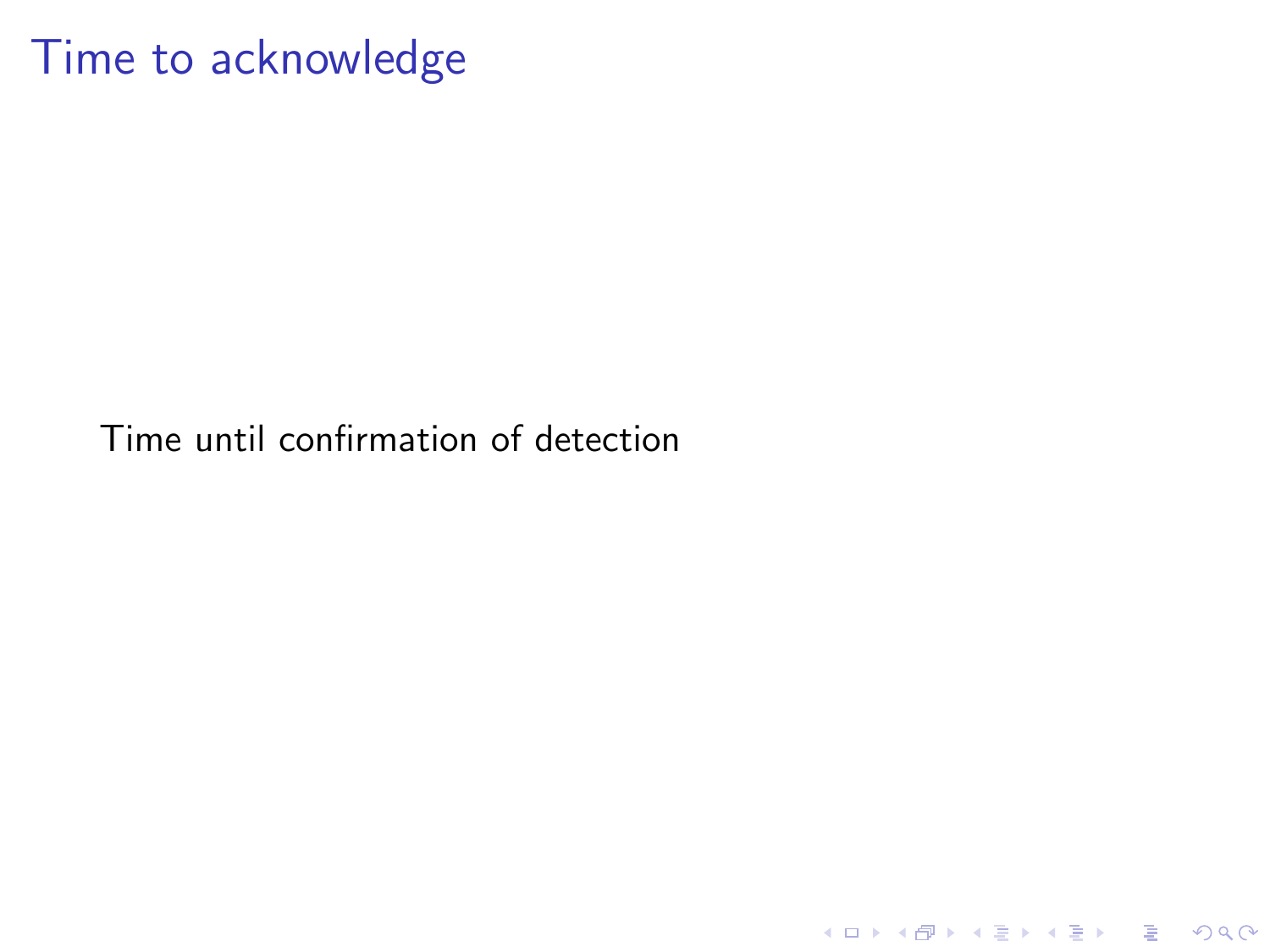## Time to remediate

Known problem

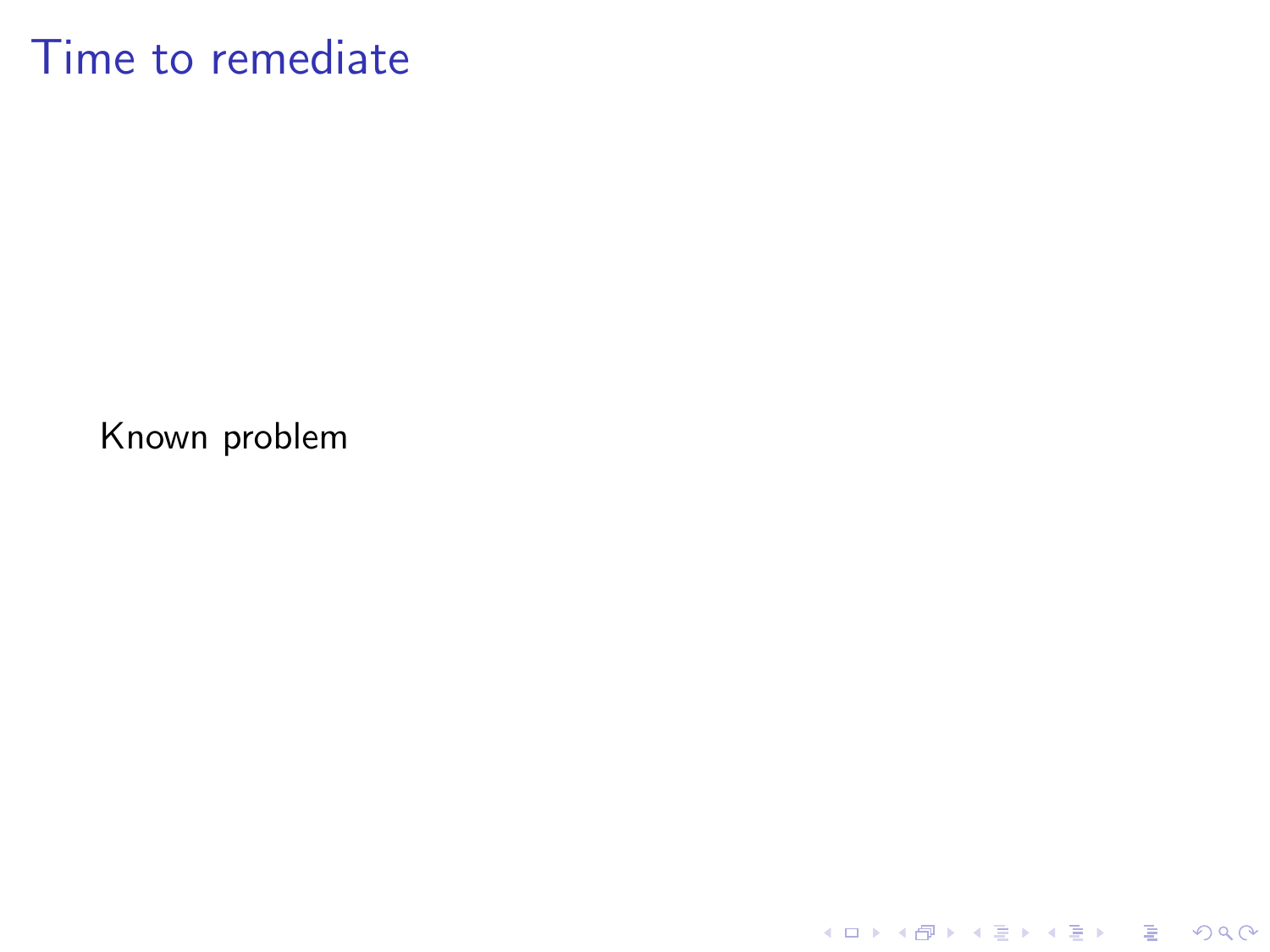

Immediate

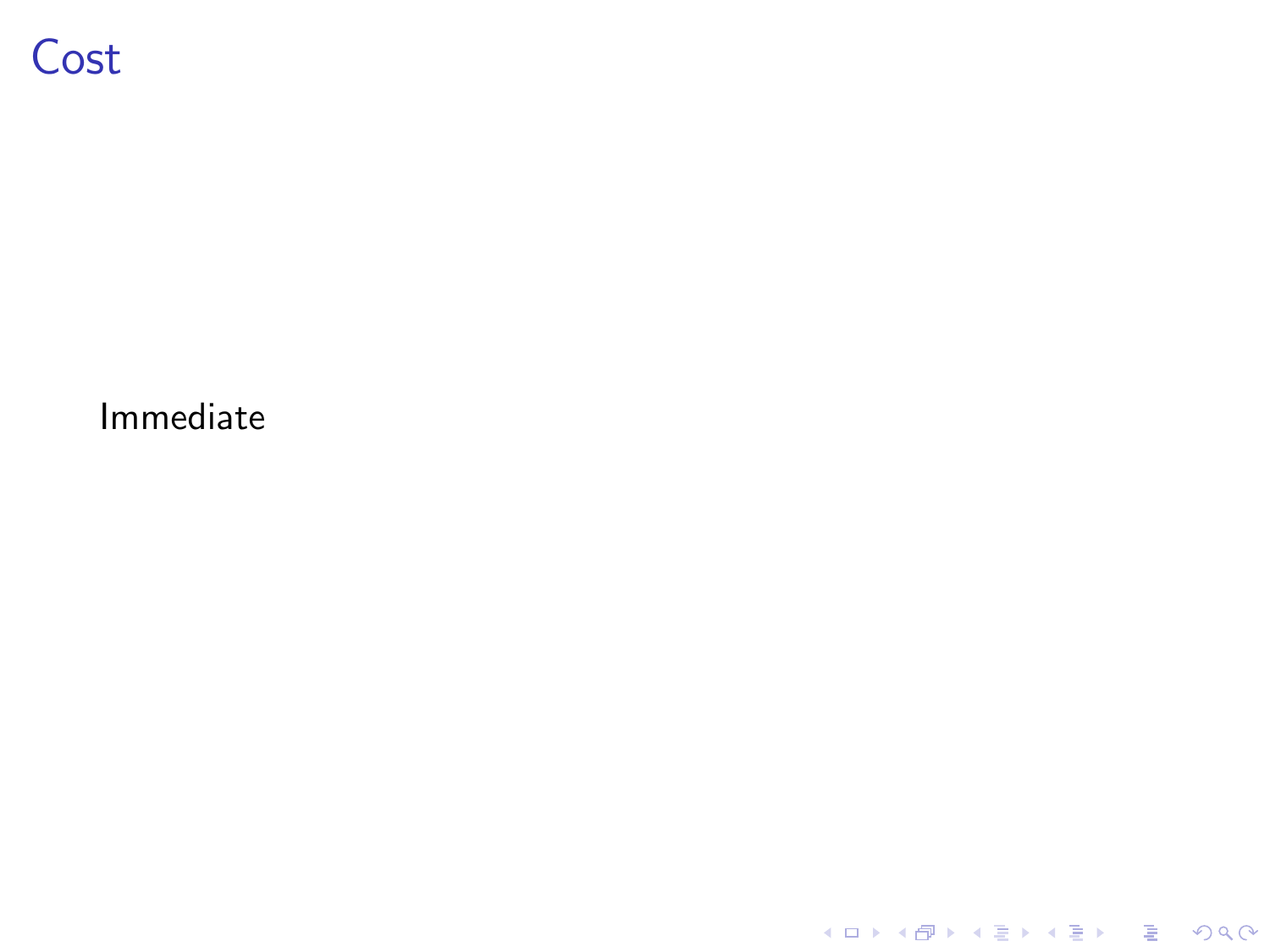# Cost

Immediate Reputational

K ロ ▶ K @ ▶ K 할 ▶ K 할 ▶ | 할 | ⊙Q @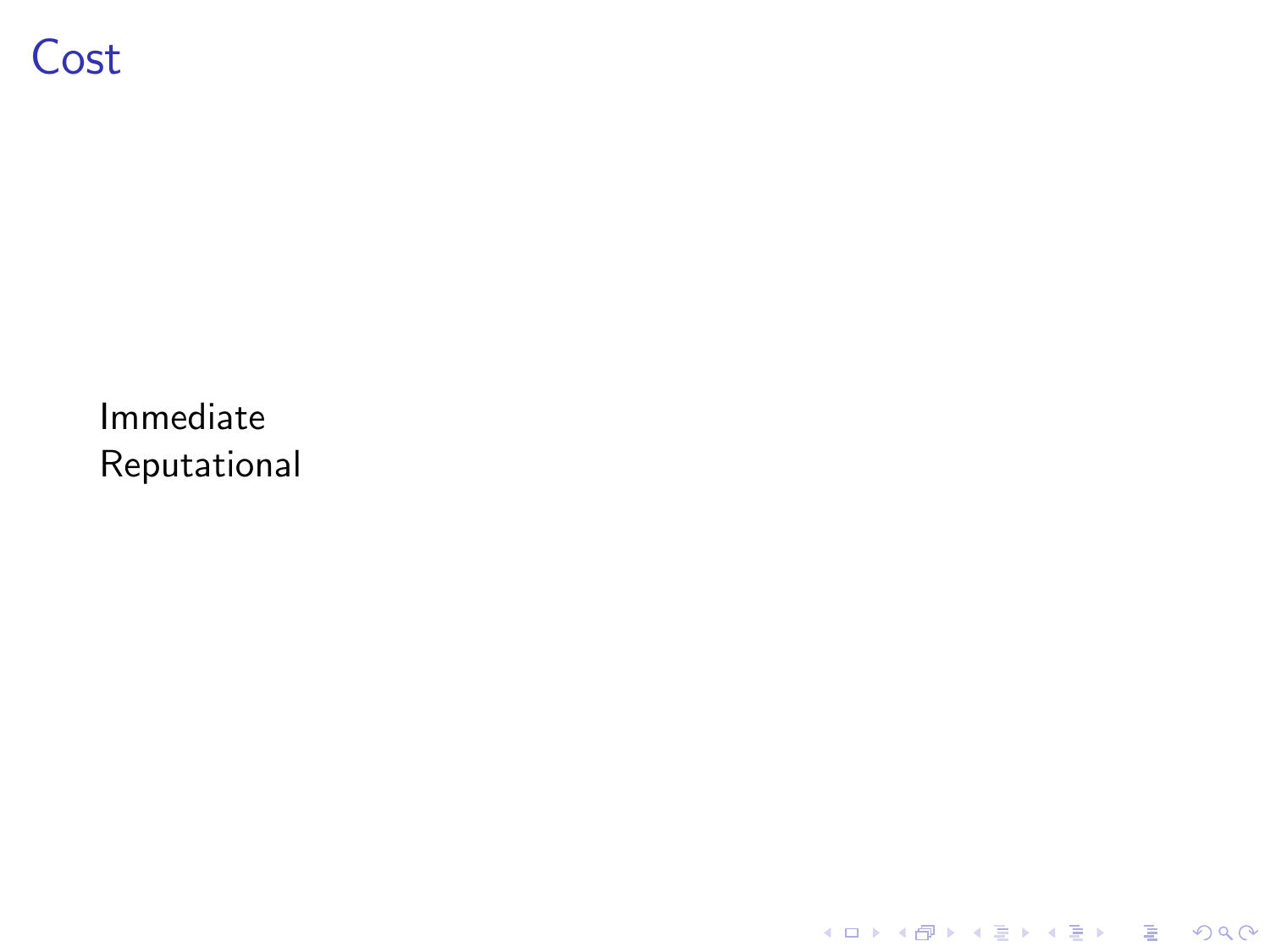## Immediate harm

SLA missed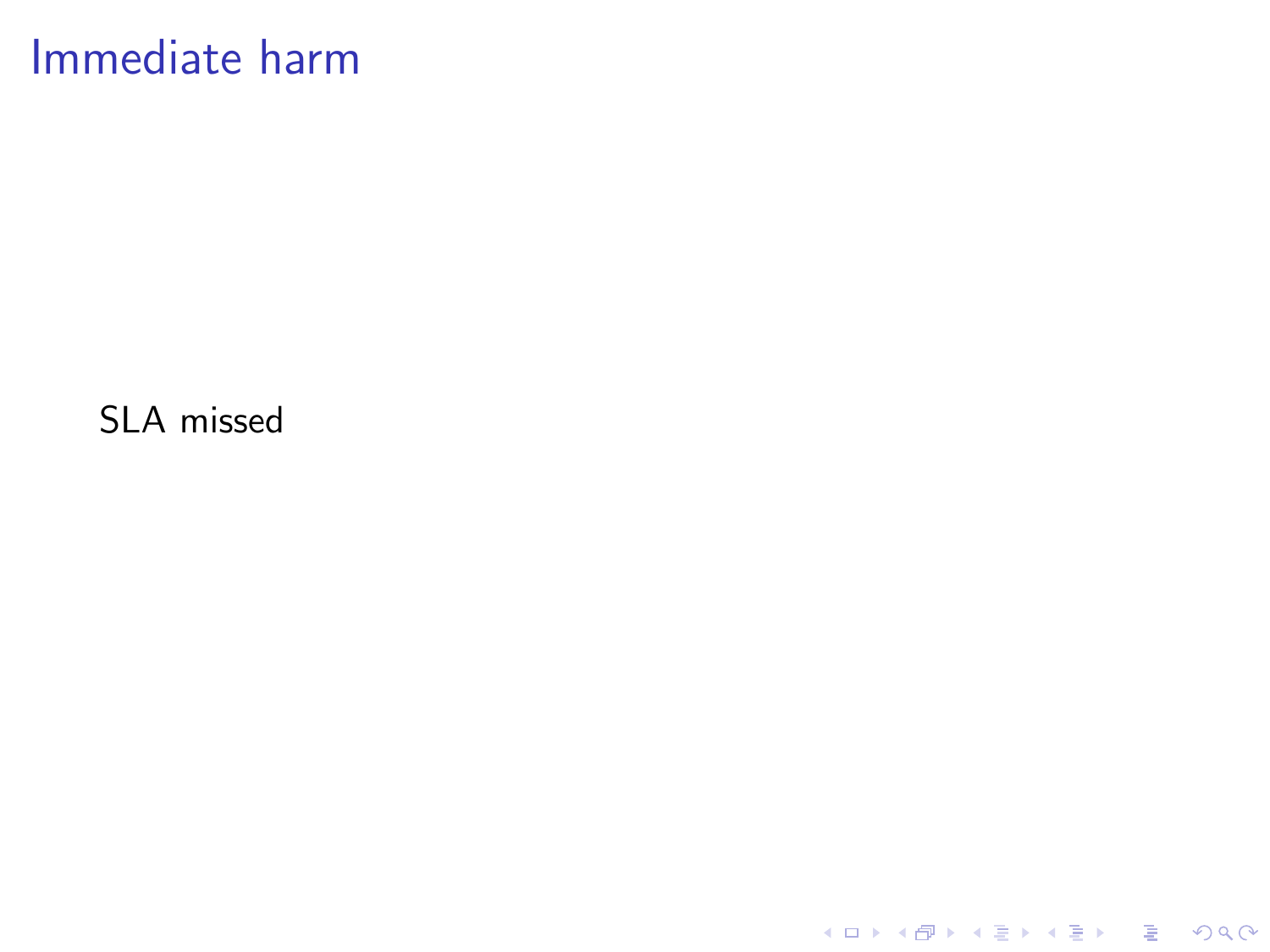## Immediate harm

SLA missed Business missed

**Kロトメ部トメミトメミト ミニのQC**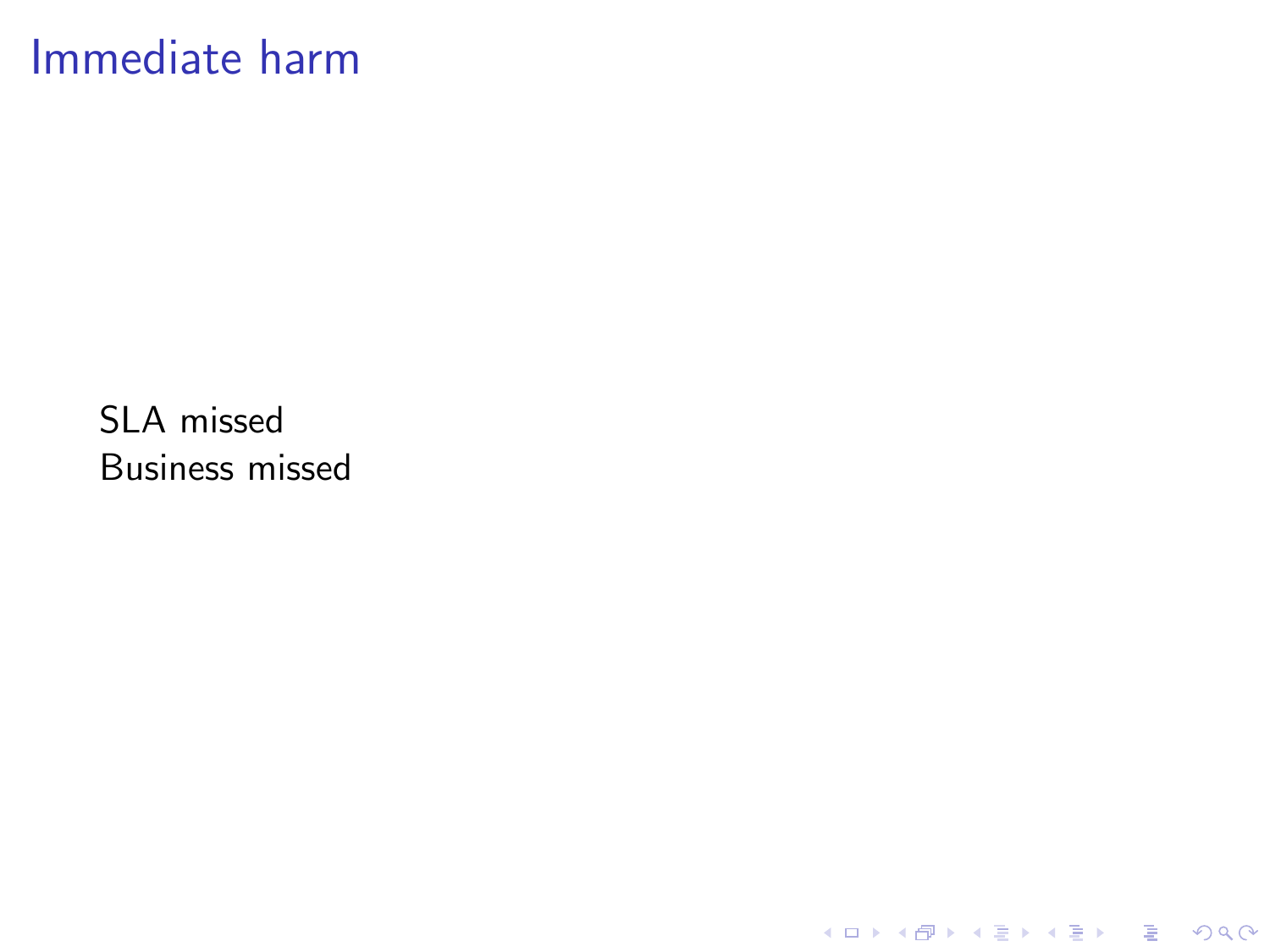## Reputation harm

Customer feedback

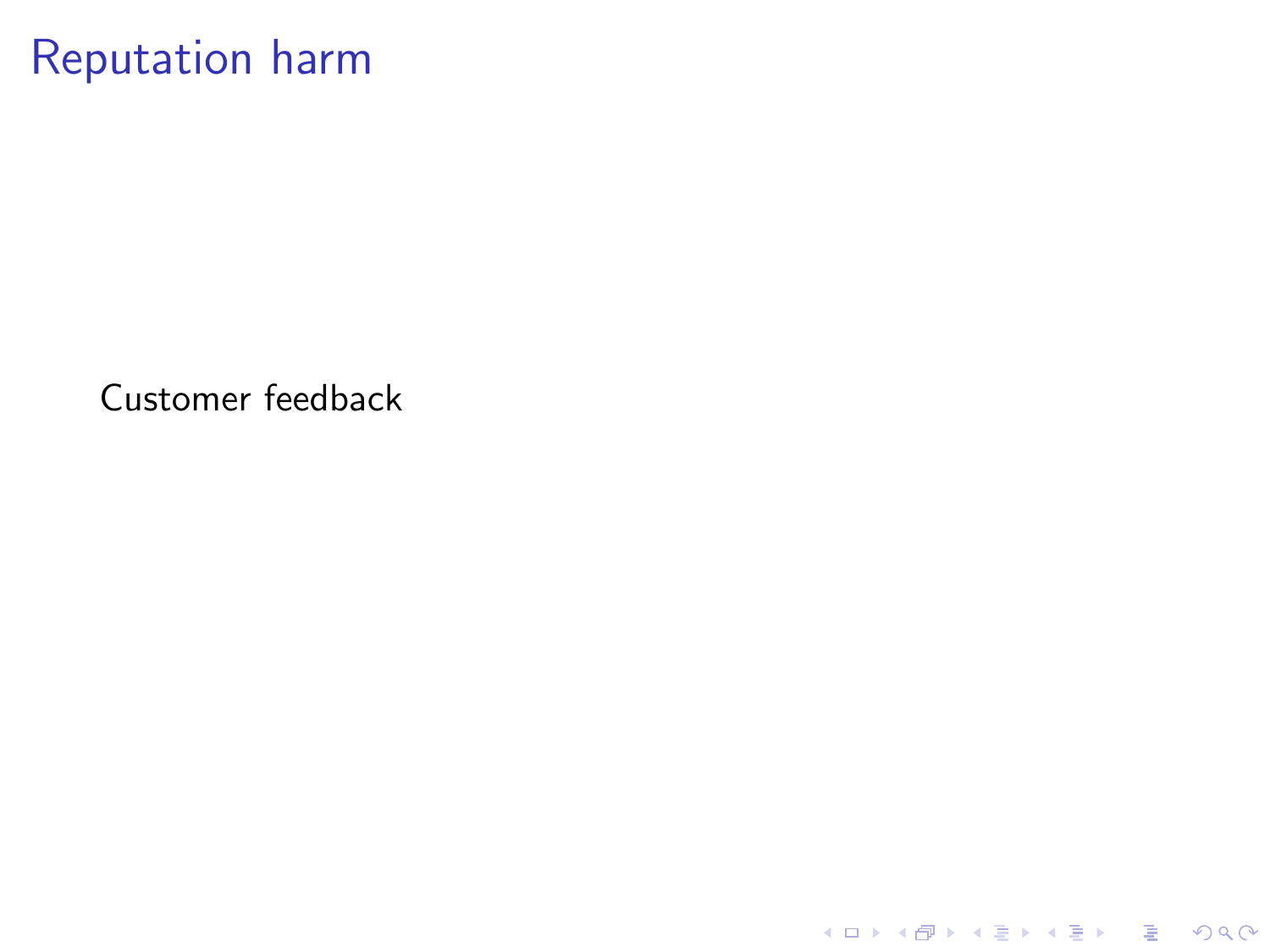## Reputation harm

Customer feedback Customer continued business

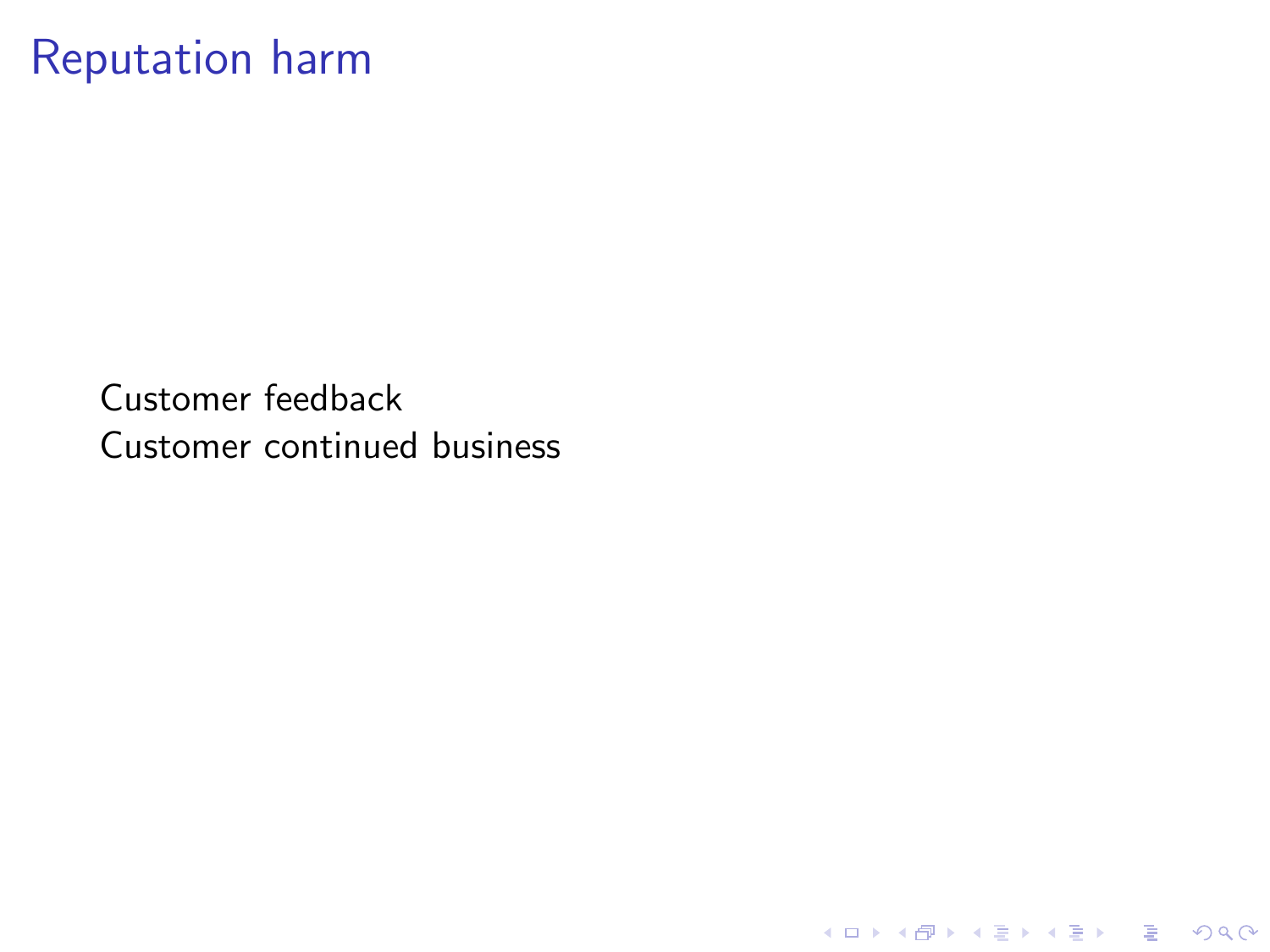## Reputation harm

Customer feedback Customer continued business New customer acquisition

K ロ ▶ K @ ▶ K 할 ▶ K 할 ▶ | 할 | © 9 Q @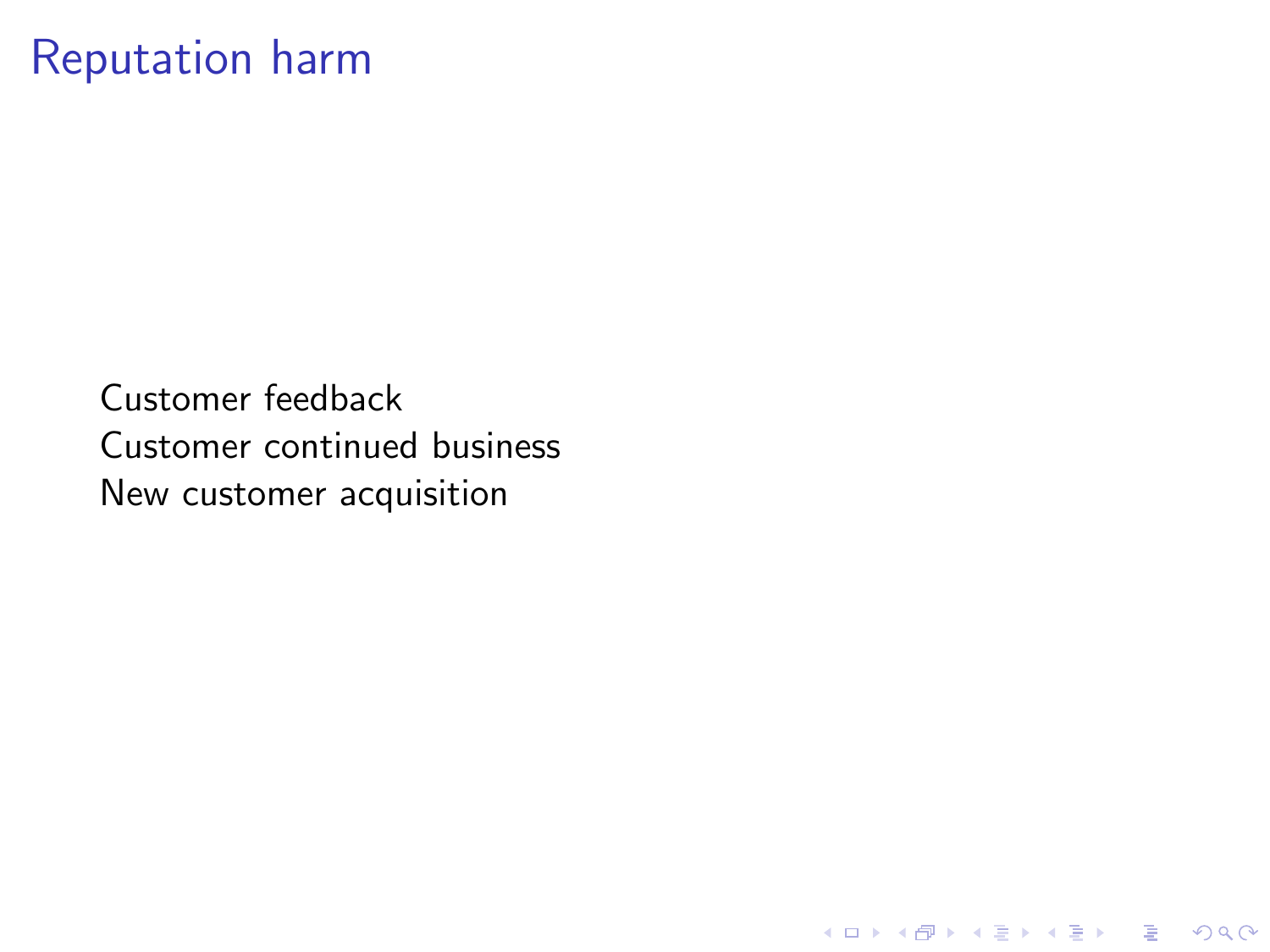Secondary incidents cost

Any degradation caused by remediations/mitigations

KO K K Ø K K E K K E K V K K K K K K K K K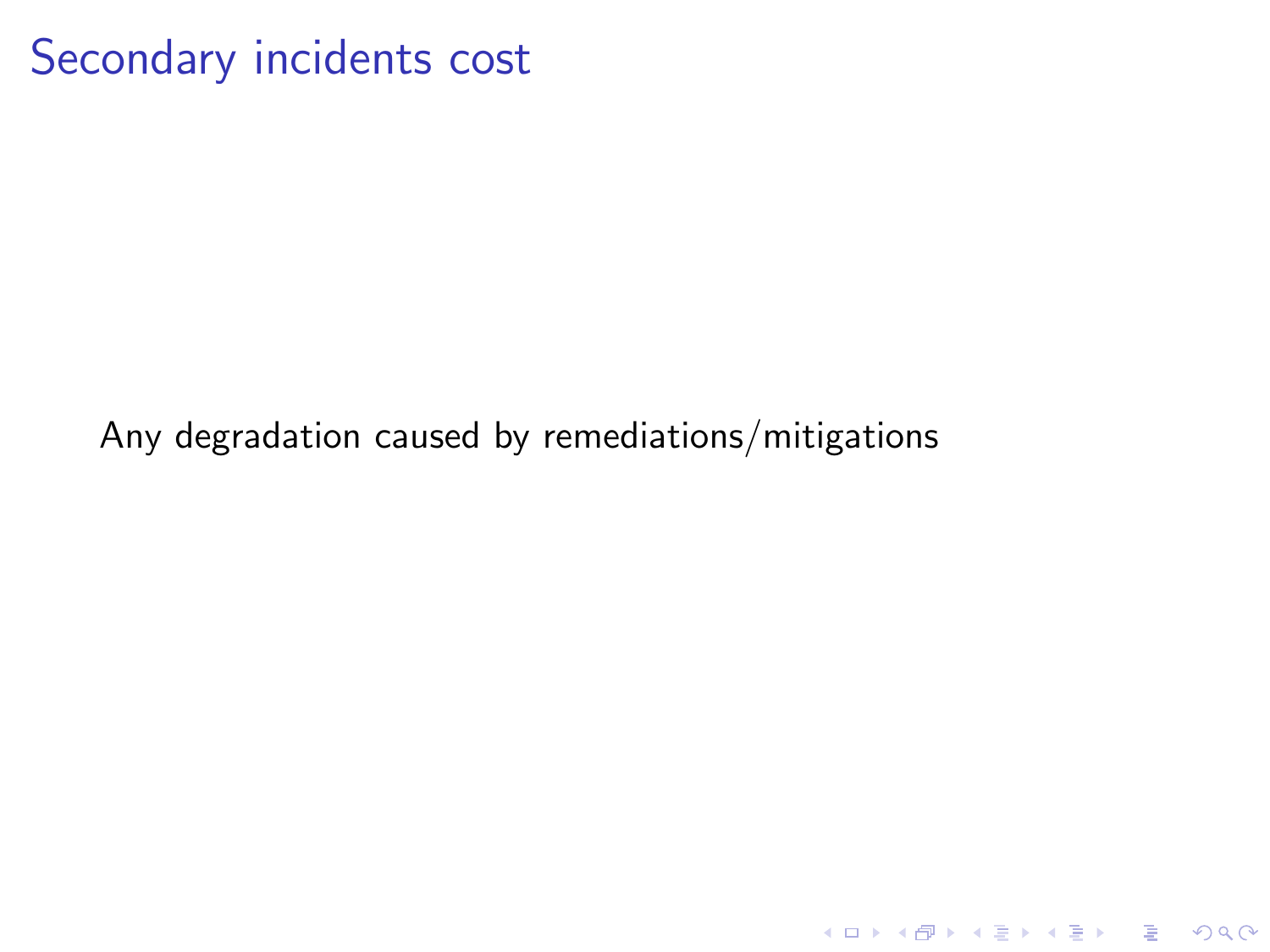# Measuring value

What would constitute "better"?

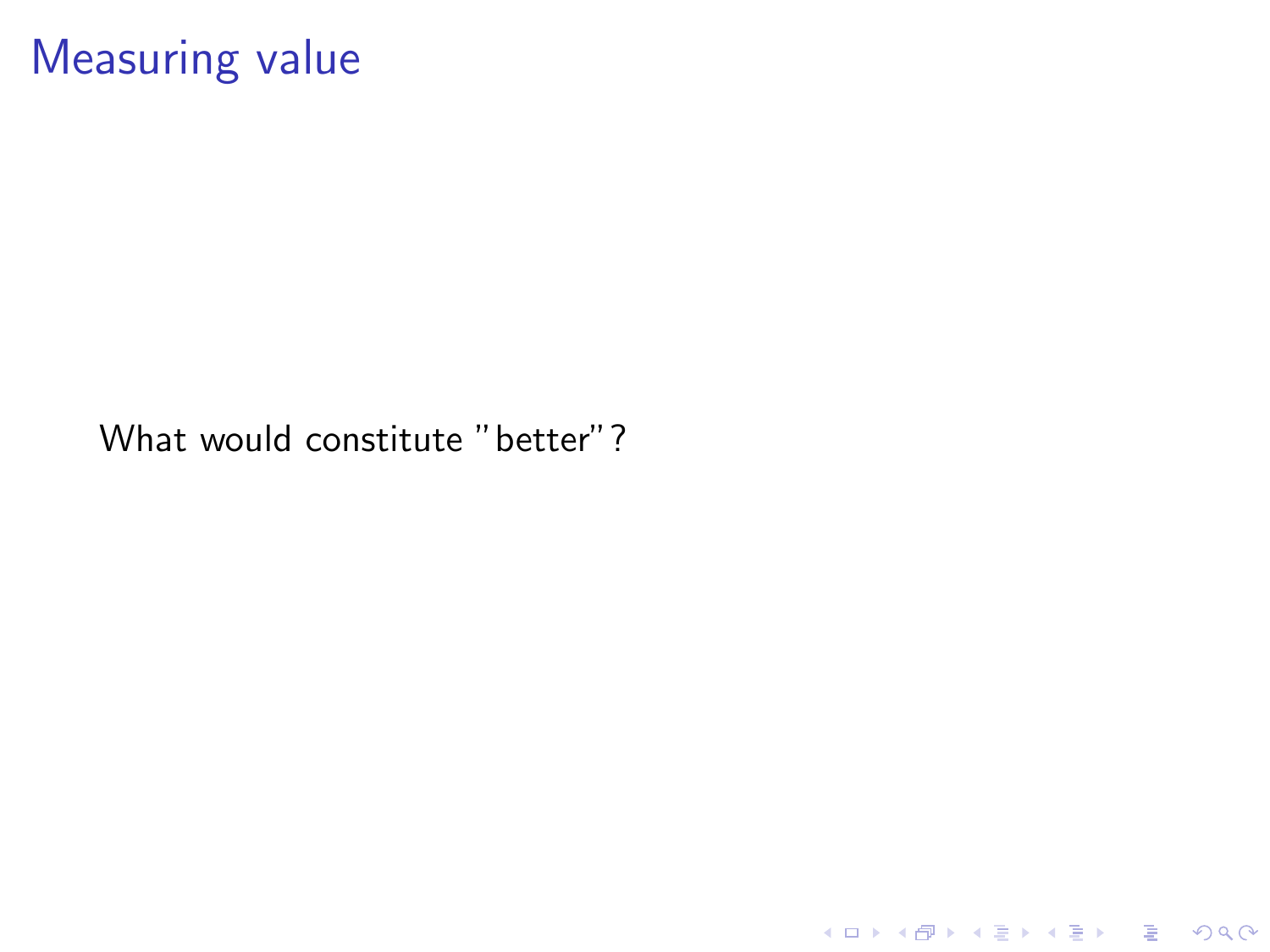### Gather data

Estimate when you need to

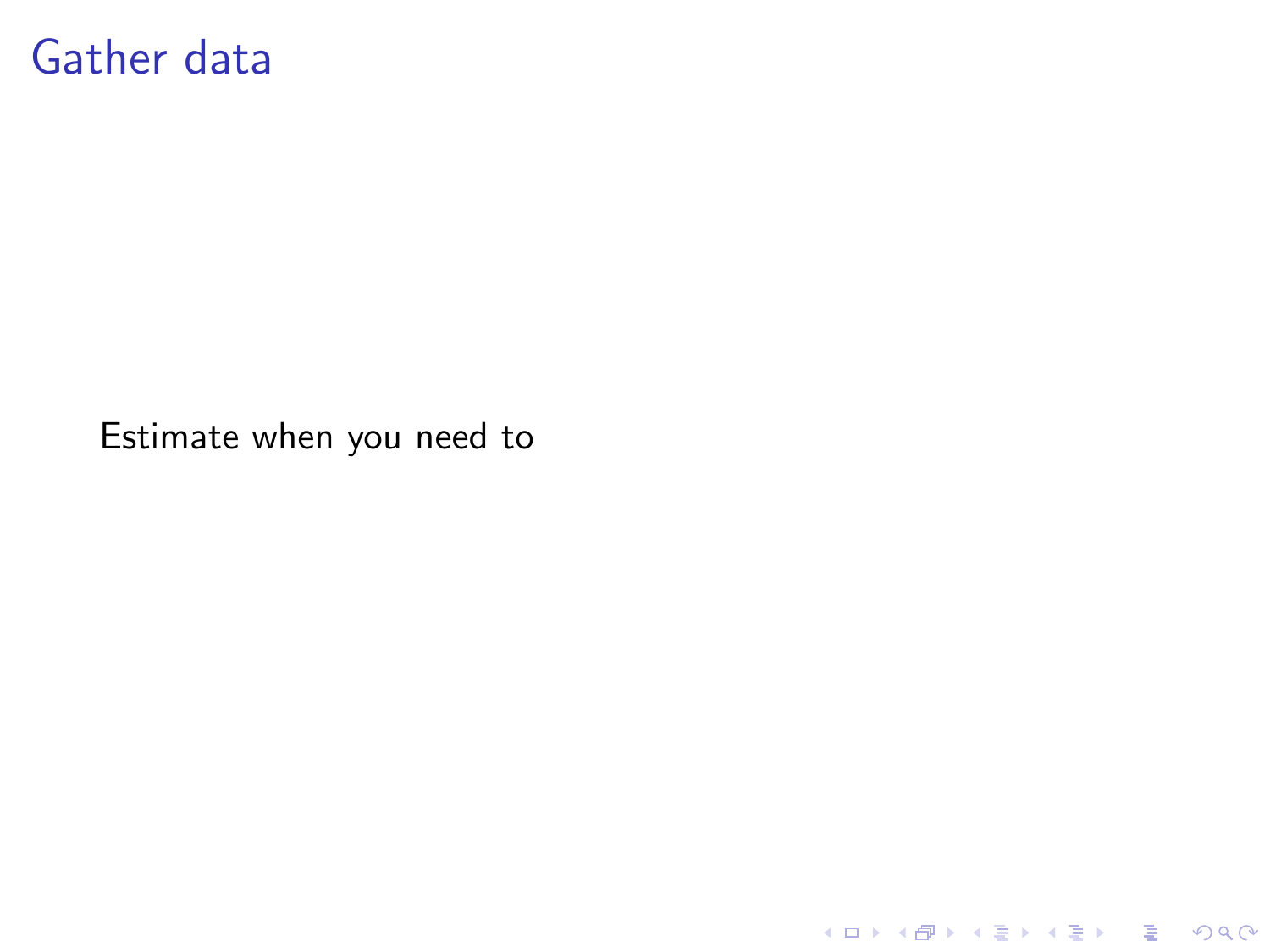# **Priorities**

Strategy

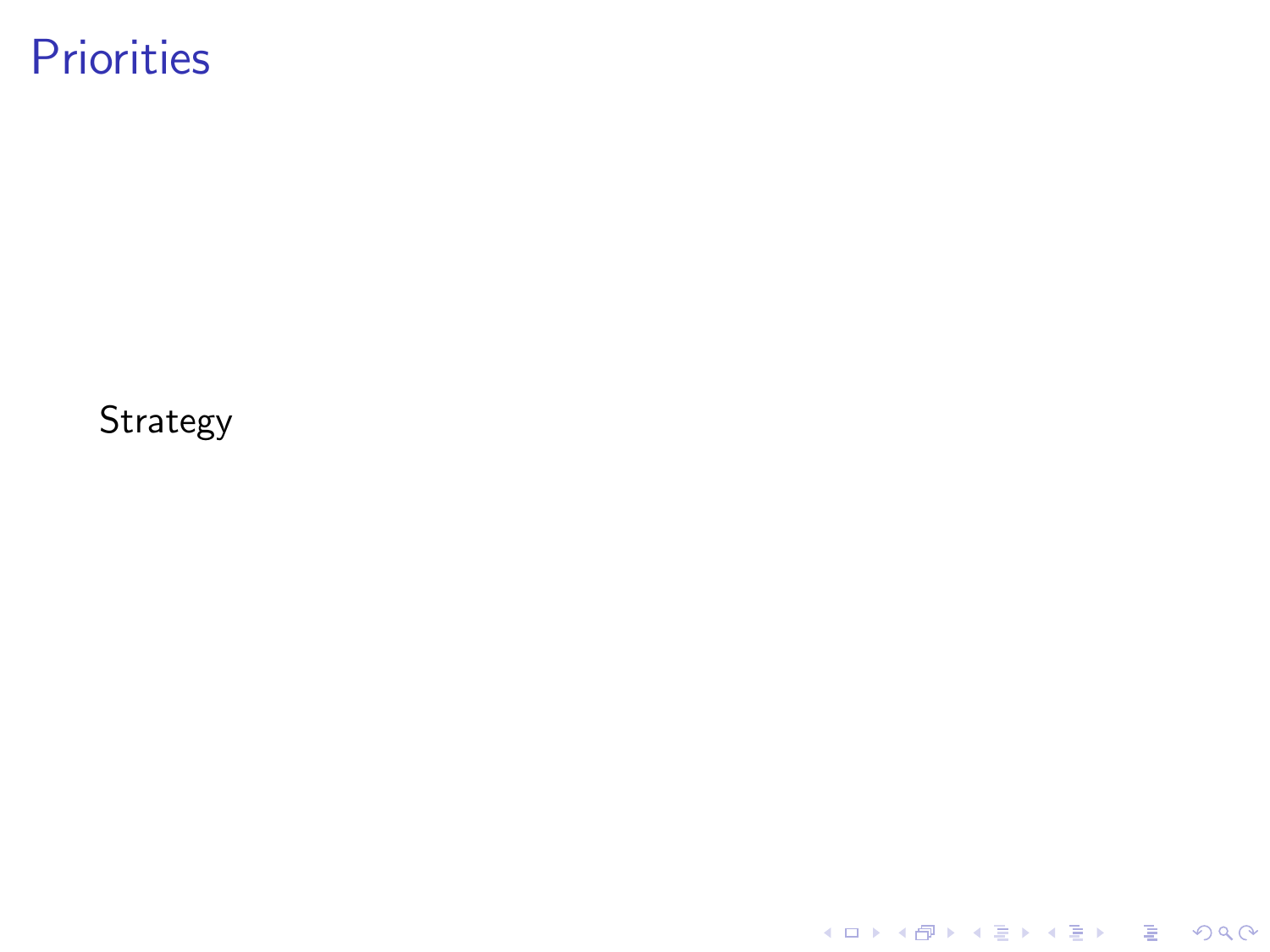# **Priorities**

Strategy **Tactics** 

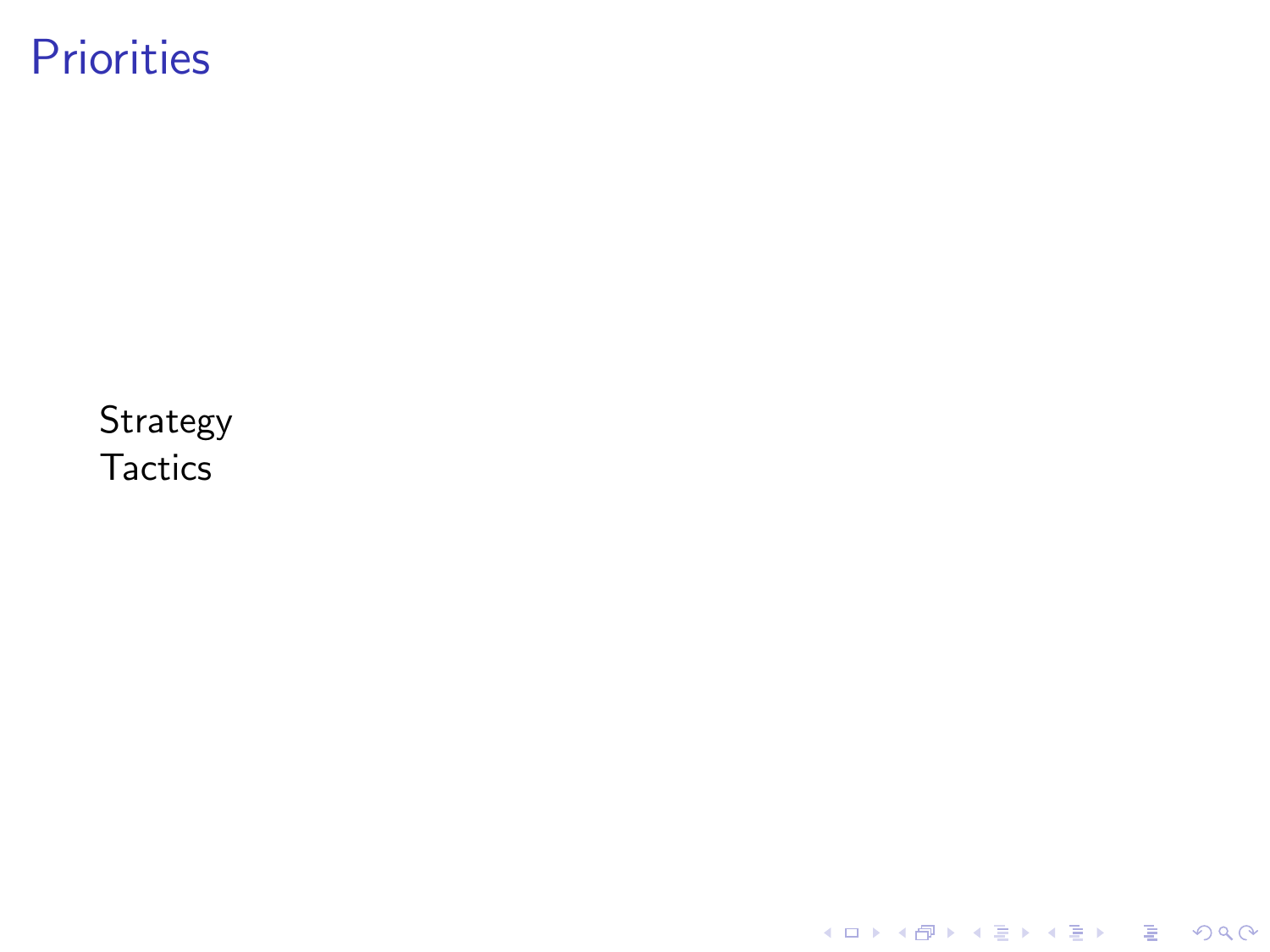# Tracking quality

Actual quality:

K ロ ▶ K @ ▶ K 할 ▶ K 할 ▶ | 할 | ⊙Q @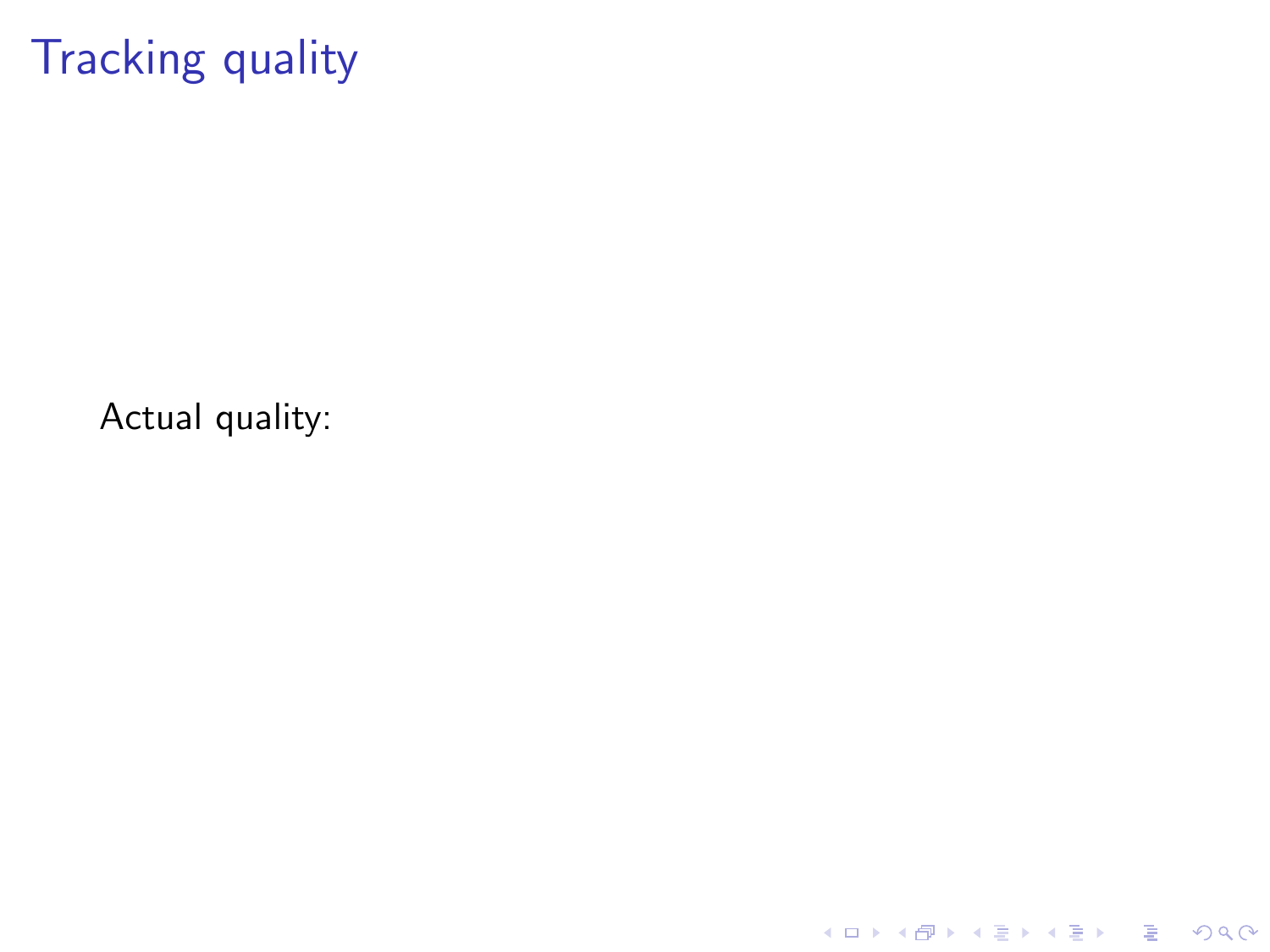# Tracking quality

Actual quality: Lagging indicator

**Kロトメ部トメミトメミト ミニのQC**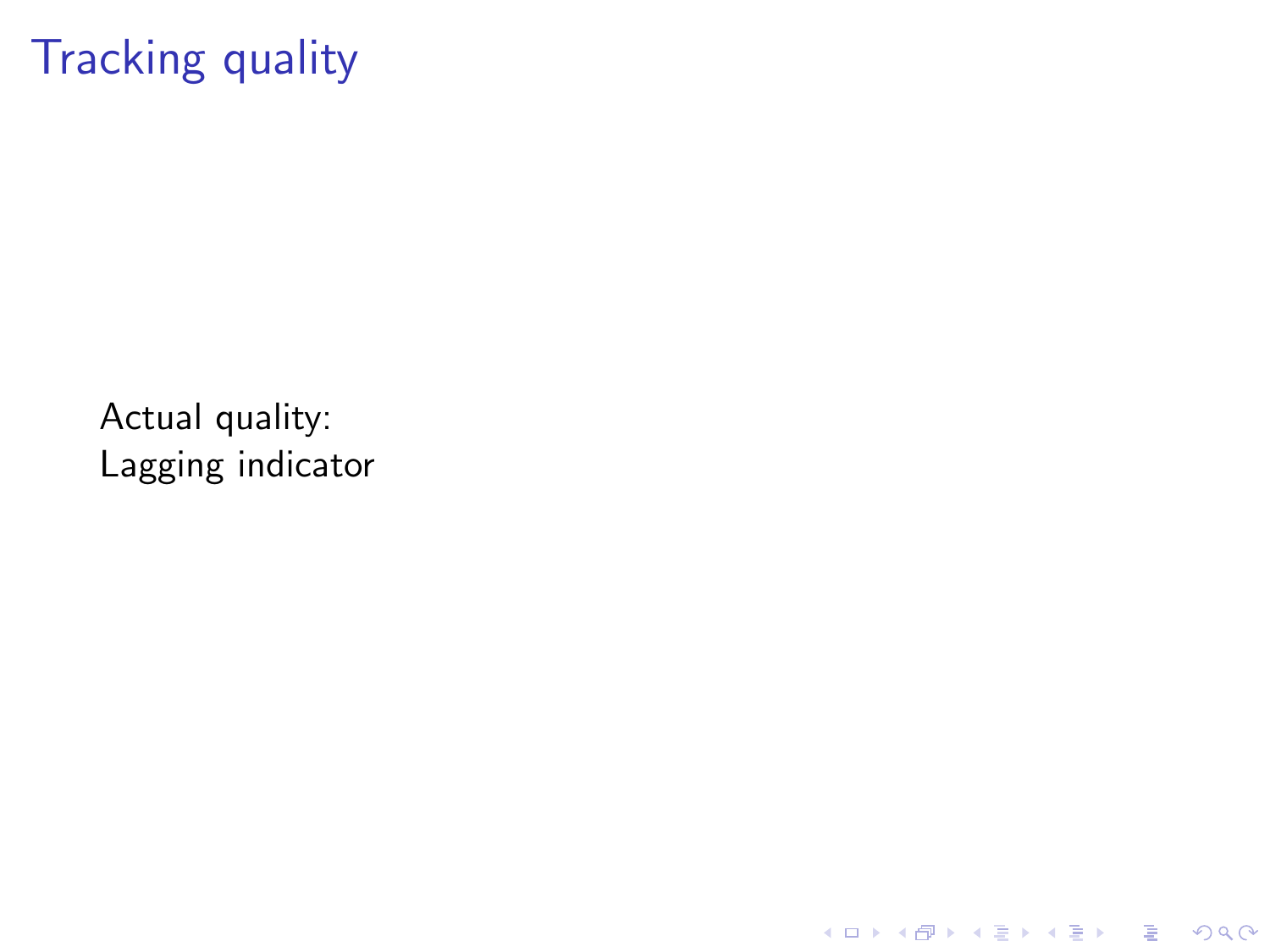Tracking quality: immediate

Approximate quality

K ロ ▶ K @ ▶ K 할 ▶ K 할 ▶ | 할 | © 9 Q @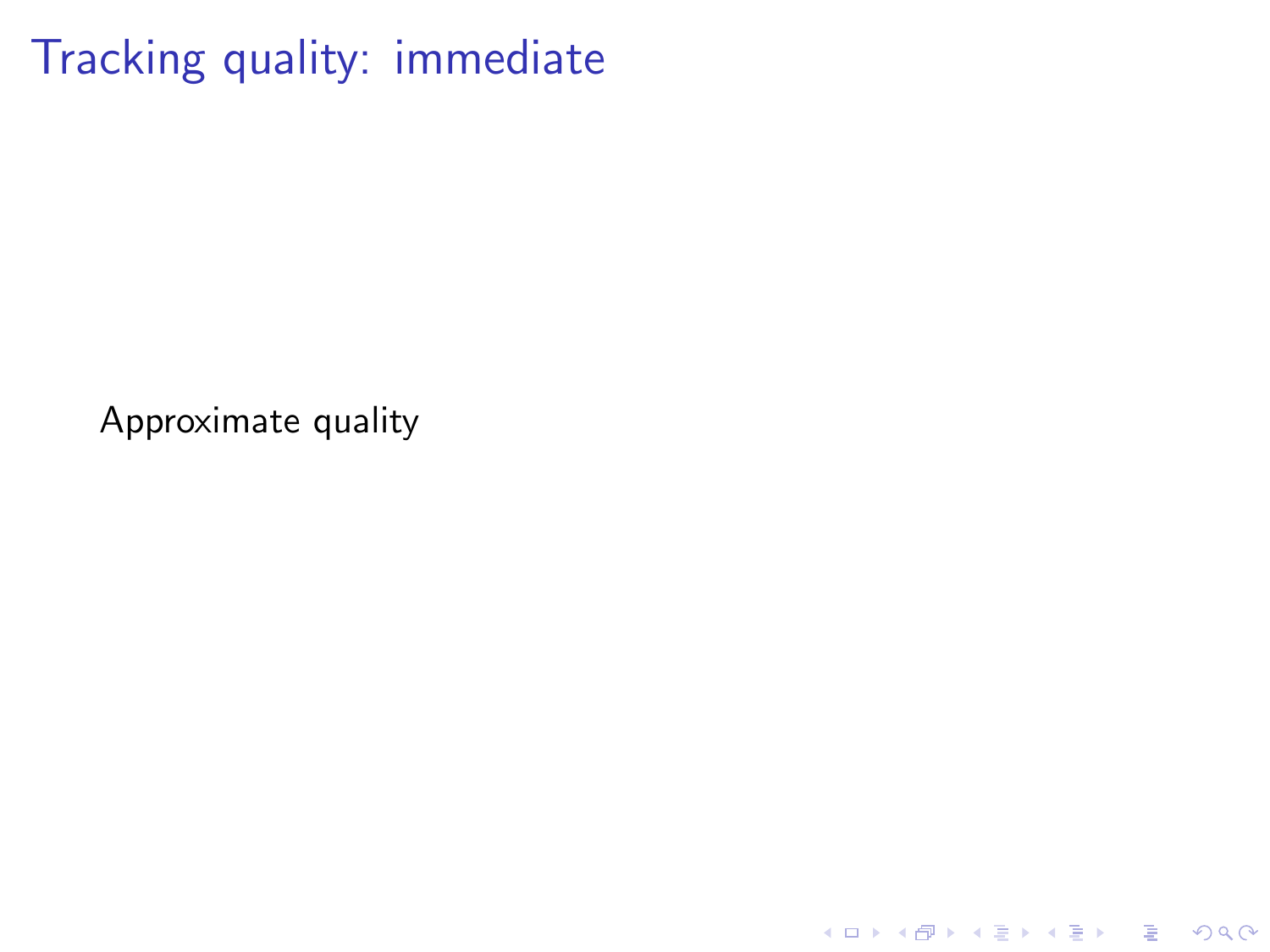Tracking quality: immediate

Approximate quality Track that

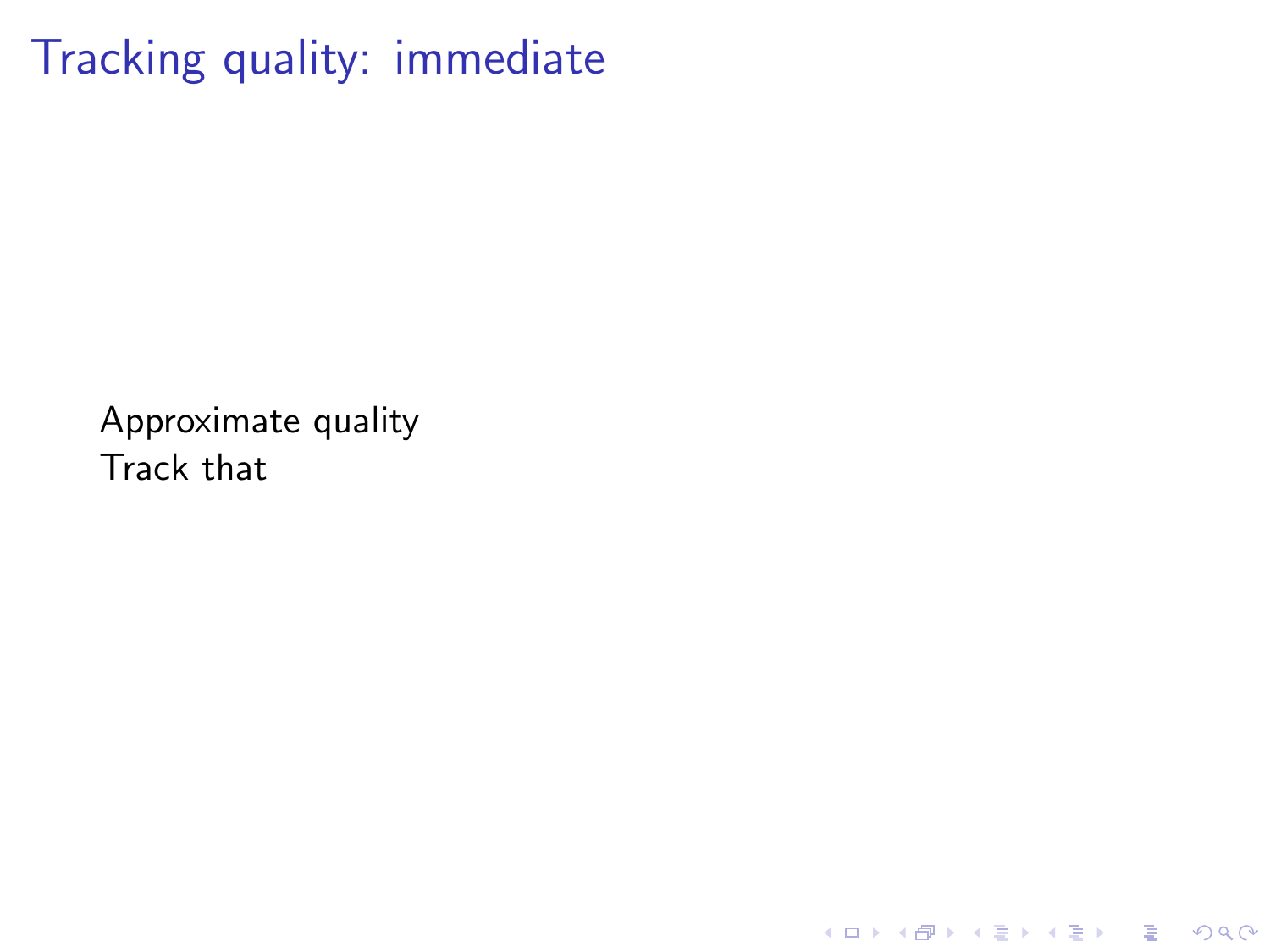Tracking quality: black swans

Take into account wide "safety margins"

K ロ ▶ K @ ▶ K 할 ▶ K 할 ▶ | 할 | ⊙Q @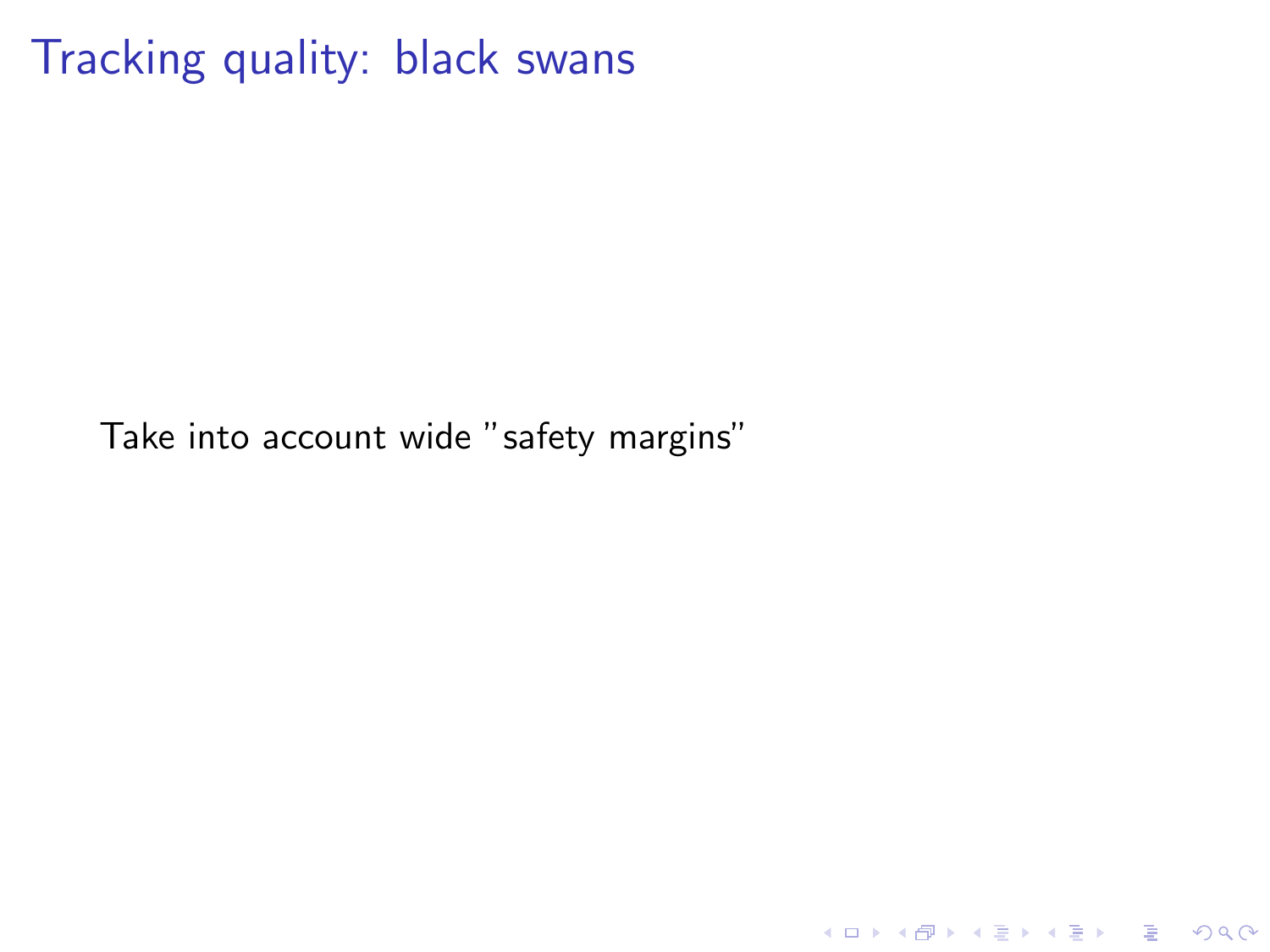Tracking quality: Goodhart's law

Not a target

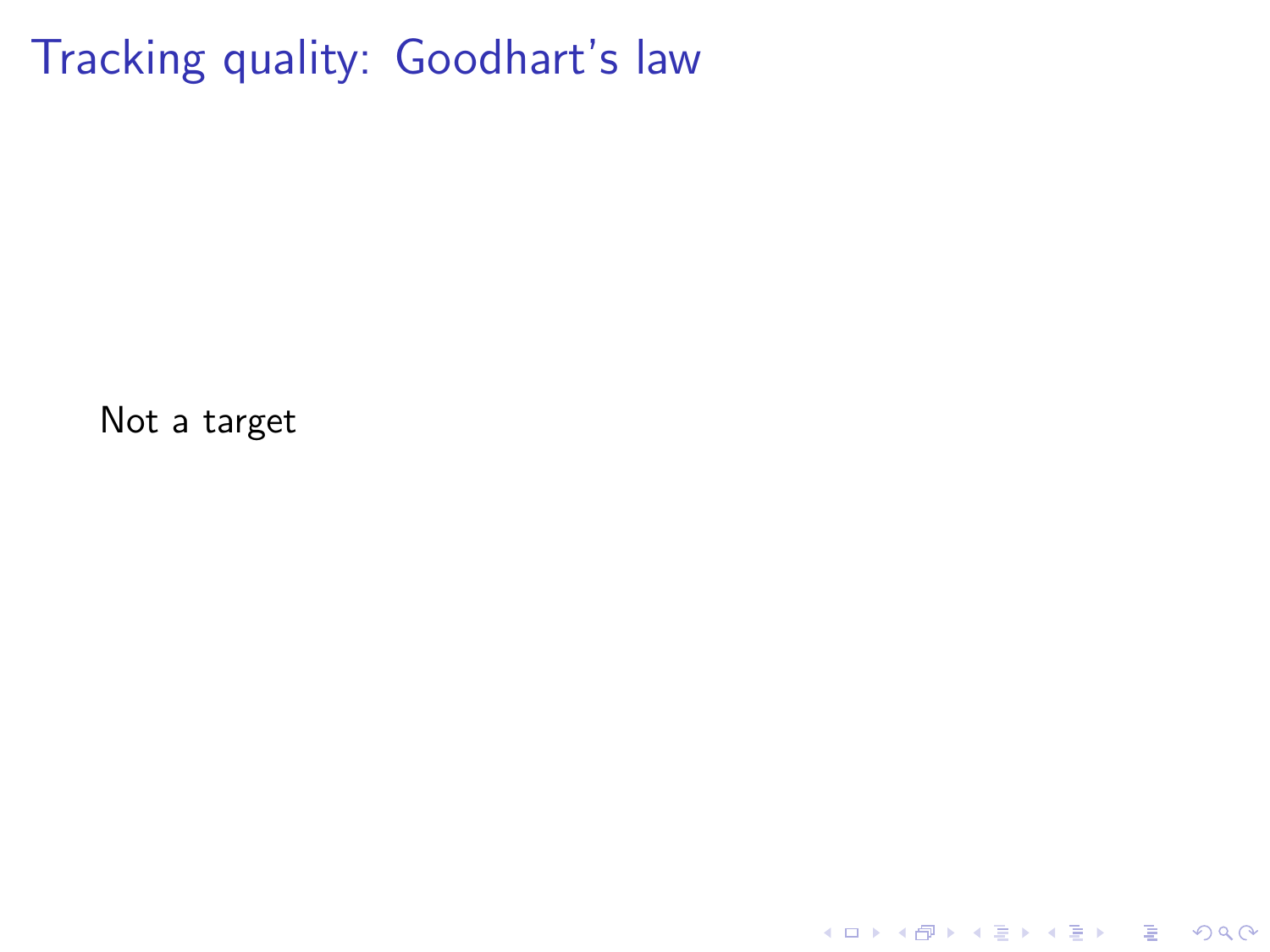Tracking quality: Goodhart's law

**Kロトメ部トメミトメミト ミニのQC** 

Not a target Feedback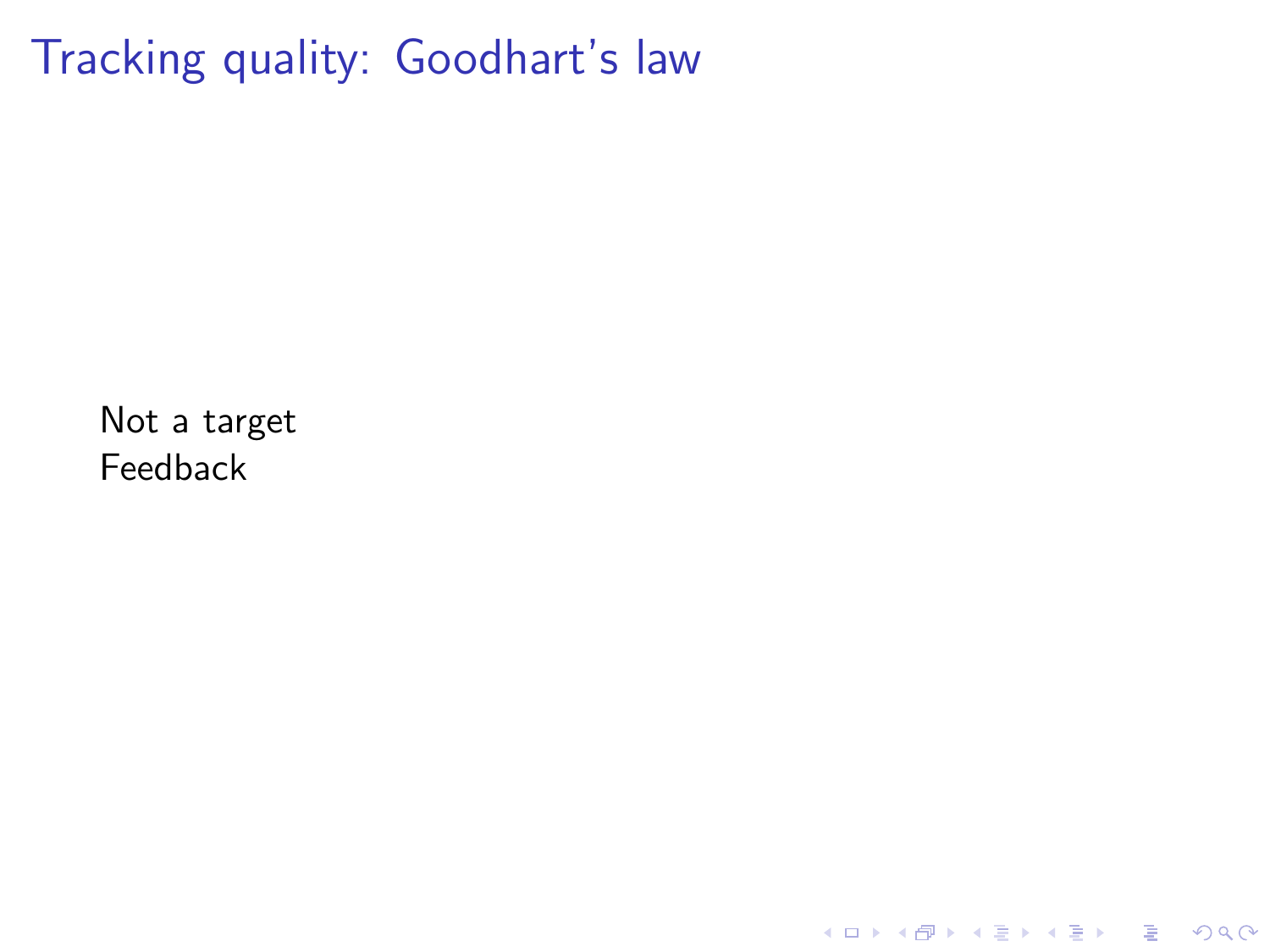Summary: Alert quality matters

K ロ ▶ K @ ▶ K 할 ▶ K 할 ▶ | 할 | ⊙Q @

Burn out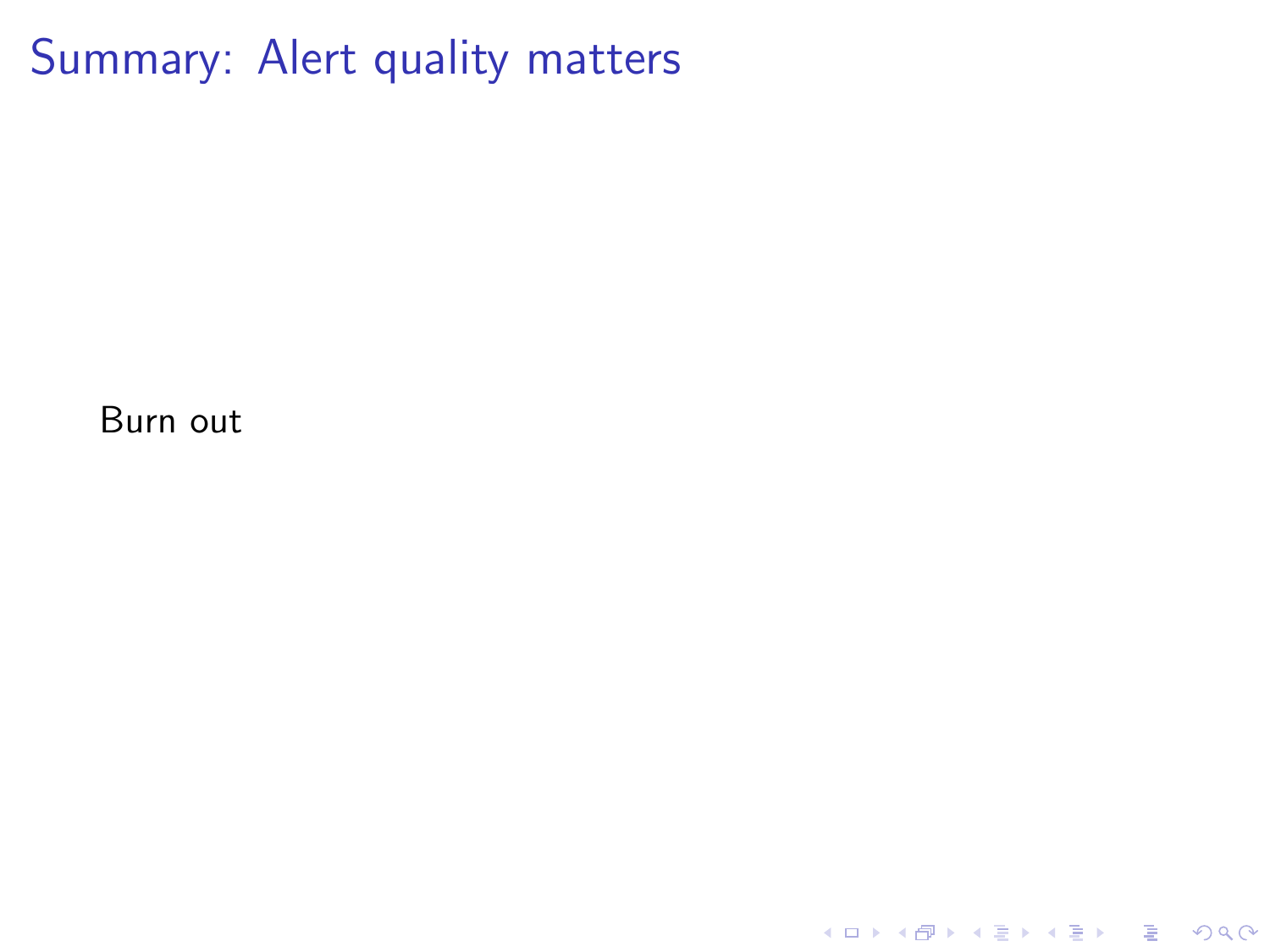Summary: Alert quality matters

K ロ ▶ K @ ▶ K 할 ▶ K 할 ▶ | 할 | ⊙Q @

Burn out Customer satisfaction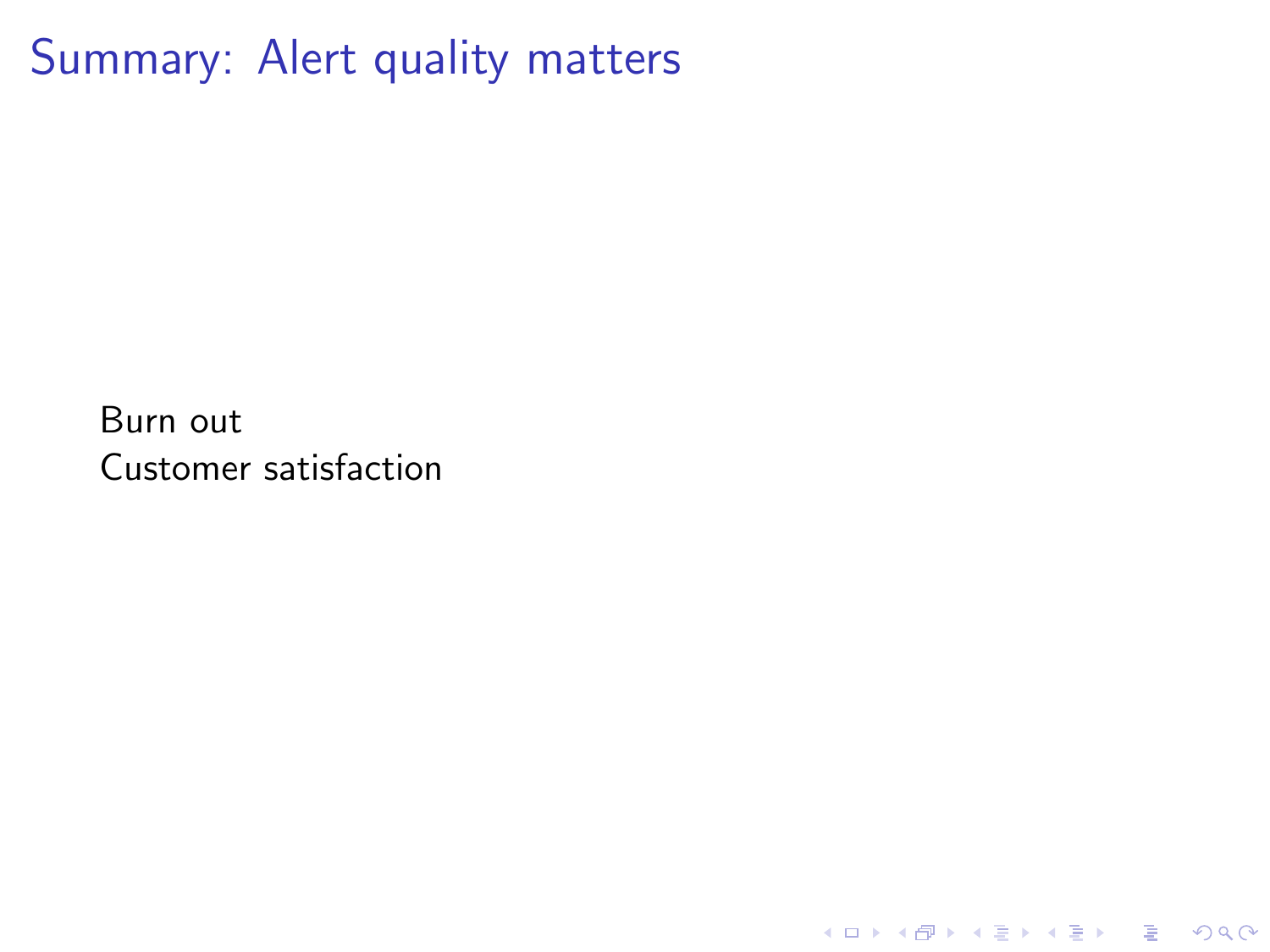Summary: Alert quality difficult to track

Time and effort!

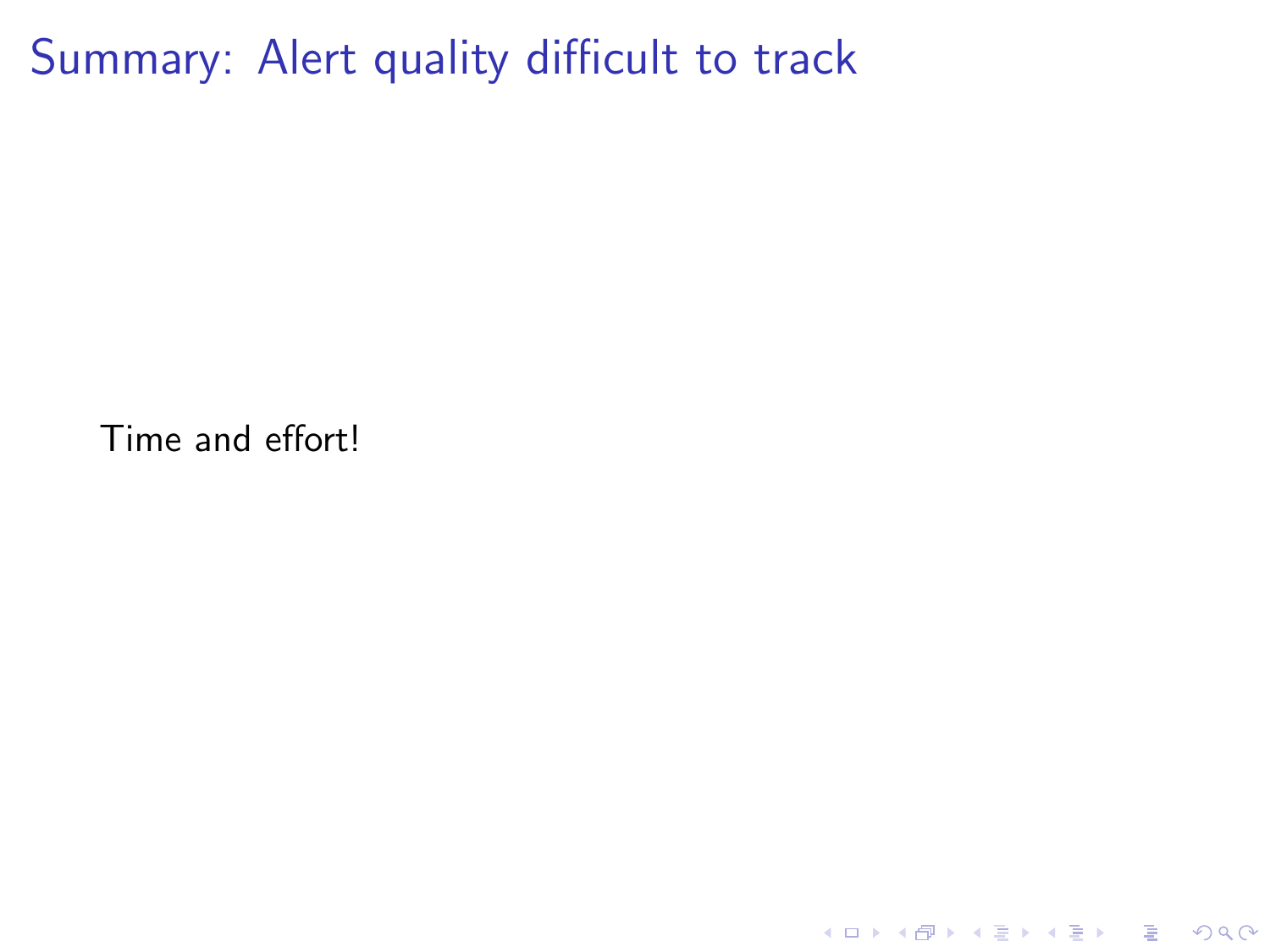Summary: Alert improvement

Measure

K ロ ▶ K @ ▶ K 할 ▶ K 할 ▶ | 할 | ⊙Q @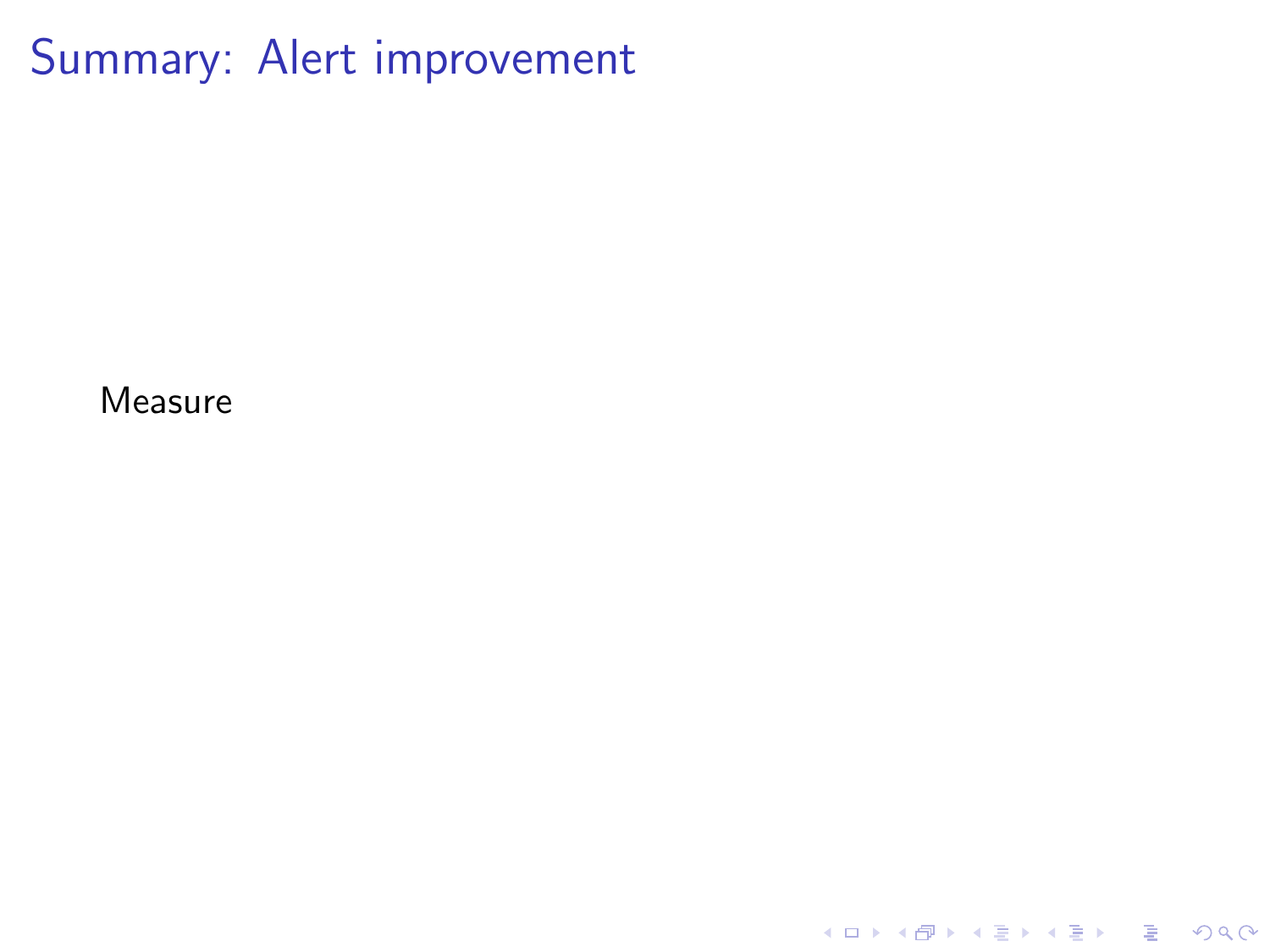Summary: Alert improvement

K ロ ▶ K @ ▶ K 할 ▶ K 할 ▶ | 할 | ⊙Q @

Measure Fix